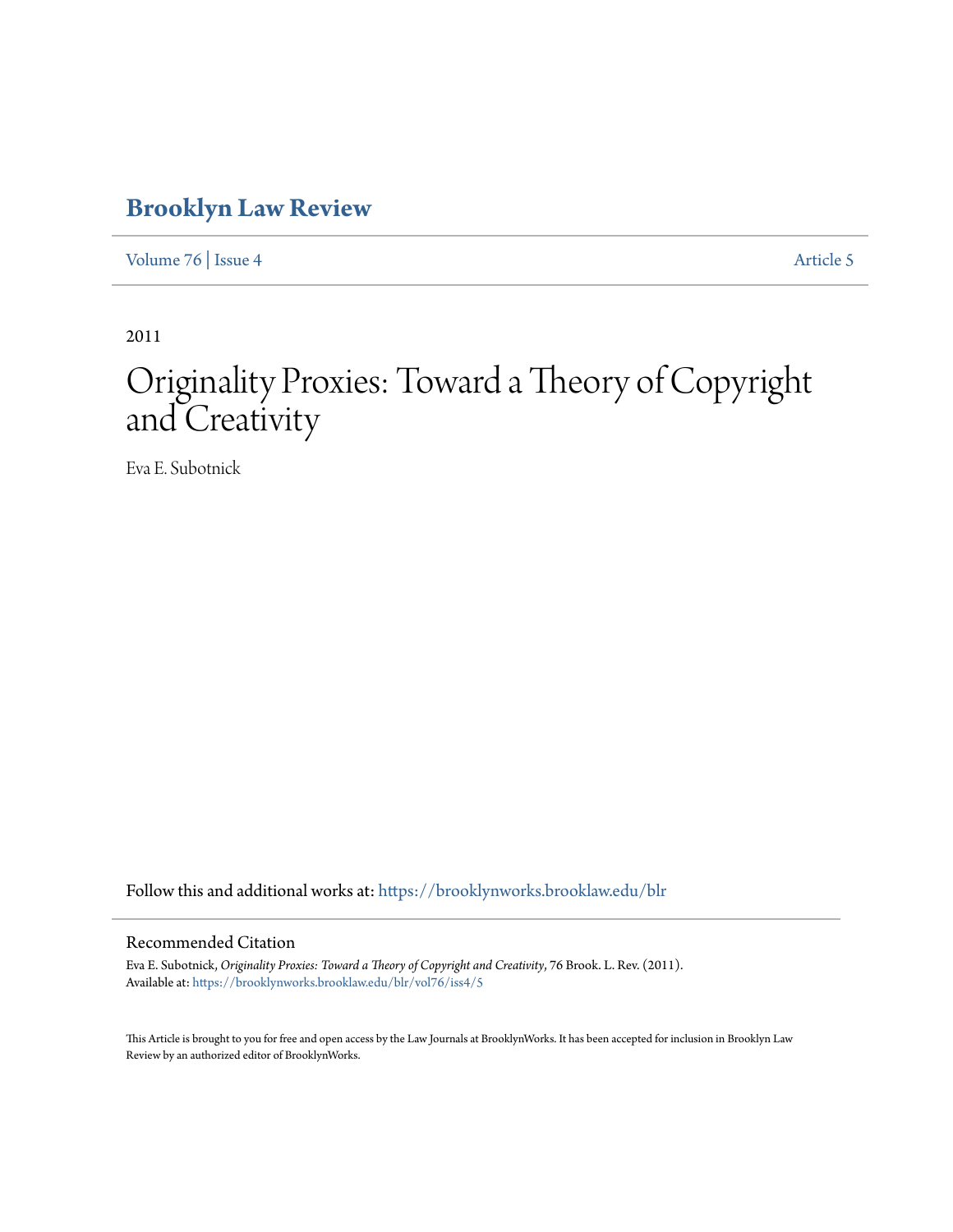# Originality Proxies

# TOWARD A THEORY OF COPYRIGHT AND **CREATIVITY**

## *Eva E. Subotnik*†

#### **INTRODUCTION**

 $\overline{a}$ 

Theoretically, a perfect photograph is absolutely inexhaustible. In a picture you can find nothing which the artist has not seen before you; but in a perfect photograph there will be as many beauties lurking, unobserved, as there are flowers that blush unseen in forests and meadows.<sup>1</sup>

The recent copyright "case" célèbre *Shepard Fairey v.*  Associated Press,<sup>2</sup> a dispute over images at the heart of a successful presidential campaign, involved a photograph that depicted the intent face of Barack Obama framed by the soft backdrop of the American flag (the "Obama Photograph").

 <sup>†</sup> Assistant Professor of Law, St. John's University School of Law. The funding for this article was generously provided by the Kernochan Center for Law, Media and the Arts at Columbia Law School during my tenure as an Intellectual Property Fellow. Many thanks to Johan Axhamn, June Besek, Vincent Blasi, Robert Clarida, Jessica Clarke, Mathilde Cohen, Brett Dakin, Erin Delaney, Harold Edgar, Christine Haight Farley, Robert Ferguson, Jane Ginsburg, Lital Helman, Scott Hemphill, Bert Huang, Dan Hunter, Kathryn Judge, Michael Kavey, Joseph Landau, Greg Lastowka, Dina Leytes, Phillipa Loengard, Clarisa Long, Jeffrey Malkan, Saira Mohamed, Anthony O'Rourke, Burak Ozgen, Jessica Roberts, Bertrall Ross, Tali Schaefer, David Simon, Irene Ten Cate, Rebecca Tushnet, Carissa Vogel, Martha Woodmansee, Tim Wu, Diane Leenheer Zimmerman, the participants of the 2010 Intellectual Property Scholars Conference, and the participants of the Columbia Law School Associates and Fellows Workshop. This article is dedicated to the memory of Professor Mayer Freed, greatly missed, who was similarly drawn to law and photography.

Oliver Wendell Holmes, Sr., *The Stereoscope and the Stereograph*, *in* CLASSIC ESSAYS ON PHOTOGRAPHY 71, 77-78 (Alan Trachtenberg ed., 1980). 2

 $N$ 0. 09 Civ. 1123 (S.D.N.Y. Feb. 9, 2009).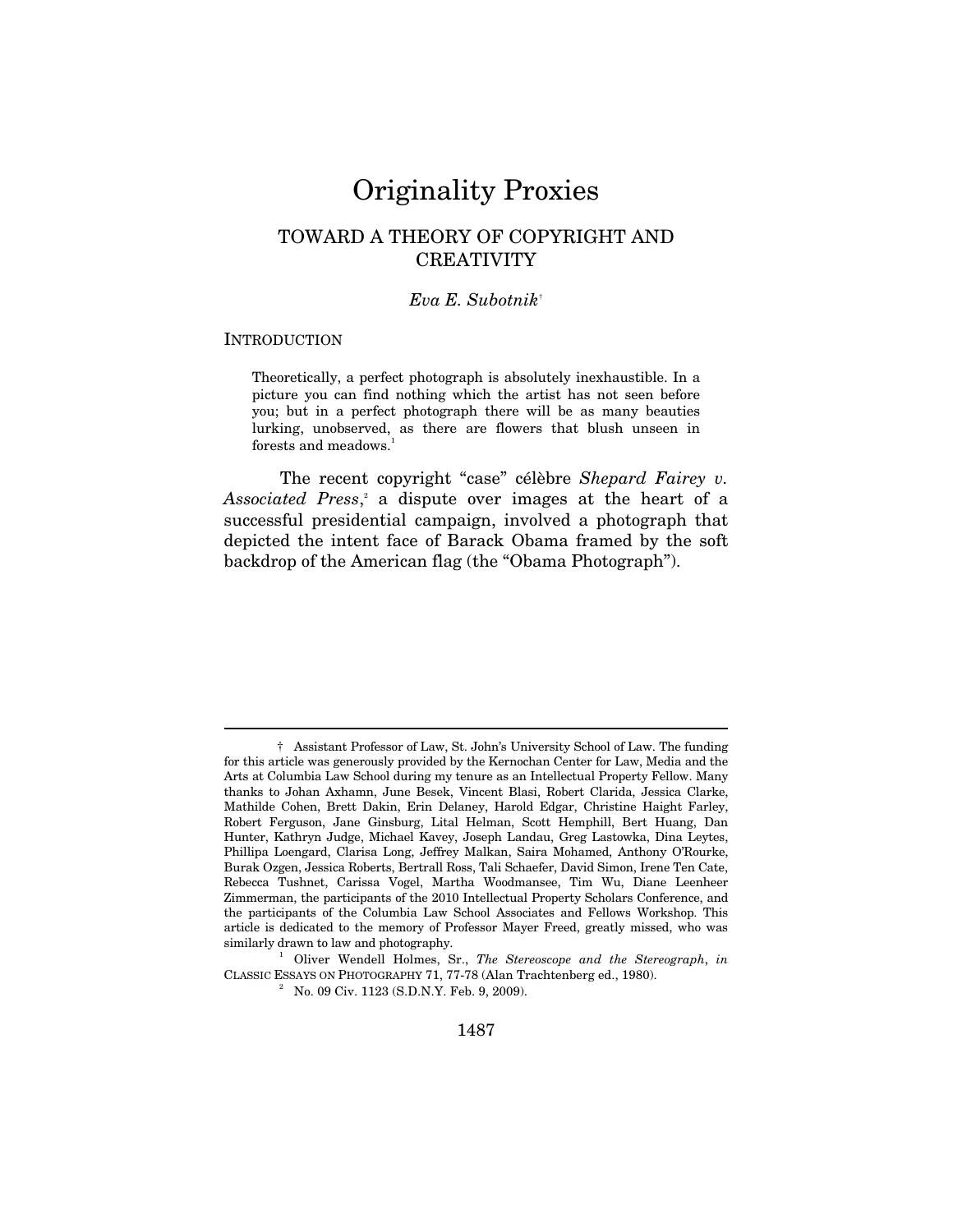#### 1488 *BROOKLYN LAW REVIEW* [Vol. 76:4



AP Images/Mannie Garcia

The case proceeded under competing theories of infringement and fair use, inquiring into the nature of the relationship between the photograph, taken by AP photographer Mannie Garcia,<sup>3</sup> and the campaign posters that graphic artist Shepard Fairey created based on it. Thus, the court filings probed whether the posters were sufficiently "transformative," in the parlance of fair use, and whether they usurped the photograph's rightful market.4 Also swirling around the Obama Photograph were important and recurring questions about the level of originality and authorship reflected in the photograph itself. Cultural critic Luc Sante, for example, suggested that such a photograph "might have been taken by a child or a robot or a chimpanzee—it's nowhere near as hard as randomly typing Shakespeare, and for that matter, it's a lot more a matter of luck than are most of the great pieces of photojournalism."5

<sup>3</sup> At one point in the litigation, the nature of Garcia's relationship with the AP during the relevant period, that of independent contractor or employee status, was contested; Garcia, who claimed the former status, ultimately withdrew from the litigation. *See* Stipulation of Discontinuance With Prejudice, Fairey v. Associated Press, No. 09 Civ. 1123 (S.D.N.Y. Aug. 20, 2010). 4

*See, e.g.*, Amended Complaint for Declaratory Judgment and Injunctive Relief, at 4, 11, Fairey v. Associated Press, No. 09 Civ. 1123 (S.D.N.Y. Nov. 13, 2009); Associated Press's First Amended Answer, Affirmative Defenses and Counterclaims, at 14-15, Fairey v. Associated Press, No. 09 Civ. 1123 (S.D.N.Y. Nov. 12, 2009) [hereinafter AP Amended Answer].

Noam Cohen, *Viewing Journalism as a Work of Art*, N.Y. TIMES, Mar. 23, 2009, at C2 (quoting Sante).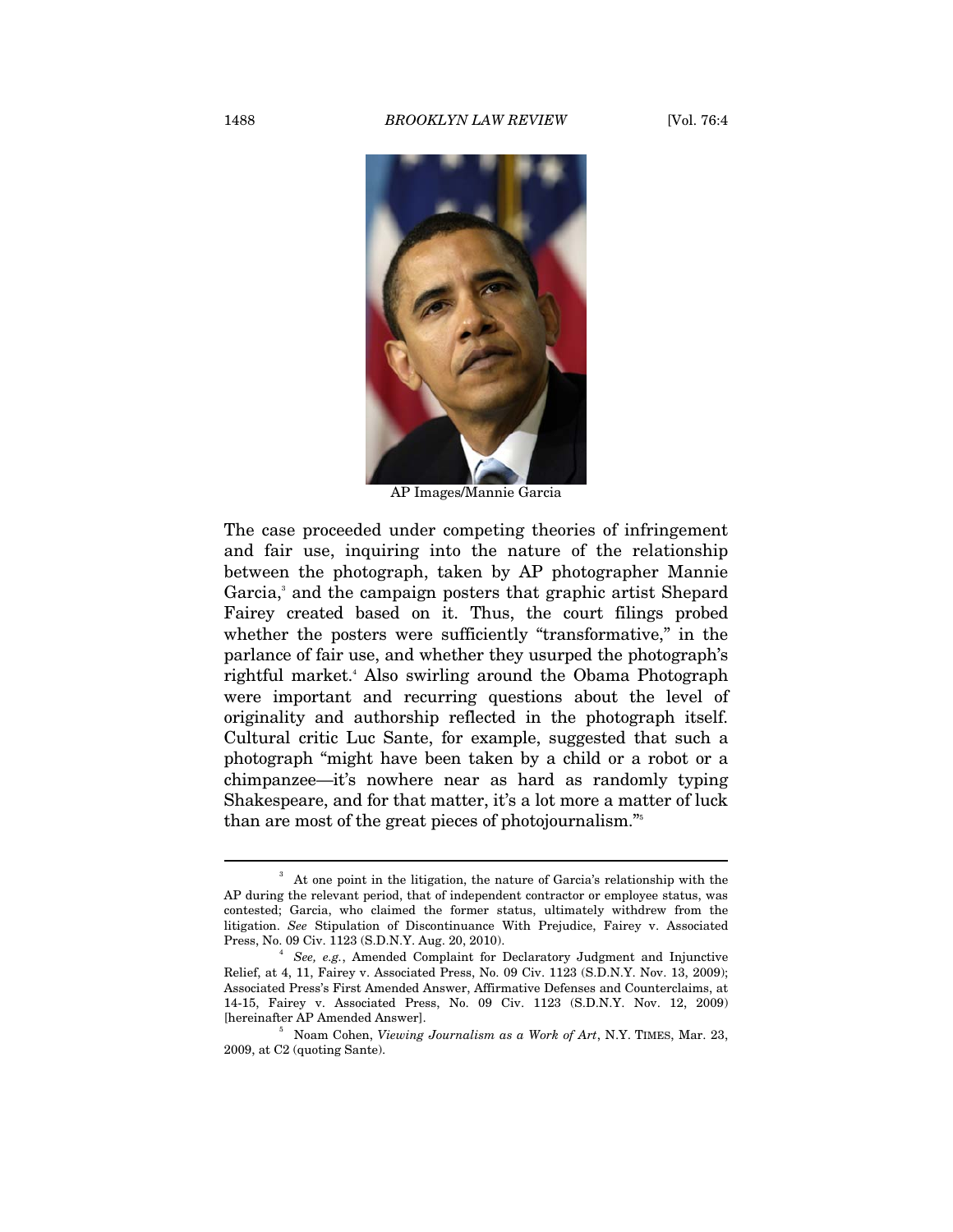Provocative as Sante's comments are, they do not purport to address—and yet succeed in raising—the legal question of whether the Obama Photograph is an original work of authorship entitling it to copyright protection.<sup>6</sup> One might suppose that the answer to this question was a foregone conclusion; photographs—especially those of human subjects have long been deemed, on the highest authority, a worthy subject for copyright protection.<sup>7</sup> Further, the instances in which courts have denied them protection on originality grounds are very rare and, so far, untested by appellate review.<sup>8</sup> Nevertheless, court dockets bustle with copyright litigation in which the defendant argues that the plaintiff's photograph lacks originality. Courts continue to feel it necessary (and perhaps enjoy the opportunity) to engage at length with this argument.<sup>9</sup> Copyright scholars, too, have continued to question the originality of photographs taken in varying contexts and for varying purposes.<sup>10</sup> Some scholarship has taken explicit issue with the protection available for the likes of the Obama Photograph. Accepting the photograph's likely protectability under the current copyright regime, Professor Joseph Miller has maintained that, to the extent such an "accurate, anodyne, [and] conventional" photograph is

<sup>6</sup>  *See* 17 U.S.C. § 102(a) (2006) (providing for copyright protection for "original works of authorship fixed in any tangible medium of expression"); Feist Publ'ns, Inc. v. Rural Tel. Serv. Co., 499 U.S. 340, 345 (1991) (determining that originality is a constitutional requirement for copyright protection). 7

*See* Burrow-Giles Lithographic Co. v. Sarony, 111 U.S. 53, 60 (1884); *see also* Thornton v. Schreiber, 124 U.S. 612 (1888); *infra* Part I.A. 8

In *Oriental Art Printing Inc. v. GS Printing Corp*., 34 Fed. App'x 401 (2d Cir. 2002), the Second Circuit did not reach the district court's conclusion on this question.  $Id$ , at 402.

<sup>&</sup>lt;sup>9</sup> Almost fifty years ago, Professor Robert Gorman noted how much time courts spent on the question of originality in photography; the issue remains lively today. *See* Robert A. Gorman, *Copyright Protection for the Collection and Representation of Facts*, 76

Here, e.g., JUSTIN HUGHES, *The Photographer's Copyright*, *in* AUTHOR IN THE MACHINE: CREATIVITY, COPYRIGHT, AND THE COMPUTER (October 2010) (unpublished manuscript) (on file with the author); Kathleen Connolly Butler, *Keeping the World Safe from Naked-Chicks-in-Art Refrigerator Magnets: The Plot to Control Art Images in the Public Domain Through Copyrights in Photographic and Digital Reproductions*, 21 HASTINGS COMM. & ENT. L.J. 55, 103-14 (1998); Gorman, *supra* note 9, at 1594-1600; Jeffrey L. Harrison, *Rationalizing the Allocative/Distributive Relationship in Copyright*, 32 HOFSTRA L. REV. 853, 898-904 (2004); Michael J. Madison, *Beyond Creativity: Copyright as Knowledge Law*, 12 VAND. J. ENT. & TECH. L. 817, 818-19 (2010); Joseph Scott Miller, *Hoisting Originality*, 31 CARDOZO L. REV. 451, 456-57 (2009).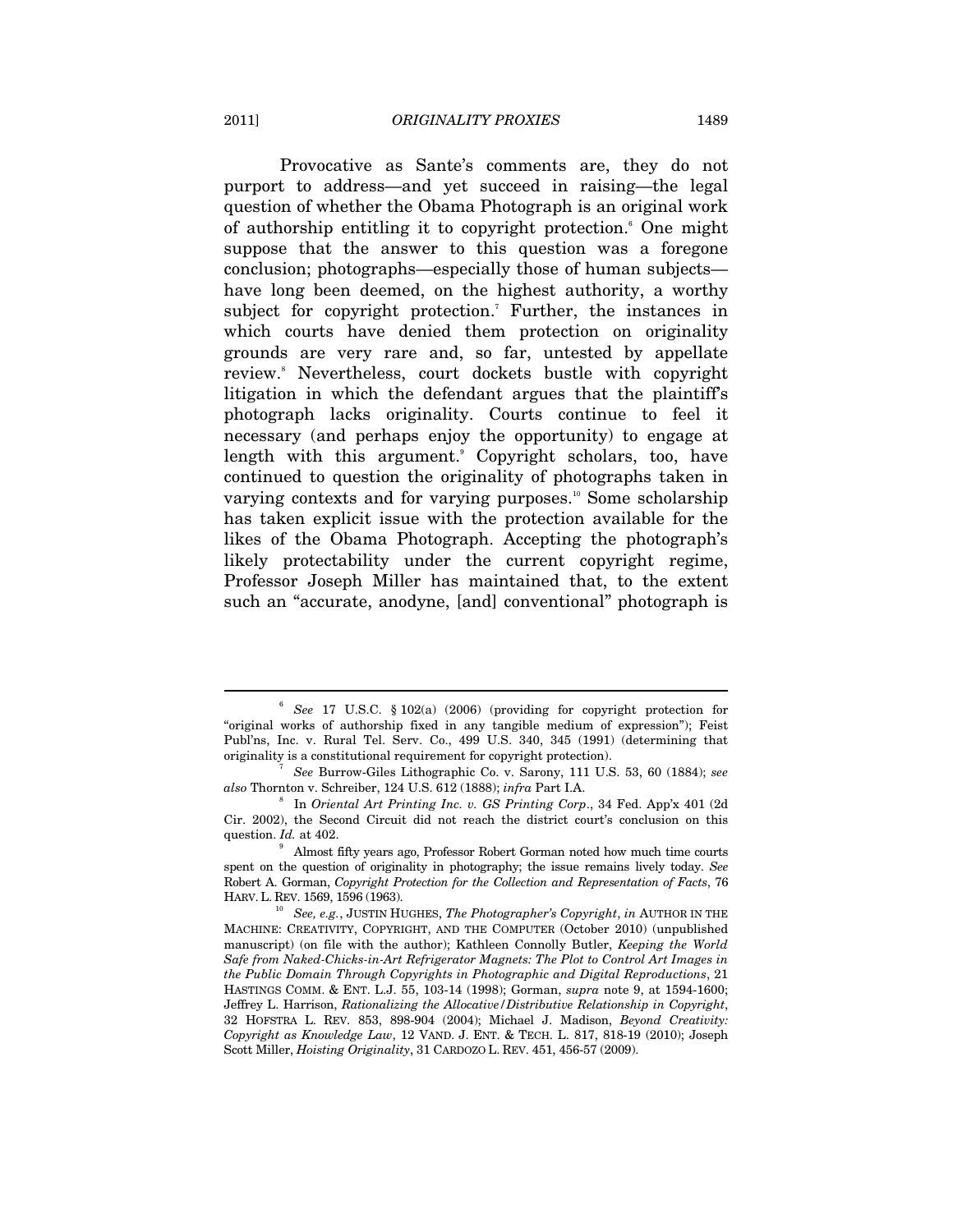sufficiently original so as to be protected by copyright, "so much the worse  $\ldots$  for copyright law."<sup>11</sup>

So, should this photograph be considered original for the purpose of copyright? Should all photographs? This article contends that a definitive account of originality as a legal construct is not possible and that, as a result, the current low threshold for originality should be maintained. Under this analysis, most photographs, so long as they comply with certain requirements, should be granted protection, at the very least, against exact copying (for example, through digital copying and pasting). Arriving at this conclusion, however, requires a return to first principles, that is, to the copyright concepts of authorship and originality. These concepts saw their most recent articulation by the Supreme Court in the 1991 landmark decision of *Feist Publications, Inc. v. Rural Telephone Service Co.*, which held that the white page phone listings before it did not merit copyright protection.<sup>12</sup> The Court determined that originality is a constitutional prerequisite for copyright protection and that it entails a two-pronged showing: (1) "that the work was independently created" (that is, that it was not copied), and (2) that the work manifests "some minimal degree of creativity."13 The white page listings failed on the second count; they comprised a factual compilation reflecting insufficient "creative spark."14

Since *Feist* was handed down, a vast body of academic work has focused on how the decision should apply outside its immediate factual predicate to other sorts of works. One group of scholars has focused on the degree to which fact-driven works, such as maps, site plans, and many compilations, should be afforded—post-*Feist—*the protections of copyright law.15 For some, there was concern that socially useful works

<sup>11</sup> Miller, *supra* note 10, at 456; *see also* Madison, *supra* note 10, at 818-19 (questioning the creative merits of the Obama Photograph). For additional discussion of various aspects of the Obama Photograph, including protectability, scope of protection, and fair use, see HUGHES, *supra* note 10, at 28-32 and H. Brian Holland, *Social Semiotics in the Fair Use Analysis*, 24 HARV. J.L. & TECH. (forthcoming 2011).<br><sup>12</sup> 499 U.S. 340 (1991).<br><sup>13</sup> Id. at 345.

<sup>&</sup>lt;sup>14</sup> Id. at 345, 362-64.<br><sup>15</sup> *See, e.g.*, Howard B. Abrams, *Originality and Creativity in Copyright Law*, LAW & CONTEMP. PROBS., Spring 1992, at 3; Alan L. Durham, *Speaking of the World: Fact, Opinion and the Originality Standard of Copyright*, 33 ARIZ. ST. L.J. 791 (2001); Jane C. Ginsburg, *No "Sweat"? Copyright and Other Protection of Works of Information After* Feist v. Rural Telephone, 92 COLUM. L. REV. 338 (1992); Justin Hughes, *Created Facts and the Flawed Ontology of Copyright Law*, 83 NOTRE DAME L. REV. 43 (2007); Dennis S. Karjala, *Copyright and Creativity*, 15 UCLA ENT. L. REV. 169 (2008)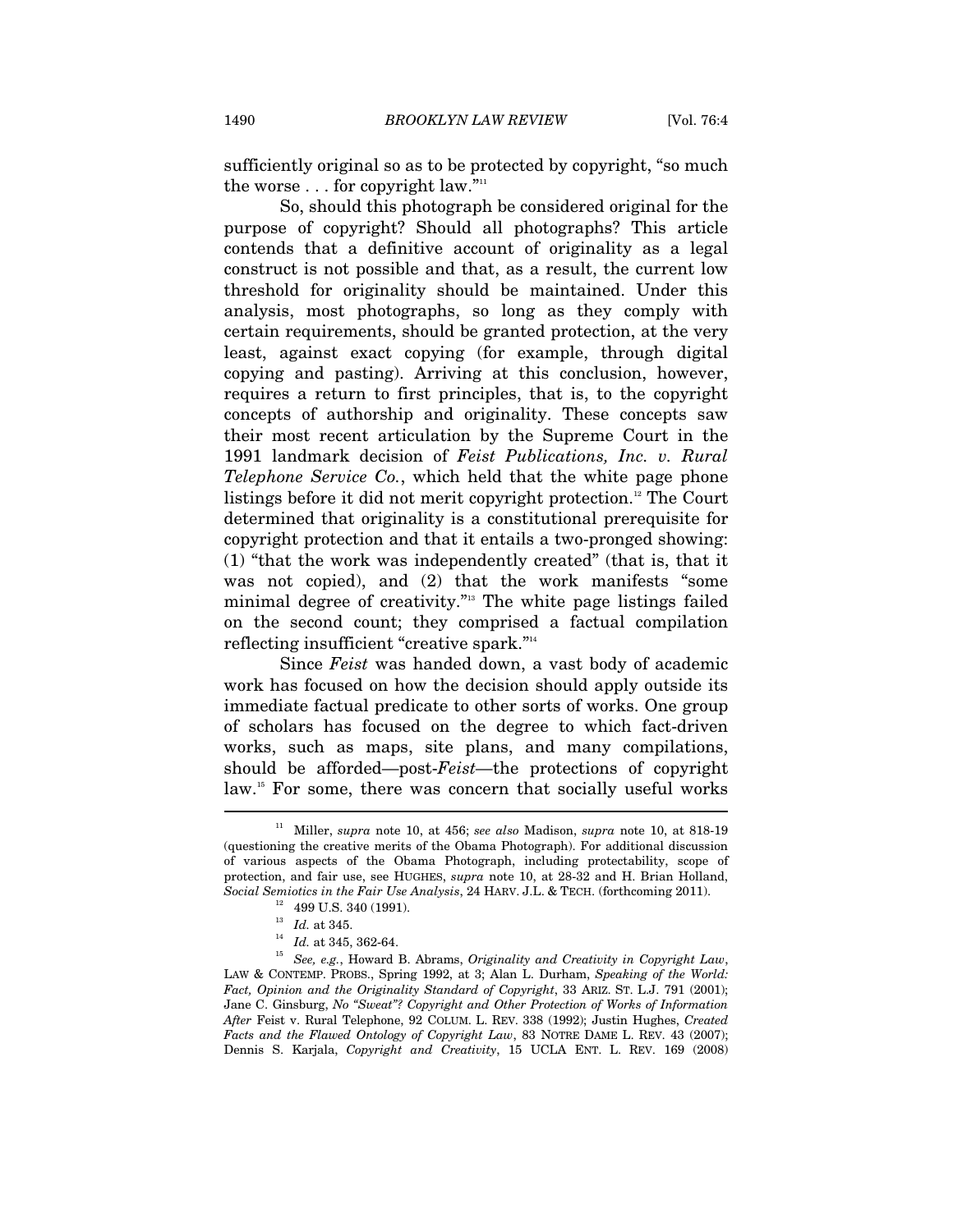that could be characterized as "too factual" would be produced at suboptimal levels in the face of uncertain protection.<sup>16</sup> A second group of scholars has addressed the ways in which *Feist* should be applied to works closer to what we might loosely deem "the arts."17 As Professor Robert Gorman noted, *Feist* "does not address—obviously, the Court had no cause to—the question of how the 'creative spark' standard is to be applied to works of art, music and literature."<sup>18</sup> A number of the scholars taking up this latter question have expressed the opposite concern from the first group. They have cautioned that too many nominally creative works are granted the exclusivity rights of copyright and that these sorts of works ought to undergo more robust scrutiny on originality grounds.<sup>19</sup>

Situating photography on the fact-art continuum suggested by *Feist*, and theorizing whether the opinion might

*Economics of Public Goods*, 52 OHIO ST. L.J. 1343 (1991).<br><sup>16</sup> *See, e.g.*, Ginsburg, *supra* note 15, at 353; Hughes, *supra* note 15, at 92;<br>Karjala, *Copyright and Creativity*, *supra* note 15, at 182.

<sup>[</sup>hereinafter Karjala, *Copyright and Creativity*]; Dennis S. Karjala, *Copyright in Electronic Maps*, 35 JURIMETRICS J. 395 (1995); Douglas Lichtman, *Copyright as a Rule of Evidence*, 52 DUKE L.J. 683 (2003); Jessica Litman, *After* Feist, 17 U. DAYTON L. REV. 607 (1992); Leo J. Raskind, *Assessing the Impact of* Feist, 17 U. DAYTON L. REV. 331 (1992); Pamela Samuelson, *The Originality Standard for Literary Works Under U.S. Copyright Law*, 42 AM. J. COMP. L. SUPP. 393 (1994); David E. Shipley, *Thin But Not Anorexic: Copyright Protection for Compilations and Other Fact Work*s, 15 J. INTELL. PROP. 91 (2007); Marc K. Temin, *The Irrelevance of Creativity:* Feist*'s Wrong Turn and the Scope of Copyright Protection for Factual Works*, 111 PENN ST. L. REV. 263 (2006); Alfred C. Yen, *The Legacy of* Feist*: Consequences of the Weak Connection Between Copyright and the* 

<sup>&</sup>lt;sup>17</sup> See, e.g., Olufunmilayo B. Arewa, *The Freedom to Copy: Copyright, Creation, and Context*, 41 U.C. DAVIS L. REV. 477 (2007); Ralph D. Clifford, *Random Numbers, Chaos Theory, and Cogitation: A Search for the Minimal Creativity Standard in Copyright Law*, 82 DENV. U. L. REV. 259 (2004); Robert A. Gorman, *Copyright Courts and Aesthetic Judgments: Abuse or Necessity?*, 25 COLUM. J.L. & ARTS 1 (2001); Harrison, *supra* note 10; Madison, *supra* note 10; Miller, *supra* note 10; Gideon Parchomovsky & Alex Stein, *Originality*, 95 VA. L. REV. 1505 (2009); Russ VerSteeg, *Rethinking Originality*, 34 WM. & MARY L. REV. 801 (1993); Diane Leenheer Zimmerman, *It's an Original!(?): In Pursuit of Copyright's Elusive Essence*, 28 COLUM. J.L. & ARTS 187 (2005). 18 Gorman, *supra* note 17, at 3; *see also* Mitch Tuchman, *Inauthentic Works of* 

*Art: Why* Bridgeman *May Ultimately Be Irrelevant to Art Museums*, 24 COLUM.-VLA J.L. & ARTS 287, 304 (2001). For a lyrical approach to the white pages *qua* book, see Lizzie Widdicombe, *Endangered Species In The Book*, NEW YORKER, Sept. 13, 2010, at 22-23. 19 *See* Harrison, *supra* note 10, at 859; Miller, *supra* note 10, at 463-64;

Parchomovsky & Stein, *supra* note 17, at 1506; Zimmerman, *supra* note 17, at 205-06; *cf.* Madison, *supra* note 10, at 830 (noting creativity's weak role at policing entry to copyright protection and favoring a reformulated copyright policy aimed at enhancing knowledge). To be sure, there is overlap between the concerns of the two groups of scholars mentioned. Professor Dennis Karjala, for example, also has expressed concern that too many fact-driven works may be granted copyright protection even though they are more appropriate candidates either for patent protection or for no protection at all. *See* Karjala, *Copyright and Creativity*, *supra* note 15, at 185-87.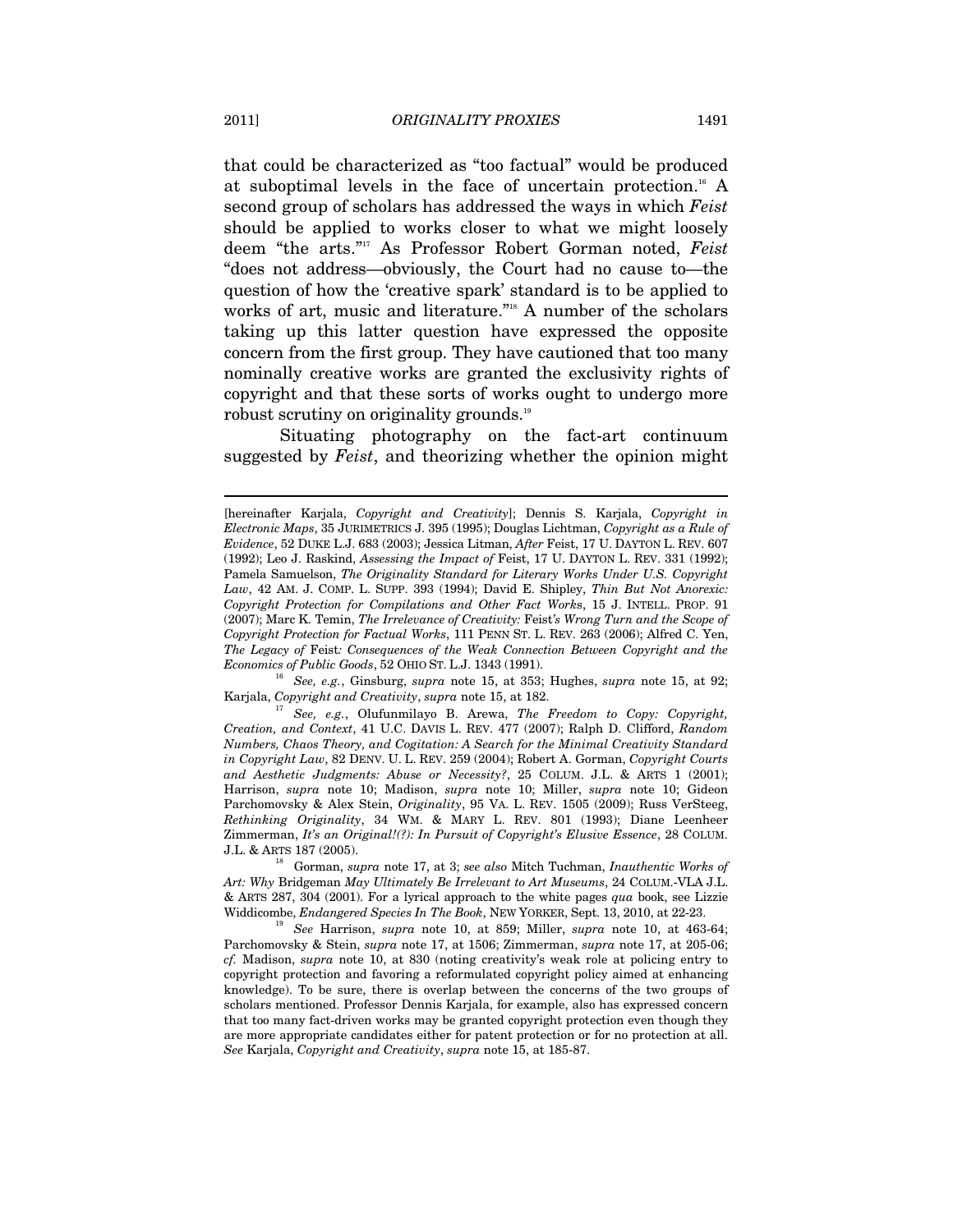lead to an under- or oversupply of works in this medium, is not readily accomplished. Photography has always walked a fine line between "merely" reflecting reality and reflecting artistic imprint.<sup>20</sup> "Daguerreotypemania," for example, captured public attention through its ability to provide portraiture at a level of exacting detail beyond anything previously imaginable.<sup>21</sup> At the same time, many of the first photographers were former painters whose richly stylized work was seen as reflecting artistic sensibilities.<sup>22</sup> Even the Supreme Court's seminal photography decision of 1884, *Burrow-Giles Lithographic Co. v. Sarony*, potentially set up a dichotomy between "graceful" photographs, which would be protected under copyright, and those in which "accuracy" was the "highest merit," which might not be.<sup>23</sup> A tension is also apparent in today's world, where precise digital imaging is relied upon to perform surgery safely.<sup>24</sup> At the same time, modern digital photography clearly has opened up many new avenues for creativity. Indeed, some commentators argue that it is digital photography's extreme susceptibility to creative manipulation, rather than its reflection of reality, that will come to be its hallmark.<sup>25</sup>

This vast topic, including the dual development of photography as an art form and as evidence in court proceedings, has been addressed comprehensively by others. *See, e.g.*, Christine Haight Farley, *The Lingering Effects of Copyright's Response to the Invention of Photography*, 65 U. PITT. L. REV. 385, 389 (2004); Jennifer L. Mnookin, *The Image of Truth: Photographic Evidence and the Power of Analogy*, 10 YALE J.L. & HUMAN. 1, 14 (1998); Jessica M. Silbey, *Filmmaking in the Precinct House and the Genre of Documentary Film*, 29 COLUM. J.L. & ARTS 107, 110-11 (2005). In his treatment of issues relating to fact-driven works, Professor Gorman evidently saw fit to categorize photographs in that group. Gorman, *supra* note 9, at 1594-1600.<br><sup>21</sup> JOHN TAGG, THE BURDEN OF REPRESENTATION: ESSAYS ON PHOTOGRAPHIES

AND HISTORIES 42-43 (1993). 22 Walter Benjamin, *Little History of Photography*, *in* THE WORK OF ART IN THE AGE OF ITS TECHNOLOGICAL REPRODUCIBILITY AND OTHER WRITINGS ON MEDIA 274, 281 (Michael W. Jennings et al. eds., Edmund Jephcott et al. trans., Belknap Press of Harvard Univ. Press 2008); MARIA MORRIS HAMBOURG ET AL., THE WAKING DREAM: PHOTOGRAPHY'S FIRST CENTURY 44-45 (1993); TAGG, *supra* note 21, at 45. Somewhat contradictorily, Benjamin says of the miniaturists-turned-photographers both that "the experience of their original livelihood stood them in good stead" and that "it is not their artistic background so much as their training as craftsman that we have to thank for the high level of their photographic achievement." Benjamin, *supra*, at 281.<br><sup>23</sup> 111 U.S. 53, 59 (1884).

The charge-coupled device, whose inventors were awarded the Nobel Prize in Physics in 2009, advanced immeasurably the fields of astronomy and medicine by enabling the digital imaging of both outer space and the human body. ROYAL SWEDISH ACAD. OF SCI., SCIENTIFIC BACKGROUND ON THE NOBEL PRIZE IN PHYSICS 2009: TWO REVOLUTIONARY OPTICAL TECHNOLOGIES 12-14 (2009), *available at* http://nobelprize. org/nobel\_prizes/physics/laureates/2009/sci.html. 25 *See, e.g.*, FRED RITCHIN, AFTER PHOTOGRAPHY 58 (2009) ("In the digital

arena one cannot with any certainty look at a photograph and say, 'So that is how it was.'"); Raphael Winick, *Intellectual Property, Defamation and the Digital Alteration of*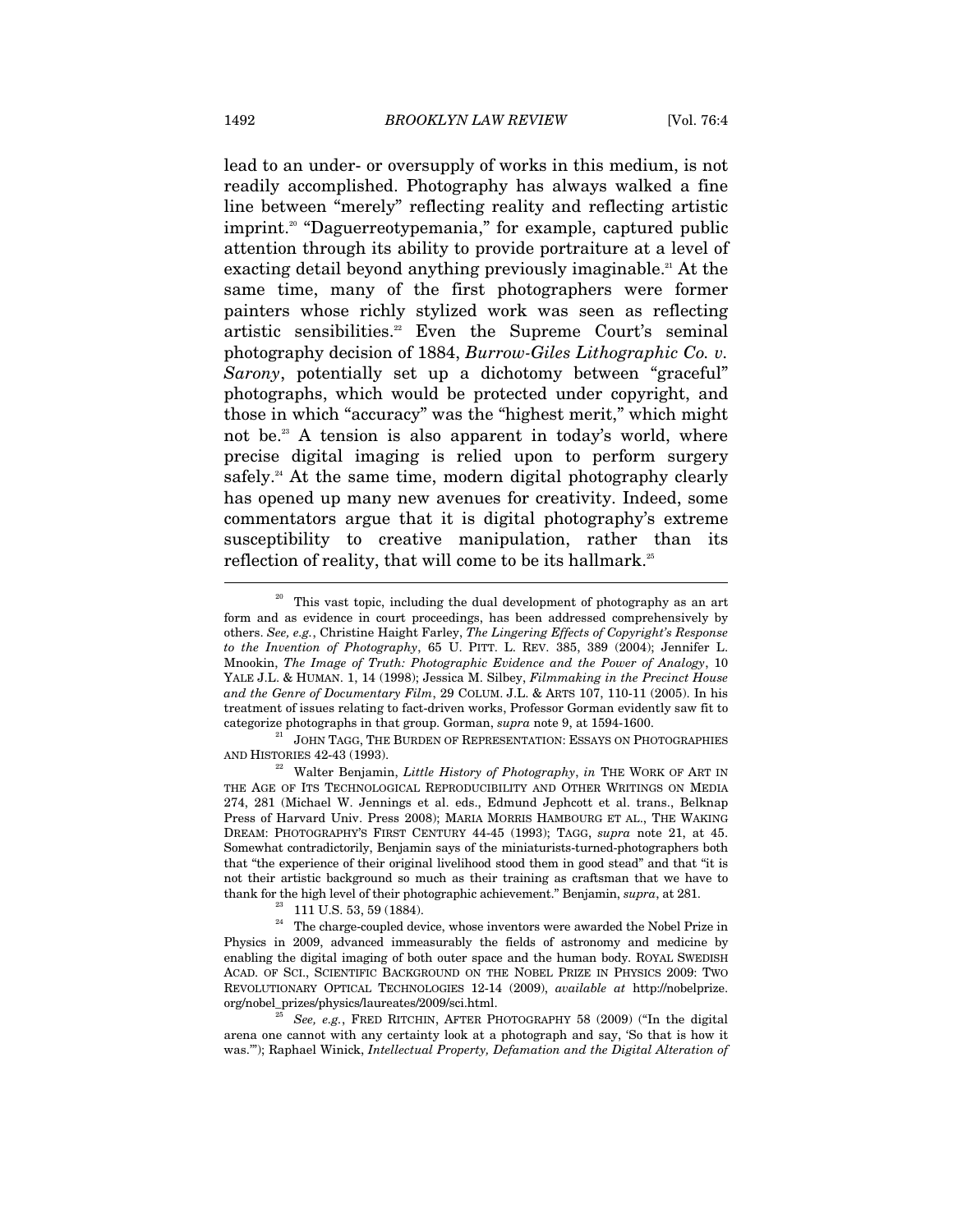On a practical level, however, photographs have been treated, in the vast majority of litigated copyright cases, as works of authorship that easily clear the originality threshold outlined by *Feist*. This tradition of near-presumptive copyright protection exists despite the fact that it is difficult in today's environment to envision a market failure—a condition justifying copyright for some commentators—with respect to the creation of photographs; they are being produced in droves.26 It also exists despite the fact that, as a doctrinal matter, *Feist* seems to rule out assertions of creativity that are couched in "practically inevitable" decision making, such as the alphabetical arrangement of white page listings.<sup>27</sup> Theoretically, then, a snapshot reflecting the sole authorial input of instructing a group of subjects to gather closely and say "cheese" might fail *Feist*'s creativity requirement. Not surprisingly, however, the disputes that have fleshed out the requirements for photographic copyright have arisen over professional images,<sup>28</sup> which traditionally have involved a more sophisticated web of economic stimuli and authorial decision making than the average snapshot. The courts adjudicating these cases often seem driven by the desire to protect copyright plaintiffs from outright copying by competitors or former clients and frequently do not provide a persuasive explanation of what makes a

*Visual Images*, 21 COLUM.-VLA J.L. & ARTS 143, 150 (1997) (remarking that "never before has a palette of techniques existed with the variety and power now provided by the computer" by which to modify visual images); Zachariah B. Parry, Note, *Digital Manipulation and Photographic Evidence: Defrauding the Courts One Thousand Words at a Time*, 2009 U. ILL. J.L. TECH. & POL'Y 175, 176; Karen D. Williams, Comment, *Disparity in Copyright Protection: Focus on the Finished Image Ignores the Art in the Details*, 58 AM. U. L. REV. 169, 172 (2008) ("With advances in design and photography software, the lines between photography and graphic design are blurring."). 26 Indeed, it is difficult to overstate the ubiquity of photographic equipment and

images. In 2007, some 250 billion digital photographs were said to have been taken and nearly one billion camera phones used. RITCHIN, *supra* note 25, at 11. In fact, despite the vast differences separating the oldest and the most cutting-edge forms of photography, both rapidly became available to the masses. *See, e.g.*, RICHARD CHALFEN, SNAPSHOT VERSIONS OF LIFE 71 (1987) (discussing nineteenth century expansion); Farley, *supra*

note 20, at 427 (same); Mnookin, *supra* note 20, at 12 (same).<br><sup>27</sup> Feist Publ'ns v. Rural Tel. Serv. Co., 499 U.S. 340, 363 (1991).<br><sup>28</sup> It is true that the case adjudicating the copyright dispute arising out of the amateur filming of the J.F.K. assassination, *Time Inc. v. Bernard Geis*, 293 F. Supp. 130 (S.D.N.Y. 1968), has been influential in the development of photography copyright doctrine, but it is a highly unusual case. So far, the typical swapping of images among friends has not resulted in a discrete body of copyright jurisprudence. *See* John Tehranian, *Infringement Nation: Copyright Reform and The Law/Norm Gap*, 2007 UTAH L. REV. 537, 545 (describing typical unthinking, unlitigated sharing of amateur photographs); *cf.* Tim Wu, *Tolerated Use*, 31 COLUM. J.L. & ARTS 617, 619-20 (2008) (discussing prevalence of tolerated use and implicitly licensed use of copyrighted works).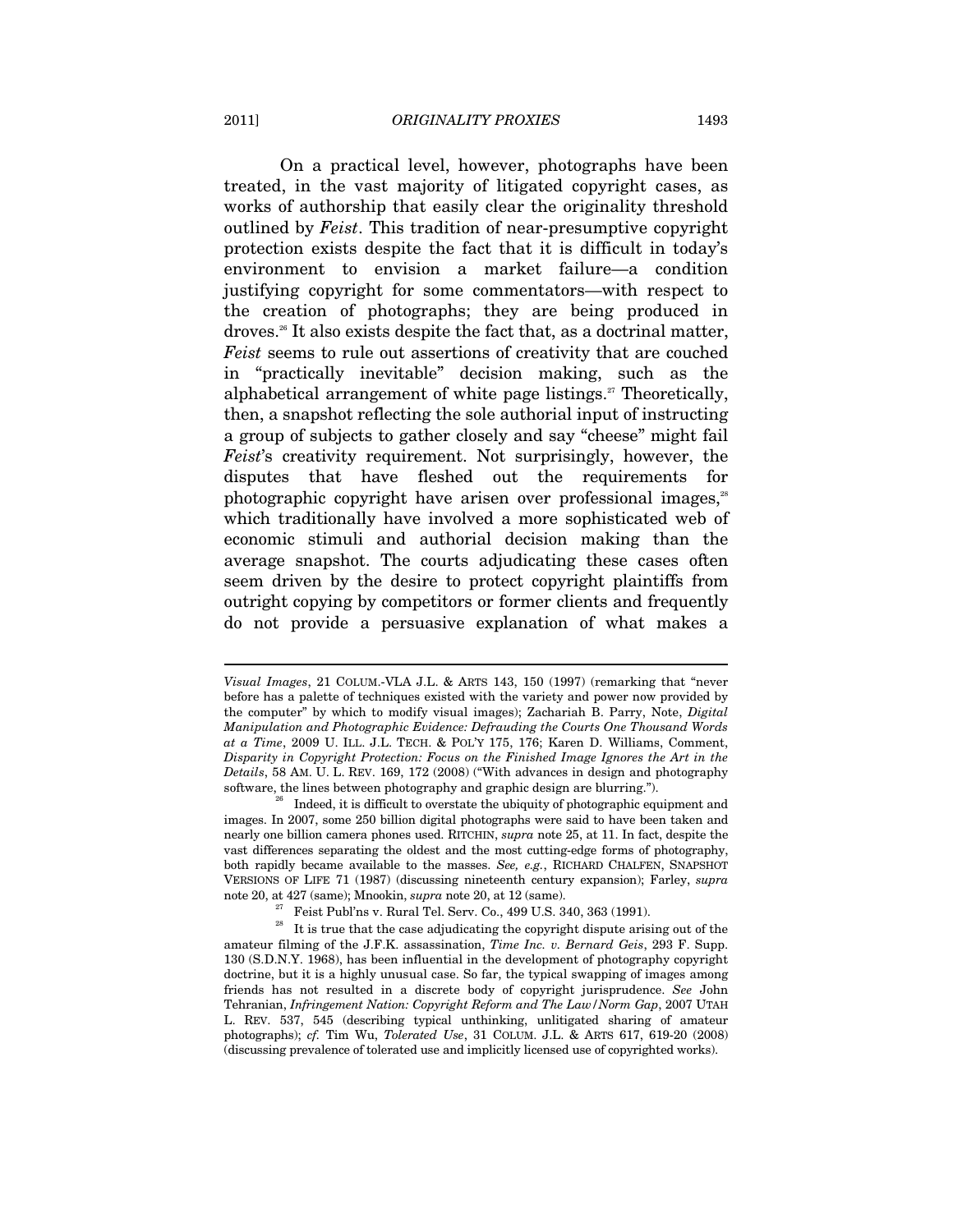litigated photograph original and hence protectable (an omission that is not unique to photography decisions).

Drawing upon the abundant stock of originality jurisprudence in the area of photography, this article argues that courts are ultimately doomed to fail in the quest to explain, in a satisfying way, how a work of authorship is original in and of itself. Caught between the impermissibility of relying upon aesthetic virtues, on the one hand, and the degree of effort expended by an author, on the other,<sup>29</sup> the closest courts can come to identifying originality, at least under the current copyright framework, is through proxies for the legal concept. Building upon the use of the proxy device by others in intellectual property scholarship, $30$  this article identifies three that serve this function: the proxy of ontology, the proxy of narrative, and the proxy of comparison.

The proxy of ontology reflects the reliance by courts on a work's existence as a photograph as the basis for their originality determinations. This proxy is the most suspect under *Feist* because it implies that an image is original merely if it is not a copy<sup>31</sup> and sidesteps the creativity requirement. The proxy of narrative refers to the courts' use of authorial

<sup>&</sup>lt;sup>29</sup> See *infra* Part I.<br><sup>30</sup> Several scholars have invoked the proxy device as a means of describing various aspects of the workings of intellectual property law, even if they have not all employed the particular term. *See, e.g.*, Amy B. Cohen, *Copyright Law and the Myth of Objectivity: The Idea-Expression Dichotomy and the Inevitability of Artistic Value Judgments*, 66 IND. L.J. 175, 216, 219-20 (1990) (identifying the judge's "personal reaction" to the works, their relative commercial success, and the reputation of the creators as proxies for judicial idea/expression determinations); Christine Haight Farley, *Judging Art*, 79 TUL. L. REV. 805, 845-49 (2005) (arguing that judicial intuitions have guided judges' analysis on aesthetic issues); Jessica Litman, *The Public Domain*, 39 EMORY L.J. 965, 1001-02, 1004 (1990) (discussing reliance by courts on burden allocation to avoid thorny originality determinations); Clarisa Long, *Information Costs in Patent and Copyright*, 90 VA. L. REV. 465, 482-95 (2004) (discussing proxies for identifying the protected features of an intellectual good); Madison, *supra* note 10, at 822 (arguing that, in light of the low creativity threshold, the "who?" of copyright is asked rather than the "what?"—that is, the content); Alfred C. Yen, *Copyright Opinions and Aesthetic Theory*, 71 S. CAL. L. REV. 247, 268, 273-74 (1998) (showing how courts' reasoning in ways that parallel aesthetic theory has served as proxy for originality determinations); *see also* Raymond Shih Ray Ku et al., *Does Copyright Law Promote Creativity? An Empirical Analysis of Copyright's Bounty*, 62 VAND. L. REV. 1669 (2009). Using copyright registration as a proxy for the creation of works, the authors of the latter study conclude that a rise in population, rather than the incentives afforded by the expansion of copyright protection, best accounts for the

<sup>%</sup> increase in the number of works documented. *Id.* at 1673-74.  $\text{See, } e.g.,$  Schrock v. Learning Curve Int'l, Inc., 586 F.3d 513, 519 (7th Cir. 2009); Ets-Hokin v. Skyy Spirits, Inc., 225 F.3d 1068, 1076-77 (9th Cir. 2000) (subsequent history omitted); *Ets-Hokin*, 225 F.3d at 1083 n.2 (Nelson, J., dissenting); *see also* 1 MELVILLE B. NIMMER & DAVID NIMMER, NIMMER ON COPYRIGHT § 2.08[E][2].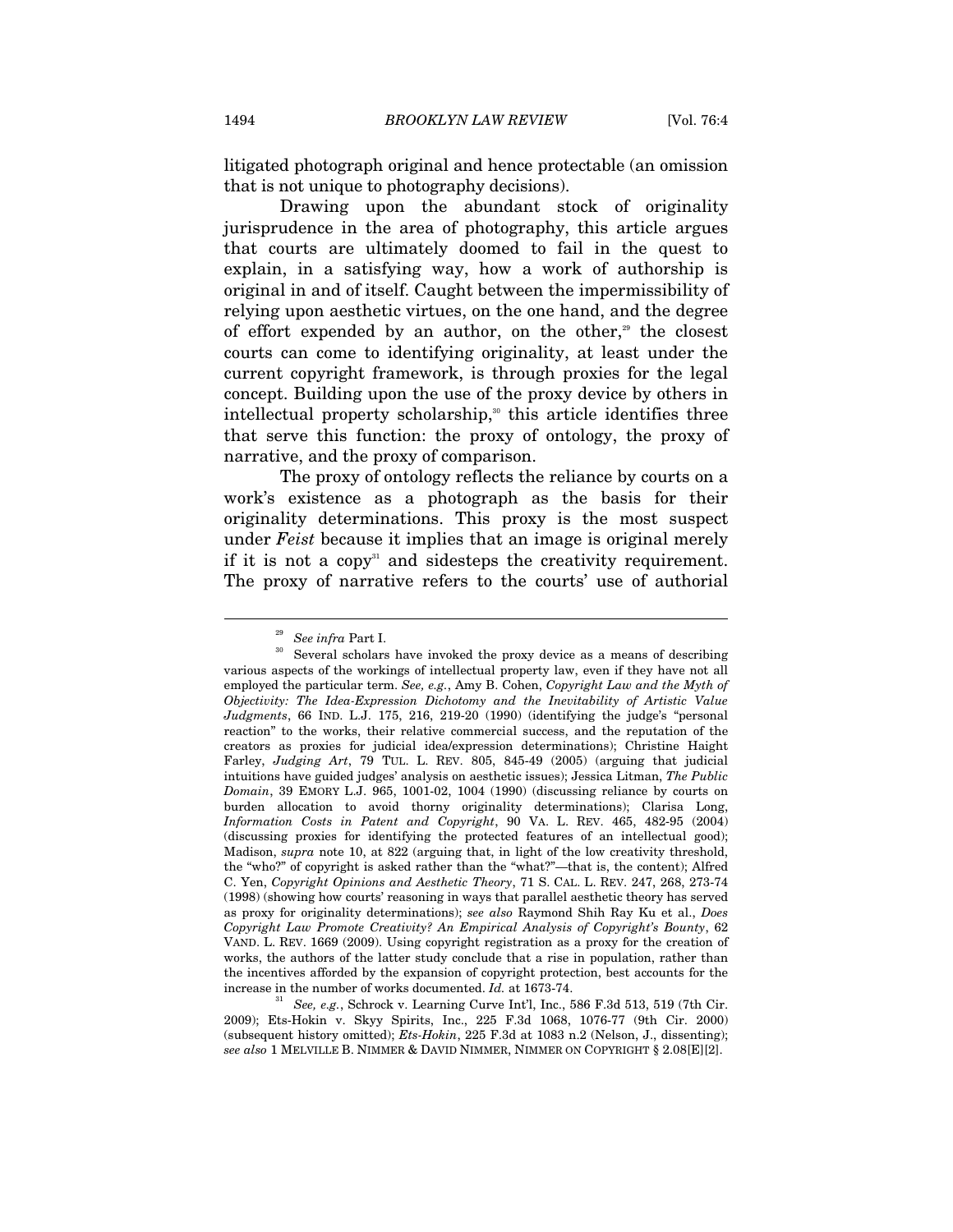narrative submitted by copyright plaintiffs to identify originality. Through this method, a court translates a visual work into text, a medium in which it more comfortably operates.32 The proxy of comparison reflects the way in which courts attempt to identify originality by comparing a litigated image to others, which have often been submitted by the parties. This method of relying on a visual comparison to assess a visual work arguably comes closest to grounding an originality determination in the image itself.<sup>33</sup>

Given the courts' inability to reach originality in an unmediated fashion, the current originality threshold, which is low, should be left intact and the problematic aspects of copyright's expansiveness should be checked at other points. In contrast to scholars who argue that raising the threshold would lead to the production of more highly creative works, this article submits that such a modification would likely result in greater manipulation of the proxies, determinations based on judicial subjectivity, and/or undesirable distortions of behavior to comply with a legal rule. Finally, the article leaves off with the question of whether, to the extent raising the originality threshold would rule out copyright protection for images such as the Obama Photograph, such a move should be considered in light of the structure of American copyright and the ways in which industries may have organized themselves around that structure. Specifically, a move to withdraw protection from "low originality" works might actually impair "high creative" output where the low originality works serve as a kind of crosssubsidy for the creative endeavors, it is hoped, authors will undertake over the course of their careers.

This article proceeds in three Parts. In Part I, it discusses the originality standards that furnish the basis for judicial assessments of originality today. This Part traces the origins of the proxy approach to originality. In Part II, the article sets forth the contemporary legal settings in which questions about originality in photography typically arise copyright infringement suits over commercial photographs. This Part develops the three proxies, described above, which function as methods for making originality determinations. Finally, Part III draws upon the standards and cases discussed in

<sup>&</sup>lt;sup>32</sup> See generally Rebecca Tushnet, *Worth a Thousand Words: The Images of Copyright Law*, HARV. L. REV. (forthcoming Jan. 2012).

<sup>&</sup>lt;sup>33</sup> As will be discussed, a variation on this proxy exists where the relevant comparison is between an image and its depicted subject matter. *See infra* Part II.D.2.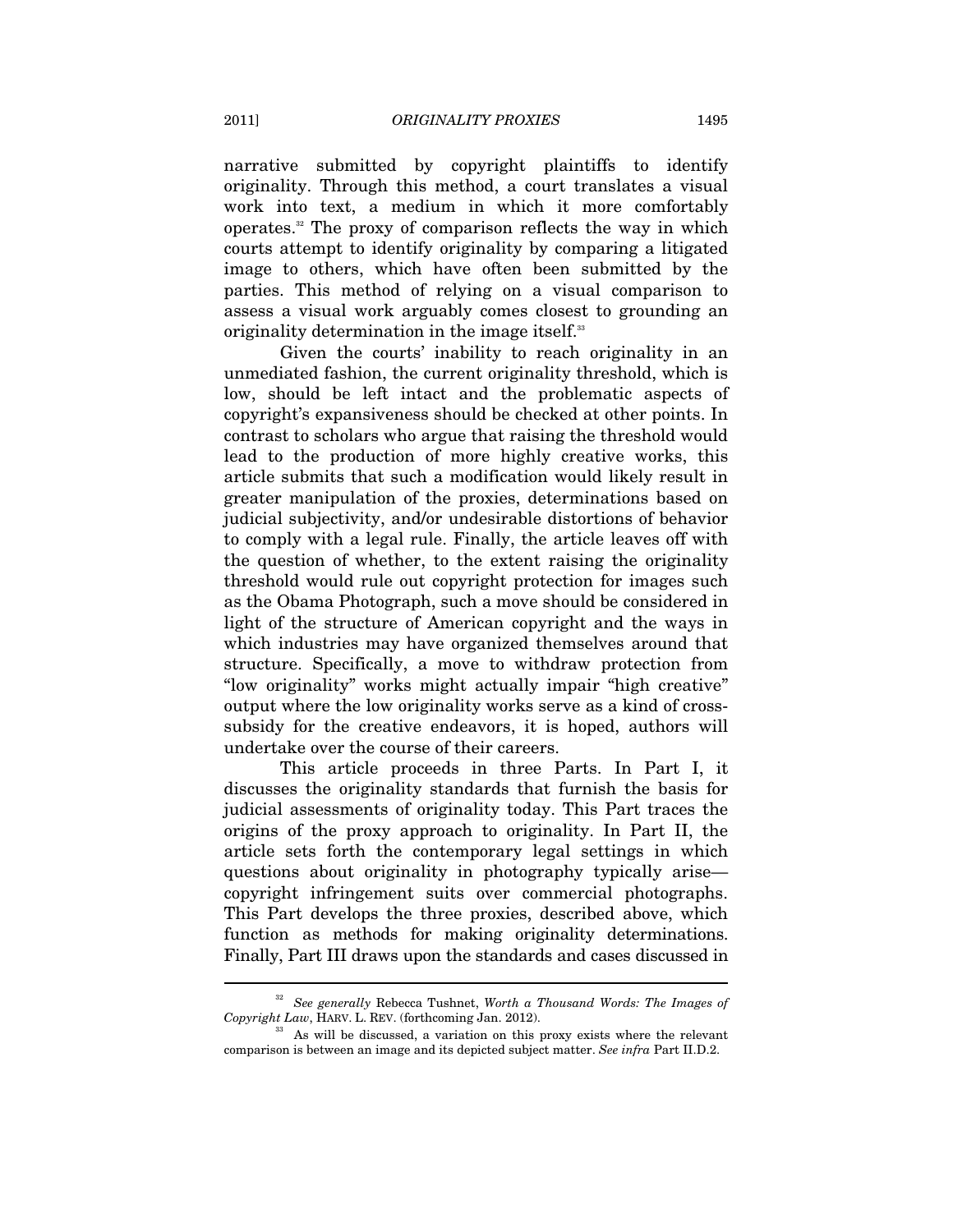the foregoing Parts to draw conclusions and raise questions about how the originality doctrine should be applied to photography and other "artistic" works. Diverging from recent proposals in the scholarly literature, the article argues against a heightened burden of proof for originality in works of authorship.

#### I. PRINCIPLES OF ORIGINALITY AND ORIGINS OF PROXIES

As the latest word on originality from the Court, *Feist* stands as a prism through which its earlier jurisprudence is to be interpreted. But it is unclear how the originality doctrine in *Feist*—and in particular, the "minimal degree of creativity" component—should be applied outside the context of that case. Did the Court intend creativity to be descriptive with respect to certain works—that is, as an explanation of why, in contrast to some fact-driven compilations, traditional works of art are protected by copyright? Or was the creativity requirement meant to be prescriptive—that is, intended to subject all works, at least at the margins, to some meaningful scrutiny? If the latter, what might such scrutiny entail? In addressing these questions, it is necessary to consider how originality was assessed prior to, and in, the *Feist* opinion.

### *A. Legal Roots of Originality and Proxies*

The Copyright Act of 1976, as amended, protects "original works of authorship fixed in any tangible medium of expression" but provides no definition of the term "original."<sup>34</sup> Discerning both statutory and constitutional imperatives, the Court in *Feist* held that copyright protection turns on the presence of originality.35 In arriving at this conclusion, the Court cited a few seminal precedents, the earliest of which had referenced originality and creativity elements. The *Trade-Mark Cases* held that liability for trademark infringement could not be grounded in the constitutional clause protecting copyrights and patents<sup>36</sup> because protectable "[w]ritings" must be

<sup>34 17</sup> U.S.C. § 102(a) (2006).

<sup>&</sup>lt;sup>35</sup> It has been widely noted that the Constitution does not use the term "original." *See* U.S. CONST. art. I, § 8, cl. 8 (granting Congress the power "To promote the Progress of Science and useful Arts, by securing for limited Times to Authors and Inventors the exclusive Right to their respective Writings and Discoveries"). Nevertheless, the Court explicitly determined that "[o]riginality is a constitutional requirement." Feist Publ'ns v. Rural Tel. Serv. Co., 499 U.S. 340, 346 (1991).  $^{36}$  U.S. CONST. art. I, § 8, cl. 8.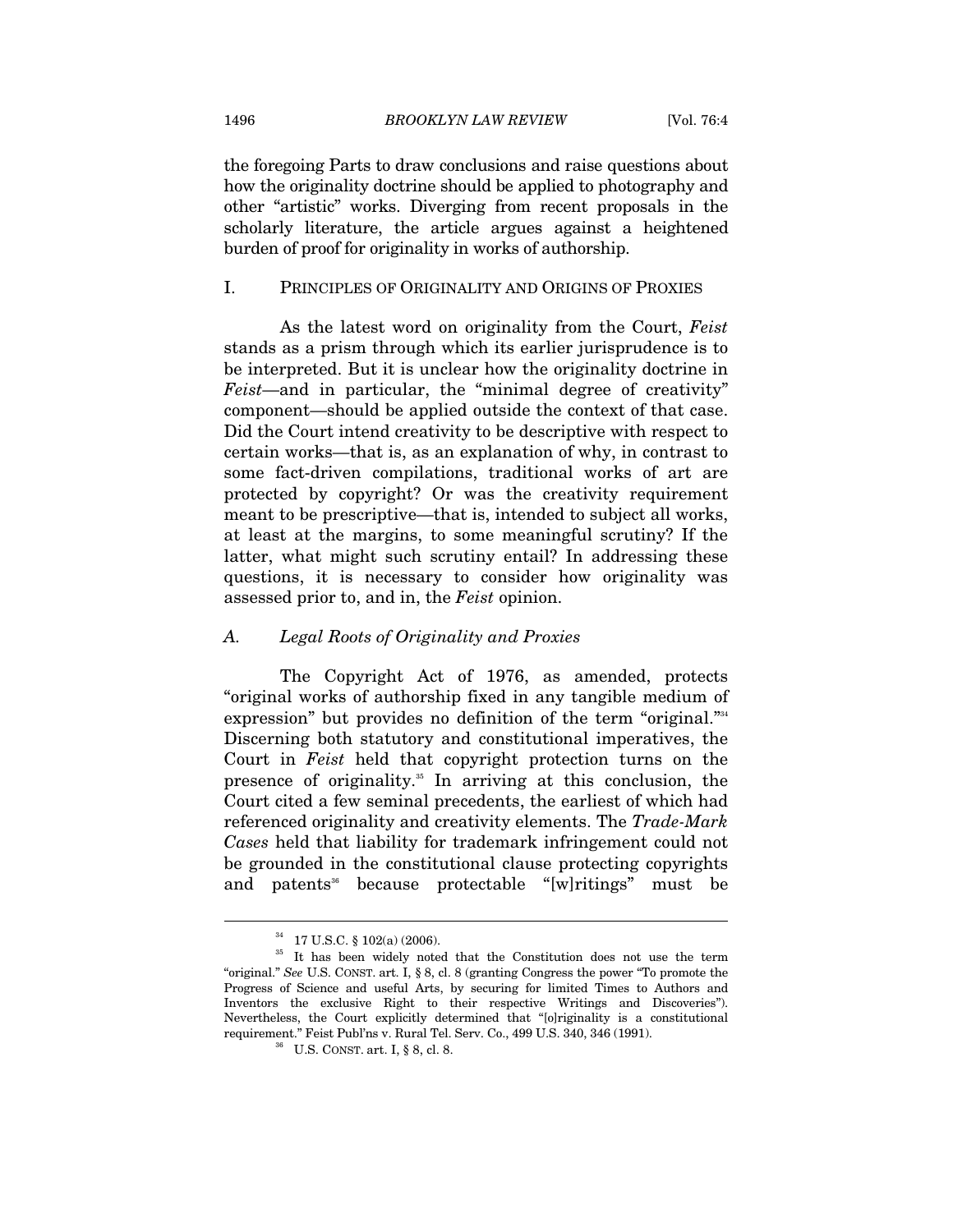"*original*," "*the fruits of intellectual labor*," and "founded in the creative powers of the mind," and none of those criteria was required for a protectable trademark.<sup>37</sup> While originality and creativity were thus explicitly mentioned, the concepts were not explored in great depth and were defined primarily in opposition to the supposedly mundane activity, in the Court's view, of appropriating a symbol as a trademark.

Five years later, in *Burrow-Giles*, the Court offered its first affirmative account of originality in the copyright sense when it assessed whether the extension of federal copyright protection to photographs was constitutional.<sup>38</sup> With respect to general qualifications, the Court determined that authorial status could be bestowed upon one "to whom anything owes its origin; originator; maker; one who completes a work of science or literature."39 Likewise, protectable writings could "include all forms of writing, printing, engraving, etching, [etc.], by which the ideas in the mind of the author are given visible expression."40 From these principles, the Court reasoned that the Constitution could "cover an act authorizing copyright of photographs, so far as they are representatives of original intellectual conceptions of the author."<sup>41</sup>

With respect to the particular photograph at issue, the *Oscar Wilde, No. 18* photograph, the Court accepted the lower court's finding that it was a

useful, new, harmonious, characteristic, and graceful picture, and that plaintiff made the same . . . entirely from his own original mental conception, to which he gave visible form by posing the said Oscar Wilde in front of the camera, selecting and arranging the costume, draperies, and other various accessories in said photograph, arranging the subject so as to present graceful outlines, arranging and disposing the light and shade, suggesting and evoking the desired expression, and from such disposition, arrangement, or representation, made entirely by plaintiff, he produced the picture in suit.<sup>42</sup>

Accordingly, the photograph qualified as a constitutionally cognizable writing and Napoleon Sarony, its prominent

 $\,^{37}_{\,38}$  Trade-Mark Cases, 100 U.S. 82, 94 (1879).<br> $\,^{38}_{\,39}$  111 U.S. 53 (1884).<br> $\,^{39}_{\,39}$  Id. at 57-58; see also Feist, 499 U.S. at 346.

 $^\mathrm{40}$   $\;Burrow\text{-}Giles,$  111 U.S. at 58.  $^\mathrm{41}$   $\;Id.$  In yet another formulation, the Court similarly stated that in seeking copyright protection for a "writing," it was important to prove "those facts of originality, of intellectual production, of thought, and conception on the part of the author."  $\frac{Id}{42}$  at 60.<br>*Id.*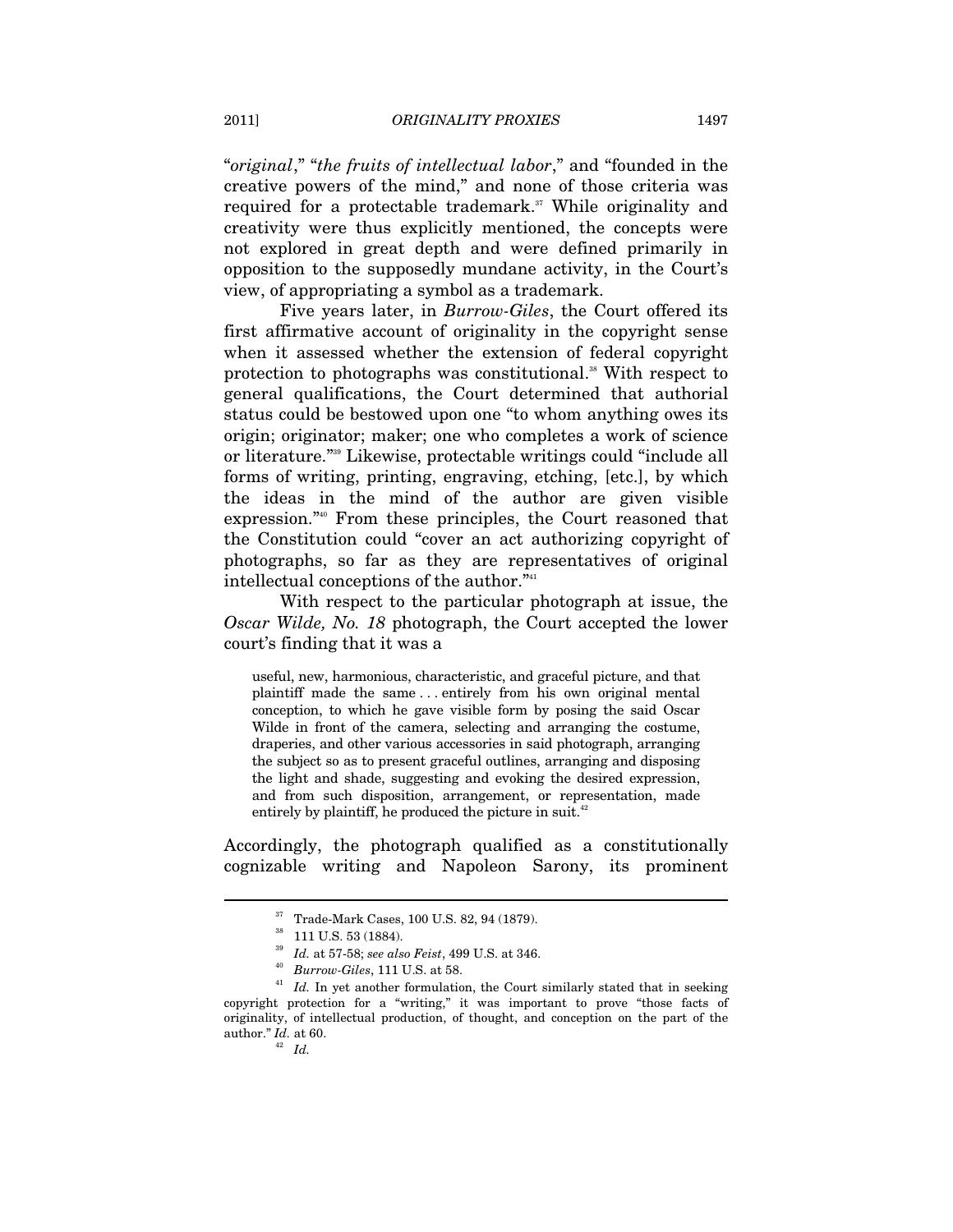photographer,43 qualified as a constitutionally recognized author.<sup>44</sup> The photograph merited copyright protection.



The *Oscar Wilde, No. 18* photograph, Copyright 1882, by N. Sarony Courtesy of the Library of Congress

<sup>43</sup> Sarony's prominence was such that, a few years after the *Burrow-Giles* litigation, on February 4, 1890, he photographed the Justices on the occasion of the 100th anniversary of the Judiciary. According to available sources, Sarony was the only photographer to photograph that particular group of Justices, who sat together a relatively short period of time. E-mail from Franz Jantzen, Collections Manager, Office of the Curator, Supreme Court of the United States, to author (Jan. 10, 2011, 14:16 EST) (on file with author); *accord* Farley, *supra* note 20, at 406 & n.69; Tuchman,

 $^{44}$   $\; Burrow\mbox{-}Giles,$  111 U.S. at 58. Professor Christine Haight Farley notes that Sarony regularly worked with a cameraman, Benjamin Richardson, and that it is quite likely that Richardson was the person who pressed the shutter button and made other technical choices. Farley, *supra* note 20, at 434-35.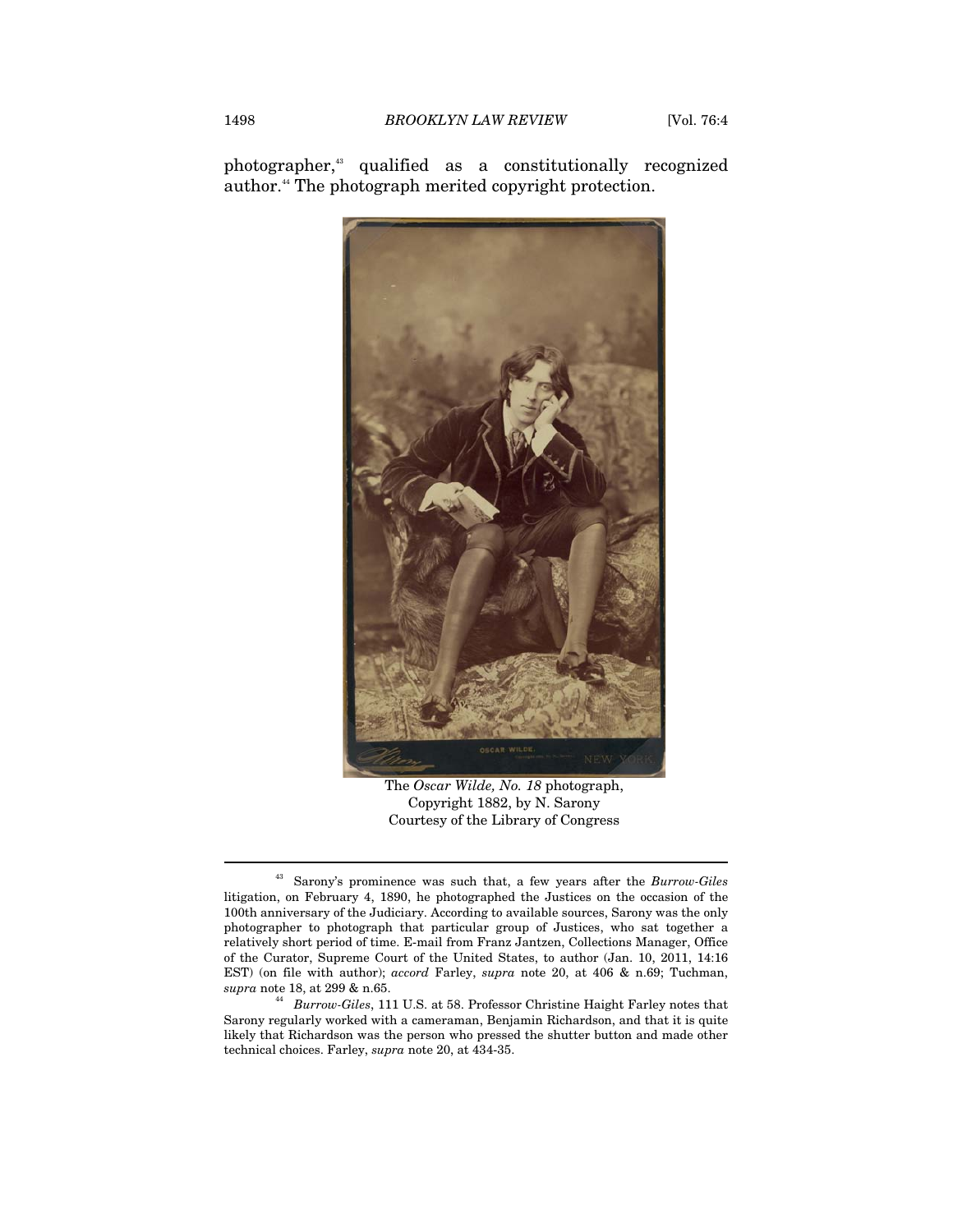The Court's unqualified adoption of this elaborate description appears to reflect a full engagement with the contents of the photograph. Indeed, the artistic choices delineated in the description, including those with respect to composition, lighting, angle, and shading, have informed judicial analyses of photographs ever since.<sup>45</sup> Professor Christine Haight Farley has argued, however, that while ostensibly listing the attributes of the *Oscar Wilde, No. 18* photograph that render it an original, authored work, the Court in fact located authorship in the figure of the Romantic author—the photographer—who made "pre-shutter" decisions about the arrangement of the subject and scene.<sup>46</sup> She notes that most of the attributes praised by the Court are not qualities of the photograph per se, but rather, they constitute a running narrative of the artistic activities undertaken by the photographer in setting up the photograph.<sup>47</sup> Thus, she contends that the Court found authorship in photographic practice above photographic product, thereby supporting a view of photography in which a "photograph is simply a duplication of nature unless it is actively constructed" by the practices delineated.<sup>48</sup>

One could argue, contrary to Farley, that by describing the photograph as "useful, new, harmonious, characteristic, and graceful," the Court was attempting to lodge originality within the four corners of the image.<sup>49</sup> Farley herself acknowledges the Court's use of those descriptive words, but she attempts to dispel any meaningful effect they might have as a direct evaluation of the photograph by maintaining that the Court merely stated, without explaining, what made the  $\overline{a}$ 

<sup>45</sup> *E.g.*, Schrock v. Learning Curve Int'l, Inc., 586 F.3d 513, 519 (7th Cir. 2009); Ets-Hokin v. Skyy Spirits Inc., 225 F.3d 1068, 1076-77 (9th Cir. 2000) (subsequent history omitted); Mannion v. Coors Brewing Co., 377 F. Supp. 2d 444, 450-

<sup>52 (</sup>S.D.N.Y. 2005). 46 Farley, *supra* note 20, at 390-91, 431-32. *Accord* JANE M. GAINES, CONTESTED CULTURE: THE IMAGE, THE VOICE, AND THE LAW 69 (1991) ("Since personality cannot mix and mingle or flow through the machine in any way, it must make its mark without touching."). 47 Farley, *supra* note 20, at 427-29. This view contrasts with Professor Joseph

Miller's characterization of the Court's analysis as a "work-centered" creativity inquiry.<br>Miller, *supra* note 10, at 475-76.

<sup>&</sup>lt;sup>18</sup> Farley, *supra* note 20, at 432. Accordingly, she reasons that, for the Court, the default position of photography was that it is authorless absent some "authorial intervention." *Id.*; *cf.* GAINES, *supra* note 46, at 47 (quoting French scholar Bernard Edelman's argument that intellectually appropriating a landscape scene requires the photographer to produce it rather than reproduce it). 49 *See, e.g.*, Yen, *supra* note 31, at 247, 268, 273-74 (arguing that the Court

invoked both formalist and intentionalist theories in assessing the *Oscar Wilde, No. 18* photograph); *infra* note 56 (describing these theories).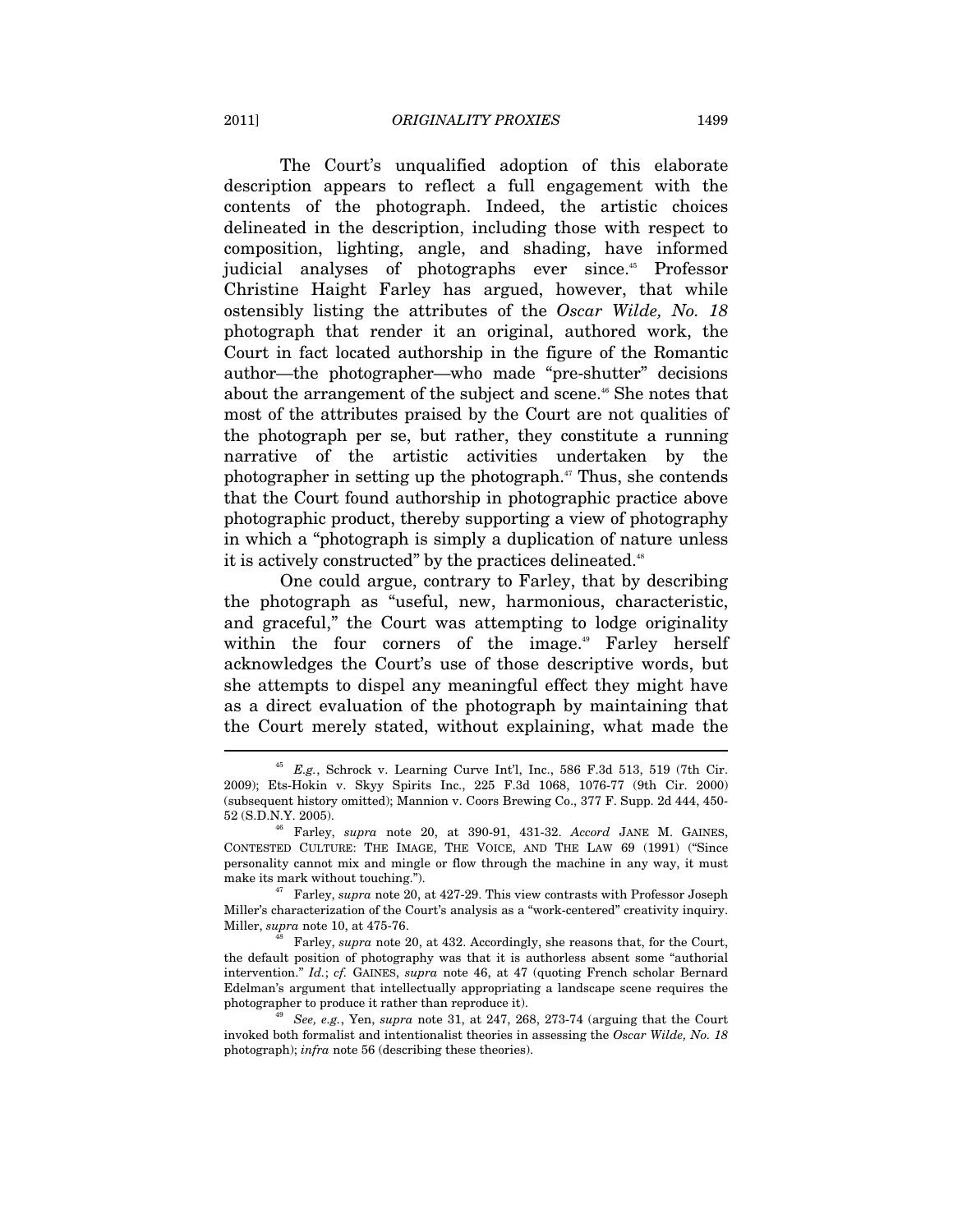photograph "harmonious" or "original."50 Farley is correct that the Court did not define these terms in a generally applicable or textual—way, but the Court arguably did provide a concrete definition by applying the descriptive terms to the photograph itself—that is, it defined them through a visual explanation.<sup>51</sup>

However, the strength of this latter reading of the Court's analysis is undercut, at least to some degree, by another aspect Farley identifies: that the Court's elegant pronouncement (set out in the block quote above) did not draw upon words of its own. The very language originated not with the Court or the lower court but almost word for word from Sarony himself (or likely his counsel).<sup>52</sup> Thus, as seemingly descriptive as the language of the decision might appear when held up to the image itself, the *Burrow-Giles* Court in the end relied upon a proxy for the qualities of originality it clearly viewed the photograph as possessing—not only in the form of emphasis on authorial practice, but at a more fundamental level, in the form of authorial account of authorial practice.<sup>53</sup> It suggested, in effect, that a court may deem a work original if a persuasive narrative of authorship that "owes its origin" to an author is presented.

The Court's narrative approach to originality is also observable in the portion of the opinion in which it withheld judgment about the extension of federal copyright protection to all photographs. Specifically, the Court declined to address whether copyright would apply to the "ordinary production of a

<sup>50</sup> Farley, *supra* note 20, at 431-32. 51 Unlike many photography cases today, the *Oscar Wilde, No. 18* photograph was not appended to the *Burrow-Giles* opinion. It is an interesting thought experiment to imagine how the precedential effect of a case might change depending on whether a subsequent court sees or does not see a litigated photograph along with the written opinion adjudging it. For a critique of the Supreme Court's later use of appended images in its opinions, see Hampton Dellinger, Commentary, *Words Are Enough: The Troublesome Use of Photographs, Maps, and Other Images in Supreme Court Opinions*,

<sup>110</sup> HARV. L. REV. 1704 (1997). 52 Farley, *supra* note 20, at 411 & n.92, 438, 455. Professor Farley identifies Sarony's brief as the source of the language. In fact, the origin of the language can be traced back further still, nearly word for word, to Sarony's complaint in the lower court. *See* Transcript of Record at 4, 6-7, Burrow-Giles Lithographic Co. v. Sarony, 111 U.S. 53 (1884) (No. 1071) (setting out the complaint in the Circuit Court for the Southern District of New York). The language appears in the second paragraph of each of Sarony's causes of action. *Id.* While it is not uncommon for courts to adopt litigants' language, this mode of analysis set the stage in originality decisions for close reliance on a plaintiff's authorship narrative. *See infra* Part II.C. 53 Farley, *supra* note 20, at 426, 432; *see also* ROBERTA ROSENTHAL KWALL,

THE SOUL OF CREATIVITY 81 (2010) ("According to the Court, although authorship was evident in the photograph itself, the narrative supplied by the photographer was vital in assisting the Court's perception.").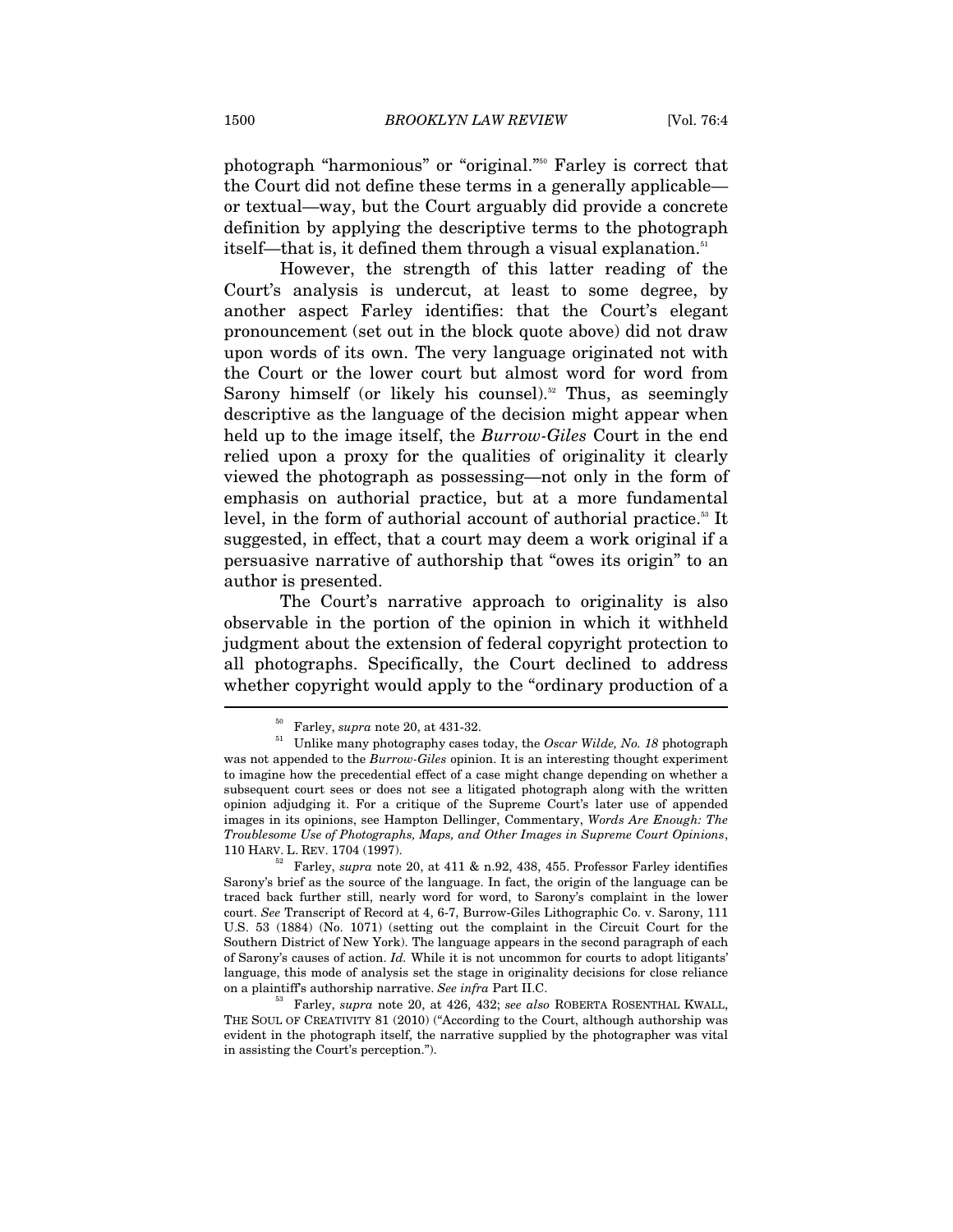photograph" wherein "[i]t is simply the manual operation, by the use of . . . instruments and preparations, of transferring to the plate the visible representation of some existing object, the accuracy of this representation being its highest merit."54 The Court did not provide guidelines for determining when a photograph might cease to be an "original intellectual conception" and fall into the "ordinary production" category which might or might not warrant protection—other than to caution against employing too strong an authorial emphasis on photographic accuracy in litigation documents.55 But this distinction, particularly in a highly representational medium like photography, would usually need to occur at the level of narrative presented to a court, rather than at the level of the formal properties of the image.<sup>56</sup>

Although the Court's reasoning in a subsequent visual arts decision, *Bleistein v. Donaldson Lithographing Co.*,<sup>57</sup> is often seen as a divergence from *Burrow-Giles*, 58 it is in some ways a natural extension of the earlier case. In *Bleistein*, the Court addressed an infringement action in which chromolithographic posters advertising a circus had been copied. The Court, through Justice Holmes, emphasized "the personal reaction of an individual upon nature" and the conviction that "[p]ersonality

<sup>54</sup> *Burrow-Giles*, 111 U.S. at 59; *accord* Thornton v. Schreiber, 124 U.S. 612, 613 (1888) ("As we have heretofore decided in the case of [*Burrow-Giles*], photographs are included, *under certain circumstances*, among the things which may be copyrighted." (emphasis added)). 55 As discussed *infra* Part II, the question of this emphasis would become a

touchstone for originality debates in photography cases. *See* Bridgeman Art Library, Ltd. v. Corel Corp., 36 F. Supp. 2d 191, 197 (S.D.N.Y. 1999) (plaintiff's stated goal of accuracy in depiction was fatal to claim). For another example of the lengths to which copyright plaintiffs will go to emphasize a lack of intent to capture the underlying subject accurately, see Schiffer Publ'g, Ltd., v. Chronicle Books, LLC, No. Civ.A. 03- 4962, 2004 WL 2583817, at \*8 (E.D. Pa. Nov. 12, 2004) (in finding originality, relying upon evidence that photographers "did not attempt to replicate fabric swatches as precisely as possible," that they rather "strove to create images that were visually interesting," and noting that "several photographers clearly stated that they never compared the fabric swatches to their photographs, precisely because such a

comparison was unimportant to their goals").<br><sup>56</sup> The distinction here is akin to that in aesthetic theory between an intentionalist approach—where one considers the creator's intention to create a work of art—and formalist theories—where one considers the qualities within the four corners of an image. *See* Farley, *supra* note 30, at 842-43; Yen, *supra* note 30, at 253-58. 57 188 U.S. 239 (1903). Note that *Feist* cites *Bleistein* just once, and not in the

section where it sets up the standards for originality. *See* Feist Publ'ns, Inc. v. Rural Tel. Serv. Co., 499 U.S. 340, 359 (1991).

<sup>&</sup>lt;sup>58</sup> See Jewelers' Circular Publ'g Co. v. Keystone Publ'g Co., 274 F. 932, 934 (S.D.N.Y. 1921) (subsequent history omitted); Farley, *supra* note 20, at 456 n.266; Miller, *supra* note 10, at 475; Zimmerman, *supra* note 17, at 201.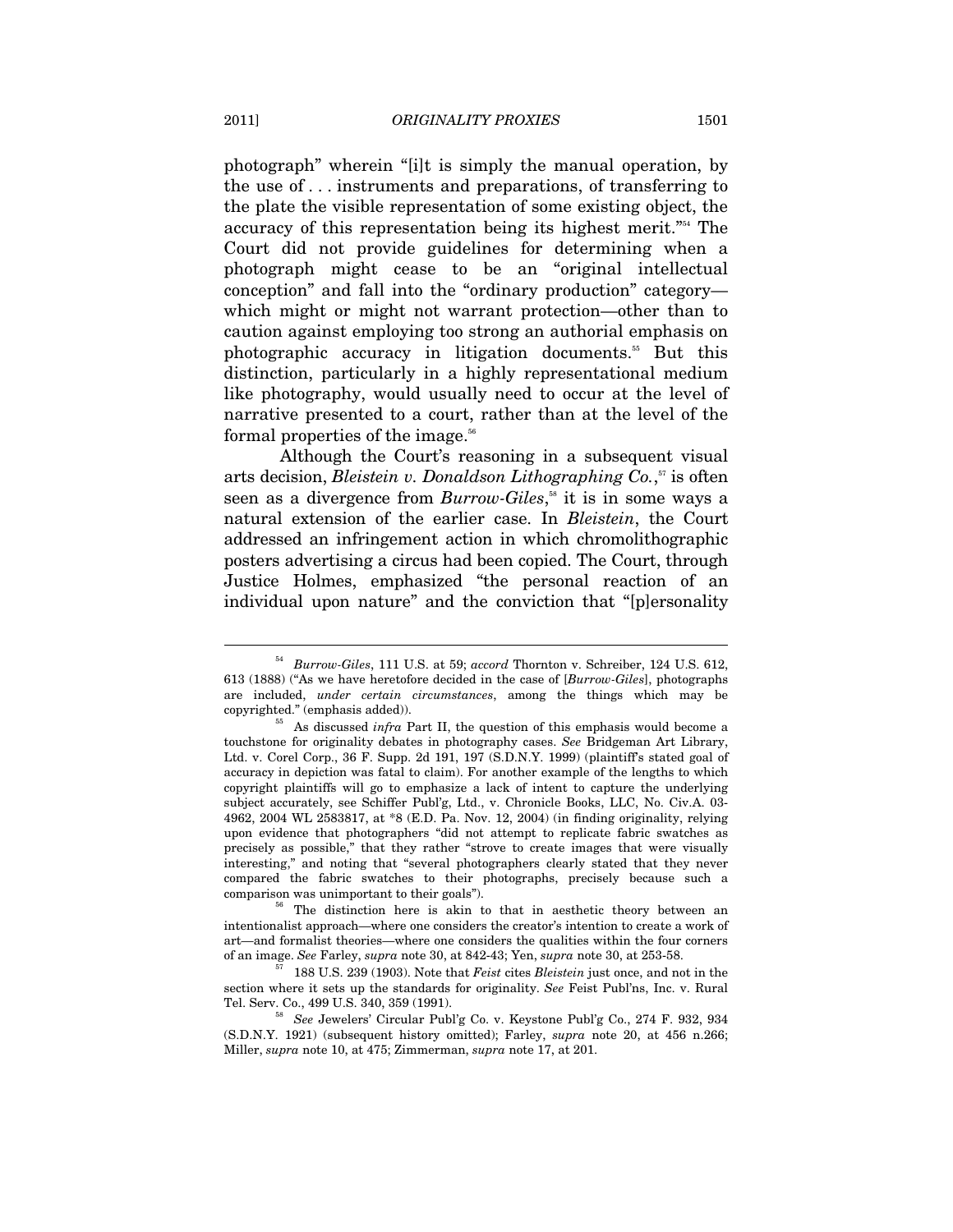always contains something unique."59 Thus, even a "very modest grade of art has in it something irreducible, which is one man's alone" and "[t]hat something he may copyright" unless barred by statute.<sup>60</sup> The Court found the posters sufficiently original to warrant copyright protection.

While one cannot help but be bemused by the parade of great masters Holmes offers up in his quest to ensure the protection of "works of little merit or of humble degree,"61 the overwhelming thrust of the opinion is to open wide the door of copyright to any work that reflects the imprint of personality. Because this might include every work ever produced, the opinion reduced, at least in theory, the role of copyright courts as art critics.<sup>62</sup> Importantly, whatever doubt remained after *Burrow-Giles* as to the protectability of "ordinary" art was, in the view of Judge Learned Hand, firmly and resoundingly erased by *Bleistein*. 63 The originality of a work under the *Bleistein* paradigm could be equated with its having originated with an author or, as Professor Diane Leenheer Zimmerman phrases it, "if it is not copied, it is original."64

Given Justice Holmes' institutional commitment to minimizing the role of courts in disputes over artistic merit, it is perhaps not surprising that unlike the text of *Burrow-Giles*, no part of the *Bleistein* opinion attempted to explain which intrinsic aesthetic qualities of the posters rendered them sufficiently original for copyright protection.<sup>65</sup> Rather, Holmes went out of his way to offer proxies for that determination: that, as a default proposition, works of art contain the "irreducible" imprint of individual "[p]ersonality"; that there was "express testimony" as to the posters' originality; that the posters were copied by the defendant, reflecting their "worth."66 As argued above, however, the use of these proxies in fact reflects the jurisprudential approach taken in *Burrow-Giles*.

 $\overline{a}$ 

Rochelle Cooper Dreyfuss eds., 2006).<br><sup>63</sup> *Jewelers' Circular*, 274 F. at 934; *accord* Gorman, *supra* note 9, at 1595;<br>Yen, *supra* note 30, at 271.

<sup>59</sup> *Bleistein*, 188 U.S. at 250. 60 *Id.*

 $^{61}\,$   $ld.$  at 249-51 (referencing Velasquez, Whistler, Rembrandt, Degas, Goya, and Manet). 62 *See id.* at 250-52; *see also* Diane Leenheer Zimmerman, *The Story of* 

Bleistein v. Donaldson Lithographing Company*: Originality as a Vehicle for Copyright Inclusivity*, *in* INTELLECTUAL PROPERTY STORIES 77, 96-99 (Jane C. Ginsburg &

Yen, *supra* note 30, at 271. 64 Zimmerman, *supra* note 17, at 202. 65 *See* Yen, *supra* note 30, at 273. 66 *Bleistein*, 188 U.S. at 250-52.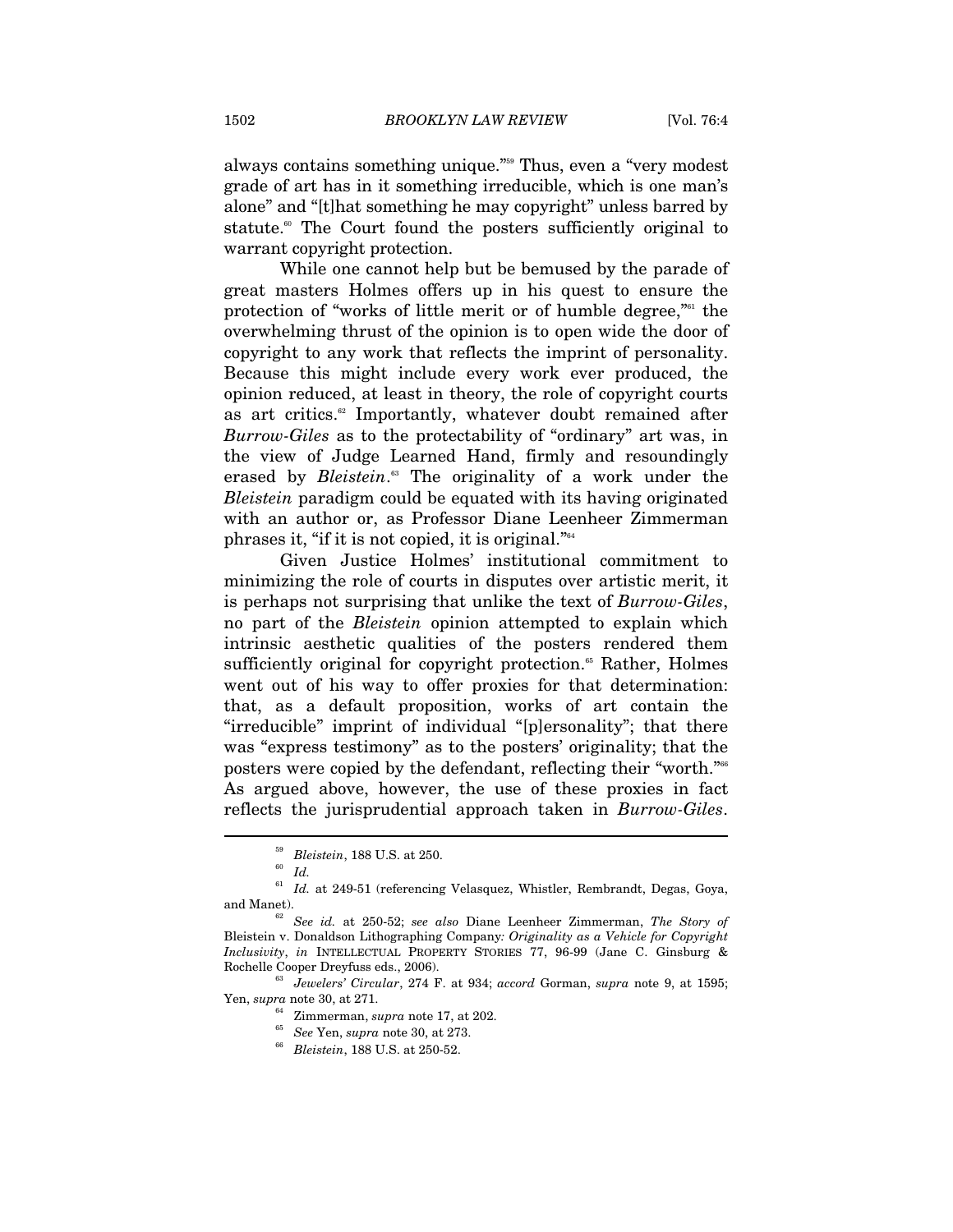That opinion's reliance upon a proxy—in the form of wholesale adoption of the plaintiff-author's narrative—implicitly set the stage for *Bleistein*, in which Justice Holmes could say a great deal, but not much about the works at issue. $67$ 

In an influential pronouncement that both reflected<sup>68</sup> and contributed to the liberal treatment of photographs under copyright, Judge Hand extended *Bleistein*'s permissive stance on originality to photographs. In the context of assessing photographs of jewelers' trademarks used to illustrate a trade circular, he announced that "no photograph, however simple, can be unaffected by the personal influence of the author, and no two will be absolutely alike."69 The relevant statute in that case, the Copyright Act of 1909, $\degree$  was like our current statute in that it protected photographs without further qualification and, according to Hand, "[t]he suggestion that the Constitution might not include all photographs seems . . . overstrained."71 In Judge Hand's reasoning, accordingly, we see adoption of a proxy based on ontology; it is a photograph, and therefore it is original. The question thus presents itself: to what degree is this notion still valid after *Feist*?72

#### *B. The* Feist *Opinion*

 $\overline{a}$ 

In the years following *Bleistein*, the Court had occasion to pronounce upon the originality of works before it,<sup> $\pi$ </sup> but it was almost ninety years later that the Court re-engaged closely with the topic in *Feist*. As mentioned, it deemed originality to be both statutorily and constitutionally required for copyright protection and as entailing (1) that a work be independently

The closest the opinion comes to making a judgment about the contents of the posters is in its statement that "[t]here is no reason to doubt that these prints in their *ensemble* and in all their details, in their design and particular combinations of figures, lines, and colors, are the original work of the plaintiffs' designer." *Id.* at 250. This language is fairly noncommittal and is certainly less specifically evaluative than the effulgent language used by the *Burrow-Giles* Court.<br><sup>68</sup> See Farley, *supra* note 20, at 438-46, for a discussion of the ways in which

courts in the early aftermath of *Burrow-Giles* applied the decision.<br><sup>69</sup> *See* Jewelers' Circular Publ'g Co. v. Keystone Publ'g Co., 274 F. 932, 934 (S.D.N.Y. 1921) (subsequent history omitted).

<sup>&</sup>lt;sup>70</sup> Pub. L. No. 60-349, § 5, 35 Stat. 1075, 1076-77 (repealed).<br><sup>71</sup> *Jewelers' Circular*, 274 F. at 934-35.

<sup>&</sup>lt;sup>72</sup> Courts that have addressed this question understand Judge Hand's viewpoint to have been rejected by *Feist*. *See* Meshwerks, Inc. v. Toyota Motor Sales U.S.A., Inc., 528 F.3d 1258, 1263 n.5 (10th Cir. 2008); Bridgeman Art Library, Ltd. v. Corel Corp., 36 F. Supp. 2d 191, 196 (S.D.N.Y. 1999). 73 *See, e.g.*, Mazer v. Stein, 347 U.S. 201, 206-08 (1954).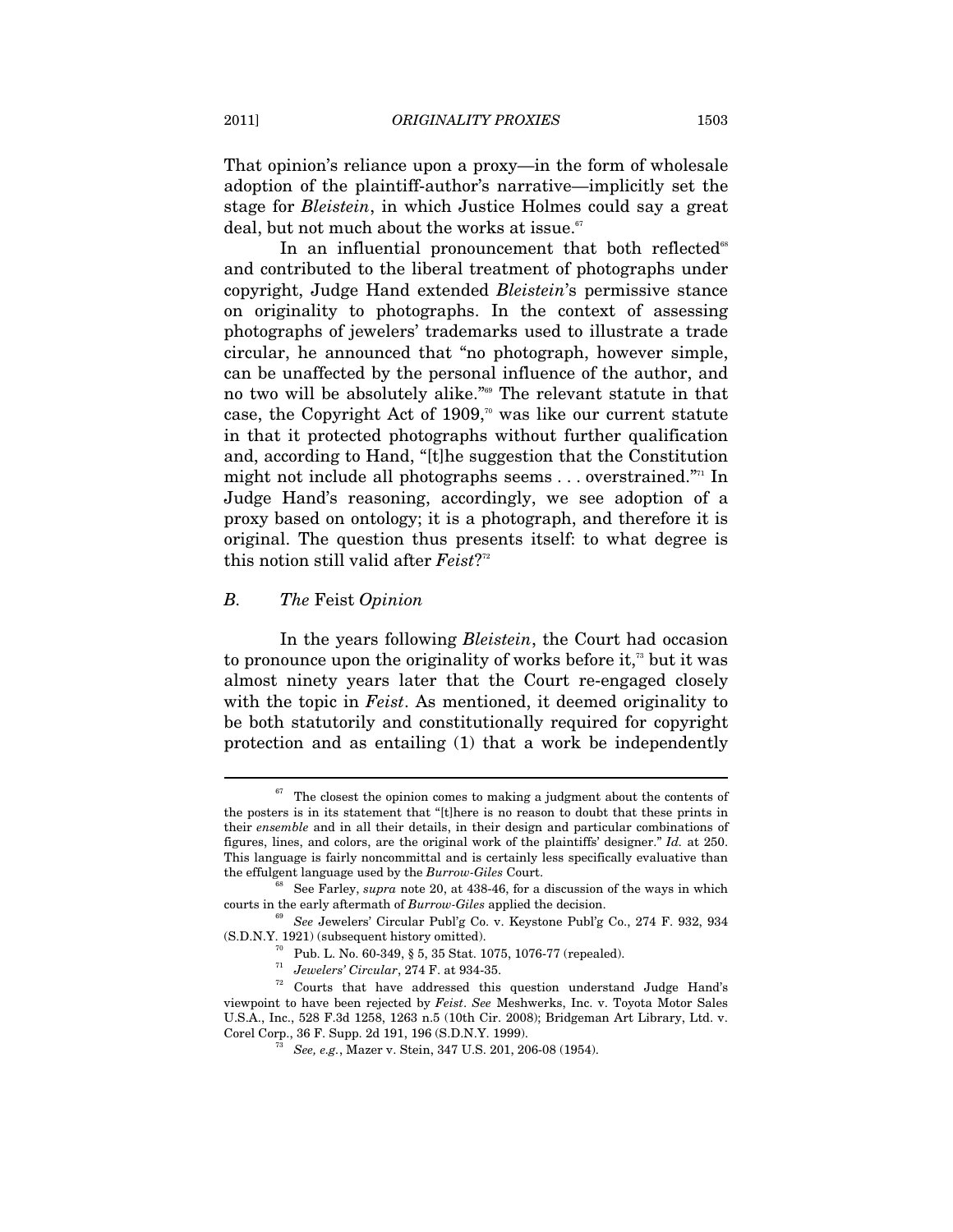created (that is, not copied) by the author, and (2) that it possess a modicum of creativity.<sup> $74$ </sup> The originality requirement operates at two levels, both of which are of particular relevance to photography litigation. First, in order to be eligible for copyright protection at all, a work must be sufficiently original when judged in gestalt fashion, as a whole greater than the sum of its parts.<sup>75</sup> Second, originality determines the scope of a work's protection. Unless the work has been copied outright in its entirety, originality performs its heavy lifting at this second level—that is, at the level of the work's parts—since an author may protect only the original elements of the work.<sup>76</sup> An author's ability to obtain relief will depend upon a court's determination that what the second author has appropriated are these original elements.<sup>77</sup> As we will see, photography litigation raises both kinds of claims.

With respect to the jurisprudential approach adopted in *Feist*, it could be argued, on the one hand, that the Court returned to, and therefore condoned, an attempt to engage directly with the contents of the work presented to it. That is, on a substantive, textual level, the Court freely characterizes the listings as "garden-variety" and "typical," among other

<sup>74</sup> Feist Publ'ns, Inc. v. Rural Tel. Serv. Co., 499 U.S. 340, 345 (1991). Although further discussion is beyond the scope of this article, it should be noted that determining whether a work is "not copied" raises difficult questions. Drawing on theory developed in other academic disciplines, such as musicology and literary criticism, a number of legal scholars have argued that the law does not sufficiently reflect the complex interconnections and borrowings that have always existed, and been encouraged, between texts. *See, e.g.*, Arewa, *supra* note 17, at 520-44; Julie E. Cohen, *Creativity and Culture in Copyright Theory*, 40 U.C. DAVIS L. REV. 1151, 1176 (2007). 75 *Cf.* Boisson v. Banian, Ltd., 273 F.3d 262, 272 (2d Cir. 2001) (noting that

<sup>&</sup>quot;original works broken down into their composite parts would usually be little more than basic unprotectible elements like letters, colors and symbols").

<sup>&</sup>lt;sup>76</sup> Feist, 499 U.S. at 348 ("The mere fact that a work is copyrighted does not mean that every element of the work may be protected. . . . [C]opyright protection may extend only to those components of a work that are original to the author."); Cohen, *supra* note 30, at 196 ("[T]he real value of the copyright in a given work is measured by the scope of protection it provides to the copyright owner who claims that his or her copyright in that work has been infringed."); *cf.* Jeanne C. Fromer, *Claiming Intellectual Property*, 76 U. CHI. L. REV. 719, 721 (2009) (noting that the extent of copyright protection is

determined "only down the road in case-by-case infringement litigation").<br><sup>77</sup> *Feist* set out the two principal elements of an infringement suit: "(1) ownership of a valid copyright, and (2) copying of constituent elements of the work that are original." 499 U.S. at 361. As Professor Jane Ginsburg has pointed out, although the Court granted certiorari in *Feist* to adjudicate the scope of protection for the listings, *id.* at 342, the Court decided that the 1309 names, towns, and telephone numbers in the plaintiff's white pages were not copyrightable at all. Ginsburg, *supra* note 15, at 342, 349. Accordingly, despite the fact that much copyright litigation occurs over the scope of protection for a plaintiff's work, *Feist* joined *Burrow-Giles* and *Bleistein* to create a triumvirate of cases dealing with the threshold question of originality.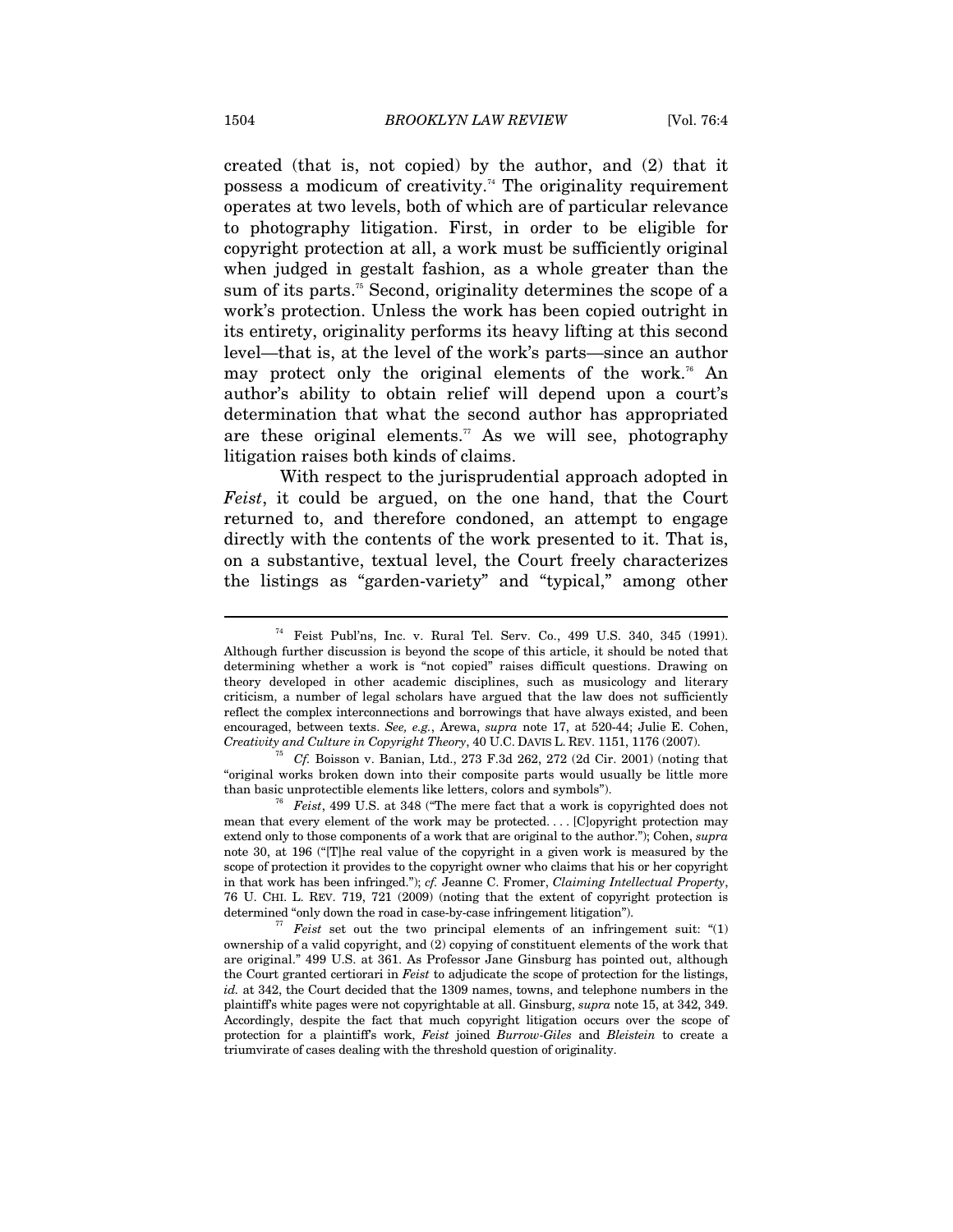things.<sup>78</sup> On the other hand, this commentary is more comparative than definitional and, in any event, is framed in the negative, ruling out works as unoriginal rather than providing an affirmative account of creativity.79

*Feist* does not provide substantive guidelines for its creativity component, nor does it address how rigorously the requirement should be applied to works of authorship for which a well-developed jurisprudence already existed, as in the case of photography.80 Did the creativity requirement mean that photographs must now meet a higher (or lower<sup>81</sup>) burden in obtaining copyright protection, or did the requirement codify the existing liberal treatment of photography? The opinion could be read to say that, as a descriptive matter, anything that can be labeled as "art" inherently possesses the originality that is lacking in phonebook-like works. After all, the opinion flatly says that the "requisite level of creativity is extremely low" and that the "vast majority of works" do "possess some creative spark."82 If the denominator for the "vast majority of works" means all works of expression ever produced (rather than in each medium), then these guidelines could be understood to indicate that a work's status as a non-fact-driven work is a sufficient proxy for originality. In this way, the *Feist* opinion hints at the proxy of ontology discussed below. By way of a borrowed hypothetical from Judge Hand, the Court implies as much by stating that a theoretical stumbling block for protecting a familiar-sounding poem might be a novelty problem, not an originality problem.<sup>83</sup>

Nevertheless, the Court's use of unqualified language in setting out the originality requirements strongly indicates that some form of creativity scrutiny is meant, at least at the

<sup>78</sup> *Id.* at 362. 79 *See, e.g.*, Ginsburg, *supra* note 15, at 343; Justin Hughes, *The Personality Interest of Artists and Inventors in Intellectual Property*, 16 CARDOZO ARTS & ENT. L.J. 81, 101 (1998); Miller, *supra* note 10, at 481. Of course, given its resolution of the case,

the failure to provide an affirmative account is not surprising.<br><sup>80</sup> Gorman, *supra* note 17, at 3.<br>Professor Douglas Lichtman points out that "[w]ithout discussion, the *Feist* Court adopted the creativity interpretation—interestingly, adding that only a 'minimal degree' of creativity is necessary, even though the *Trade-Mark Cases* opinion itself %contains no such qualifying language." Lichtman, *supra* note 15, at 698.<br><sup>82</sup> *Feist*, 499 U.S. at 345. *Id.* at 345-46 ("To illustrate, assume that two poets, each ignorant of the

other, compose identical poems. Neither work is novel, yet both are original and, hence, copyrightable." (citing Sheldon v. Metro-Goldwyn Pictures Corp., 81 F.2d 49, 54 (2d Cir. 1936))). The Court assumes counterfactually, for the purpose of this example, that novelty is relevant to copyright.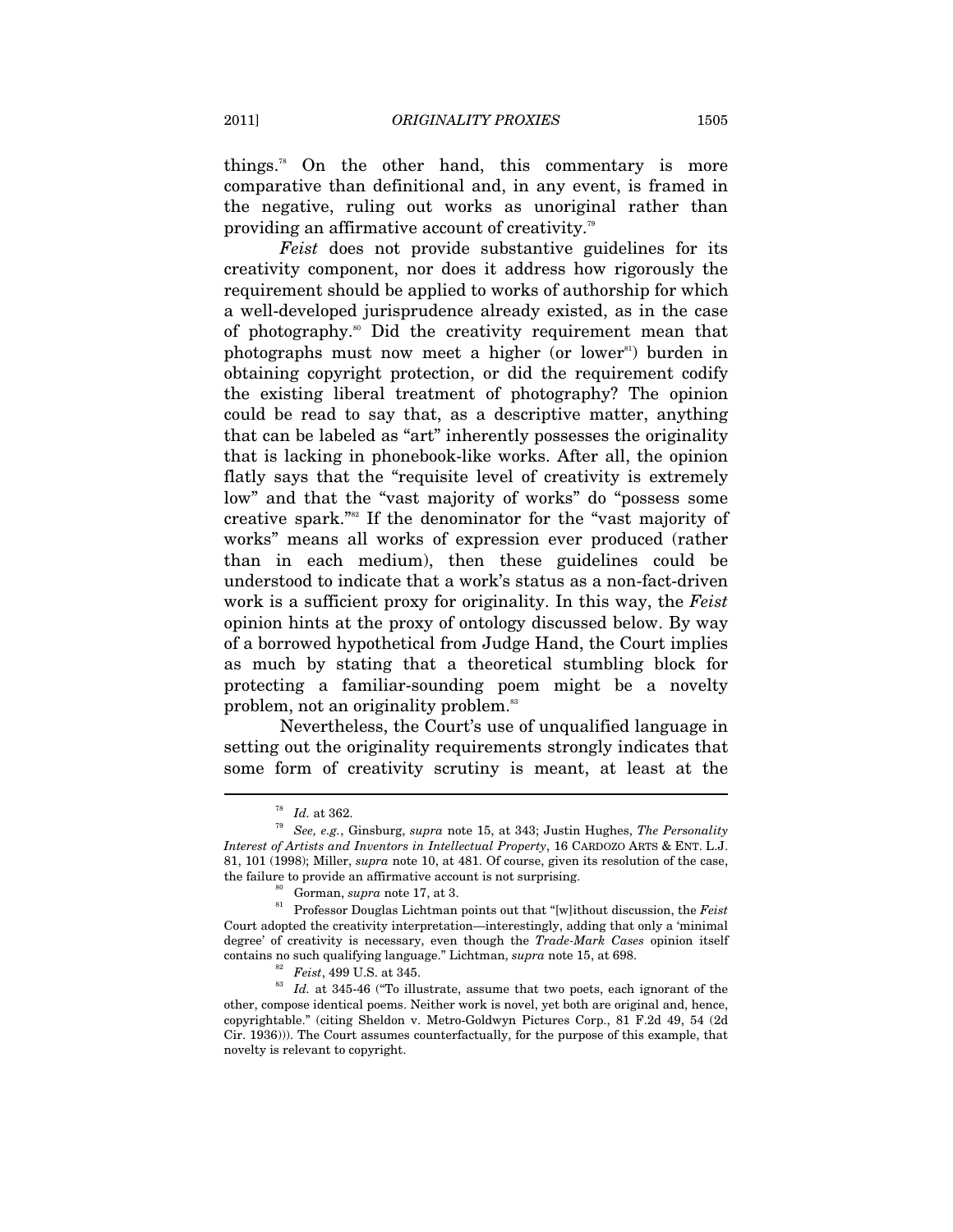margins, to be applied to each work. $84$  Such a conclusion, favoring a unified originality standard,<sup> $\delta$ </sup> is bolstered by the Court's reliance upon *Burrow-Giles* and *Bleistein*—precedents grounded in the arts.

If the originality standard is applicable across the board, then a method is required for interpreting the Court's implication that some works will, or indeed "must," fail to achieve copyright protection on originality grounds.<sup>86</sup> These statements, to be sure, are offered in the context of discussing the protection for compilations, which raise a particular set of considerations. Yet the opinion contains the unmistakable theme that any type of work is theoretically open to challenge so as to ensure the vibrancy and integrity of the copyright regime even if, as Professor Zimmerman points out, the Court did not specify what the overall goal of the originality requirement is.<sup>87</sup>

Writing in the immediate aftermath of *Feist*, Professor Russ VerSteeg expressed concern that the originality assessment might call for a medical assessment of the subjective processes engaged in by the author to see if they evidenced

concept of creative originality and declared that the Constitution compels this standard."). 86 The Court, for example, says that there "remains a narrow category of

<sup>84</sup> The key statements are offered without reservation: the "*sine qua non* of copyright is originality" and "[o]riginal, as the term is used in copyright" requires independent creation and minimal creativity. *Id.* Professor Gorman accepts that *Feist* is applicable to traditional art works and that it calls for "an assessment of the worth or merit of a work." Gorman, *supra* note 17, at 3. But, he urges that there be "very strong reasons to withhold copyright protection from a work on account of its lack of creativity" because the "vast majority of works" are original and injecting courts into "highly subjective disputes" over aesthetic merits will constitutionalize routine copyright disputes. *Id.* at 3-4.<br><sup>85</sup> *See* Ginsburg, *supra* note 15, at 341 ("The Court elected to impose a unitary

works in which the creative spark is utterly lacking or so trivial as to be virtually nonexistent," *Feist*, 499 U.S. at 359, and that it is a "[g]iven that some works must fail" on originality grounds, *id.* at 364; *see also id.* at 358 (noting, in the context of the statutory definition of compilations, that "[n]ot every selection, coordination, or arrangement will pass muster"). Indeed, the Court closes its opinion with the unreserved view that "[a]s a constitutional matter, copyright protects only those constituent elements of a work that possess more than a *de minimis* quantum of

creativity." *Id.* at 363. 87 Zimmerman, *supra* note 17, at 206. Professor Diane Leenheer Zimmerman is critical of *Feist* on this score, arguing that rather than providing an affirmative theory of copyright, it only rules out potential theories that had been in the running. The Court's analysis precludes, for instance, a market failure theory, since it forecloses copyright claims based on labor-intensive, "sweat of the brow" collections of facts—such as compilations of white page listings—that possess undeniable social utility. *Id.* Additionally, the Court in *Feist* rules out a pure liberty or rights-based theory of copyright insofar as it prioritizes the public's use of communicative works where only an "infinitesimal" showing of individuality has been made. *Id.* at 208.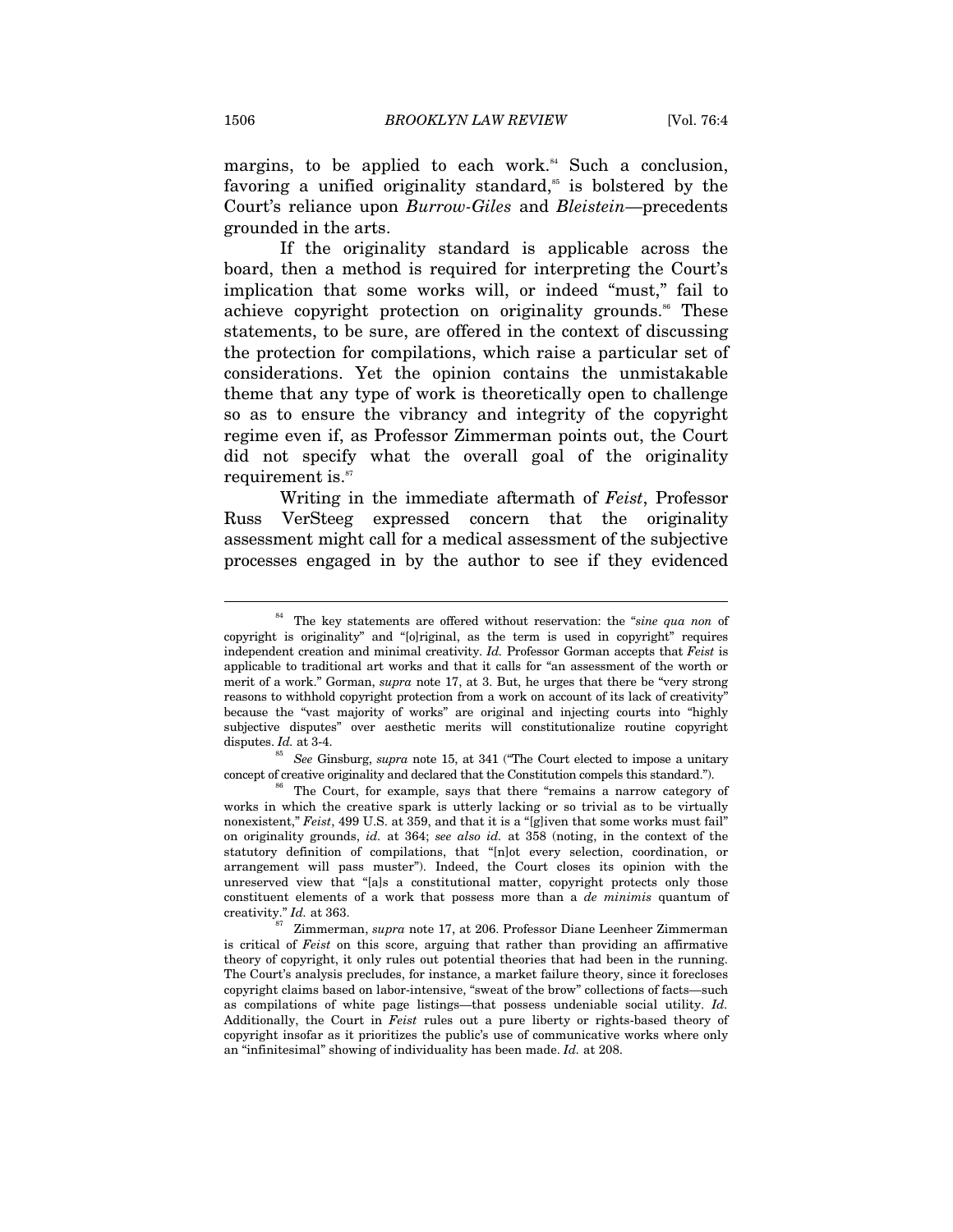sufficient creativity.<sup>88</sup> More recently, drawing on neurobiological research, Professor Ralph Clifford also has argued that the "creative spark" is not the proper way to determine creative output and that the "spark" requirement may be used to deny copyright protection to sufficiently creative works.<sup>89</sup>

In practice, however, at least in the area of photography litigation, courts have not overtly evaluated the internal psychological processes engaged in by photographers. Furthermore, the vast majority of works have been granted threshold protection against copying.<sup>90</sup> The next Part fleshes out the proxies for originality that courts have utilized in contemporary photography disputes.

# II. ORIGINALITY PROXIES IN CONTEMPORARY PHOTOGRAPHY CASES

Skepticism about the degree of authorship required for creating a photograph—a work capable of mass production that is mediated by machine rather than human hand—has existed since the dawn of the medium.<sup>91</sup> As a legal matter, following the Court's decision in *Burrow-Giles*, virtually every litigated photograph has been deemed original at the threshold level for purposes of copyright protection.<sup>92</sup> Cases challenging photographs on originality grounds, however, have persisted. These challenges were perhaps fated to reassert themselves in the age of digital photography, with its ubiquitous presence in contemporary culture and further attenuation of, as Walter Benjamin phrased it, the "here and now" quality of an original.<sup>93</sup>

<sup>88</sup> *See generally* VerSteeg, *supra* note 17, at 840-43; *see also* Russ VerSteeg, *Sparks in the Tinderbox:* Feist*, "Creativity," and the Legislative History of the 1976 Copyright Act*, 56 U. PITT. L. REV. 549 (1995) (critiquing *Feist*'s creativity rule and

suggesting that Congress could overturn it).<br><sup>89</sup> Clifford, *supra* note 17, at 289.<br><sup>90</sup> *See* Madison, *supra* note 10, at 830, 851 (arguing that the creativity component does not serve as a gatekeeper and critiquing the appropriateness of internal investigations into creative processes).

<sup>91</sup> *See, e.g.*, Burrow-Giles Lithographic Co. v. Sarony, 111 U.S. 53 (1884); *cf.* WALTER BENJAMIN, *The Work of Art in the Age of Its Technological Reproducibility*, *in* 4 WALTER BENJAMIN: SELECTED WRITINGS, 1938-1940, at 251, 256 (Howard Eiland & Michael W. Jennings eds., Edmund Jephcott et al. trans., Belknap Press of Harvard University Press 2003) ("From a photographic plate . . . one can make any number of prints; to ask for the 'authentic' print makes no sense.").

prints; to ask for the 'authentic' print makes no sense."). 92 *See, e.g.*, Farley, *supra* note 20, at 438-39; Tuchman, *supra* note 18, at 299. 93 BENJAMIN, *supra* note 91, at 253.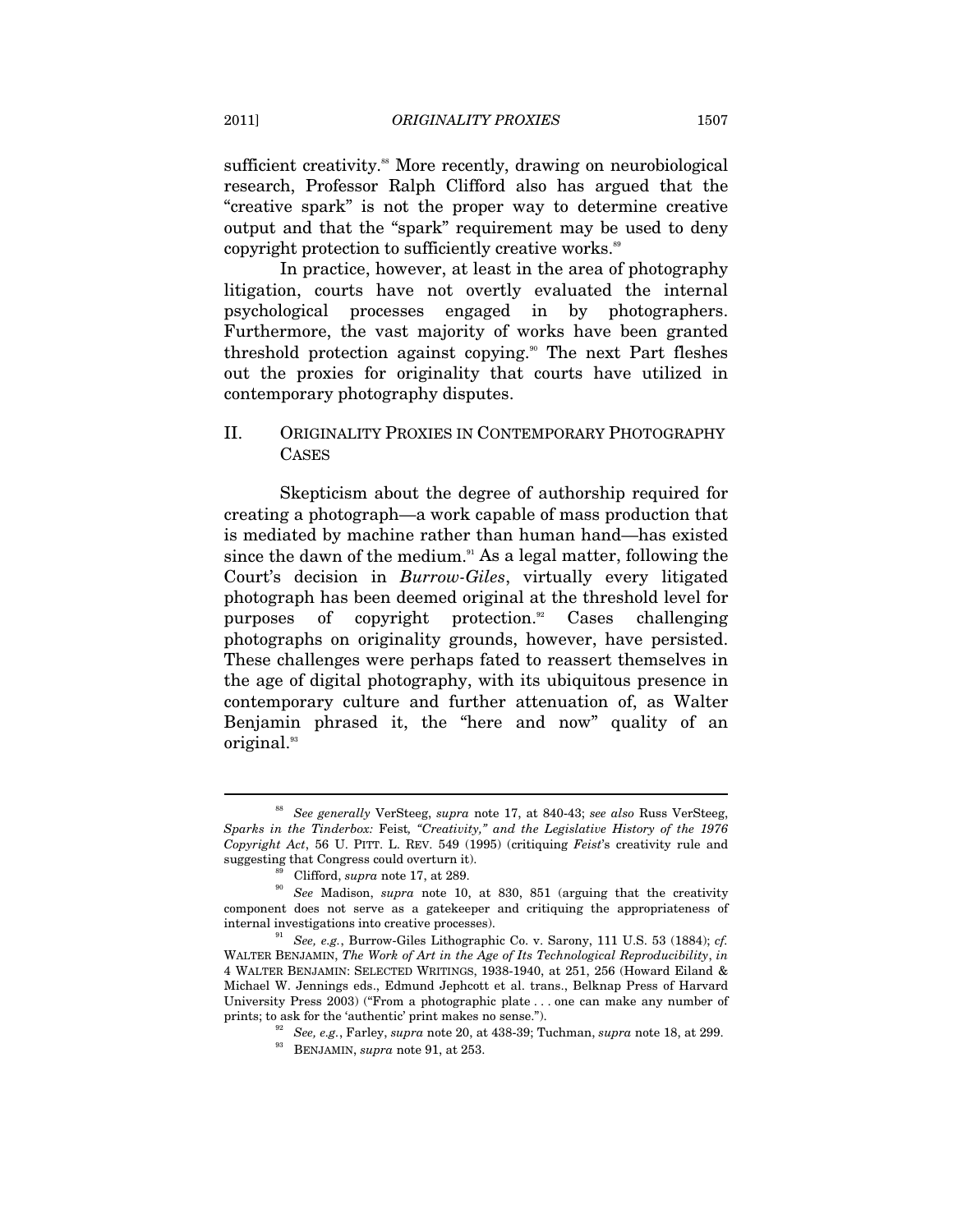#### 1508 *BROOKLYN LAW REVIEW* [Vol. 76:4

One might expect that the contests over originality in photography would arise in connection to photojournalistic works. For the "factual" nature of those sorts of photographs might readily prompt arguments that protection of the images would be tantamount to the protection of facts, in violation of *Feist*. 94 And, arguably, protection under the principles of *Burrow-Giles* might prove less certain in this context since, except in portraiture, a significant number of news photographs do not emerge out of the orchestrated scenes that *Burrow-Giles* blessed as "original." To be sure, disputes do occasionally arise out of photojournalistic images. Prior to *Fairey*, a famous assessment of authorship involved frames from the "citizen photojournalist" Abraham Zapruder's film of the John F. Kennedy assassination.<sup>95</sup> The news-driven context of those kinds of images, however, is usually considered later, at the fair use stage, rather than in determining whether a plaintiff's photograph is original in the first place.<sup>96</sup>

The contemporary cases that continue to press questions about originality and authorship in photography arise in much less dramatic circumstances. This Part will first provide an overview of these cases. It will then present proxies that courts have used in making their determinations about originality in photographs.

#### *A. Cases*

The disputes in photography that cut to the core of the originality doctrine commence over images of perfume bottles, $\mathcal{I}$ hardware equipment components,<sup>98</sup> electrical products,<sup>99</sup> toy

<sup>94</sup> *See* Feist Publ'ns, Inc. v. Rural Tel. Serv. Co., 499 U.S. 340, 347 (1991); *cf.* Int'l News Serv. v. Associated Press, 248 U.S. 215, 254 (1918) (Brandeis, J., dissenting) ("The mere record of isolated happenings, whether in words or by photographs not involving artistic skill, are denied such protection."); *Burrow-Giles*, 111 U.S. at 59 (reserving judgment on accurate representations); 4 NIMMER & NIMMER, *supra* note 31, § 13.03[B][2][b] ("Liability likewise cannot arise to the extent that the similarity between plaintiff's and defendant's work is that both graphically reproduce an object

exactly as it occurs in nature." (footnotes omitted)). <sup>95</sup> *See* Time Inc. v. Bernard Geis Assocs., 293 F. Supp. 130 (S.D.N.Y. 1968). <sup>96</sup> *See, e.g.*, L.A. News Serv. v. KCAL-TV Channel 9, 108 F.3d 1119, 1121-22 (9th Cir. 1997) (considering footage of Reginald Denny beating); *Bernard Geis*, 293 F. Supp. at 146; *see also* Collette Leland, *All's Fair in Love and News: How the Current Application of the Fair Use Doctrine Favors the Traditional Media over Amateur Content Providers*, 8 WAKE FOREST INTELL. PROP. L.J. 226 (2008) (arguing that the application of fair use disfavors the interests of non-news professionals).  $$^{97}$  FragranceNet.com, Inc. v. FragranceX.com, Inc., 679 F. Supp. 2d 312, 315

 $\rm (E.D.N.Y.$  2010). <br> 98 Decker Inc. v. G & N Equip. Co., 438 F. Supp. 2d 734, 738 (E.D. Mich. 2006).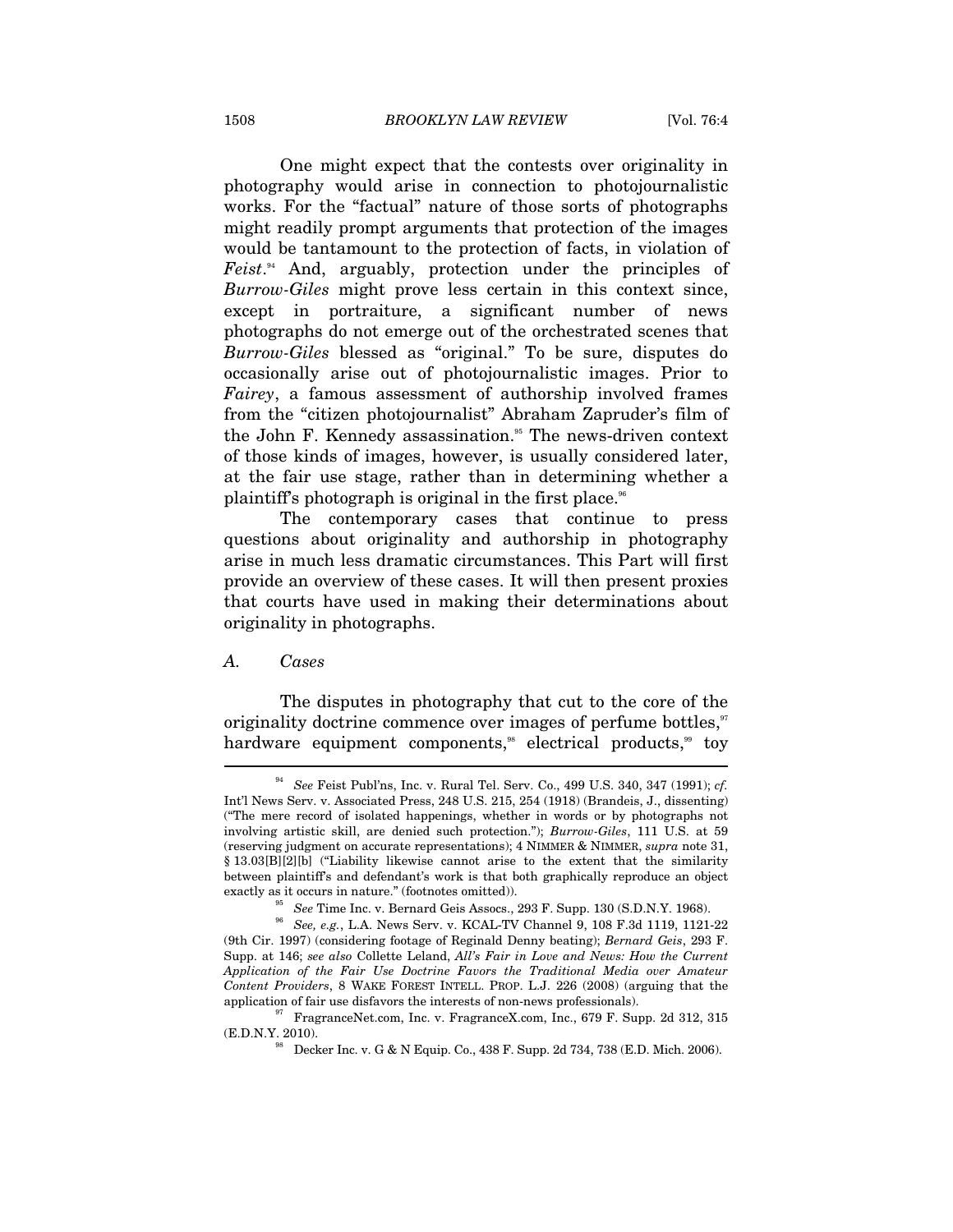trains,<sup>100</sup> mirrored picture frames,<sup>101</sup> Chinese food dishes,<sup>102</sup> fabric swatches,<sup>103</sup> and the like. These types of images, often produced for advertising or marketing purposes, feature products shot close up, framed with little or no background, and with any lighting and shading choices hard for the lay viewer to discern.

In some ways, the continued originality challenges are surprising. After all, these photographs are often created under the conditions addressed by the earlier Supreme Court precedents. Consistent with *Burrow-Giles*, for example, the subjects are photographed in controlled environments.<sup>104</sup> in which the photographer can make choices about lighting, focus, and the other elements and has the opportunity to "evok[e] the desired expression."105 Likewise, the fact that the purpose of these images is frequently to sell products should be no bar to protection under the rule of *Bleistein*. 106 Thus, originality in these circumstances would seem premised comfortably upon the rendering choices made (as to lighting, angle, etc.)<sup>107</sup> and, often, upon the arrangement of poses and scenery.108

<sup>100</sup> Schrock v. Learning Curve Int'l, Inc., 586 F.3d 513, 516 (7th Cir. 2009).<br><sup>101</sup> SHL Imaging, Inc. v. Artisan House, Inc., 117 F. Supp. 2d 301, 303

(S.D.N.Y. 2000).<br><sup>102</sup> Oriental Art Printing, Inc. v. Goldstar Printing Corp., 175 F. Supp. 2d 542,<br>544 (S.D.N.Y. 2001) (subsequent history omitted).

 $^{103}$  Schiffer Publ'g, Ltd., v. Chronicle Books, LLC, No. Civ.A. 03-4962, 2004 WL 2583817, at \*1 (E.D. Pa. Nov. 12, 2004).<br><sup>104</sup> *See, e.g.*, Latimer v. Roaring Toyz, Inc., 574 F. Supp. 2d 1265, 1269 (M.D.

Fla. 2008), *aff'd in part and rev'd in part on other grounds*, 601 F.3d 1224 (11th Cir. 2010); *SHL Imaging*, 117 F. Supp. 2d at 303. For an argument that much of commercial photography requires merely stock lighting and set-up, see Patricia L. Baade, *Photographer's Rights: Case for Sufficient Originality Test in Copyright Law*, 30

J. MARSHALL L. REV. 149, 187 (1996). 105 Burrow-Giles Lithographic Co. v. Sarony, 111 U.S. 53, 60 (1884). 106 *Bleistein* famously states that the fact that works have "a real use—if use means to increase trade and to help to make money"—should not prohibit copyright protection. Bleistein v. Donaldson Lithographing Co., 188 U.S. 239, 251 (1903). "A picture is none the less a picture and none the less a subject of copyright that it is used for an advertisement." *Id.*

 $^{107}$  See, e.g., Schrock v. Learning Curve Int'l, Inc., 586 F.3d 513, 519-22 (7th Cir. 2009); FragranceNet.com, Inc. v. FragranceX.com, Inc., 679 F. Supp. 2d 312, 320-21 (E.D.N.Y. 2010); Masterson Mktg., Inc. v. Lotus Int'l, Inc., No. 04cv2133, 2008 WL 667412, at \*6-7 (S.D. Cal. Mar. 7, 2008); Decker Inc. v. G & N Equip. Co., 438 F. Supp. 2d 734, 742 (E.D. Mich. 2006); *SHL Imaging*, 117 F. Supp. 2d at 311; E. Am. Trio Prods., Inc. v. Tang Elec. Corp., 97 F. Supp. 2d 395, 417-18 (S.D.N.Y. 2000); Epic Metals Corp. v.

<sup>108</sup> See, e.g., Mannion v. Coors Brewing Co., 377 F. Supp. 2d 444, 455 (S.D.N.Y. 2005); Fournier v. Erickson, 202 F. Supp. 2d 290, 297 (S.D.N.Y. 2002).

<sup>&</sup>lt;sup>99</sup> E. Am. Trio Prods., Inc. v. Tang Elec. Corp., 97 F. Supp. 2d 395, 399 (S.D.N.Y. 2000).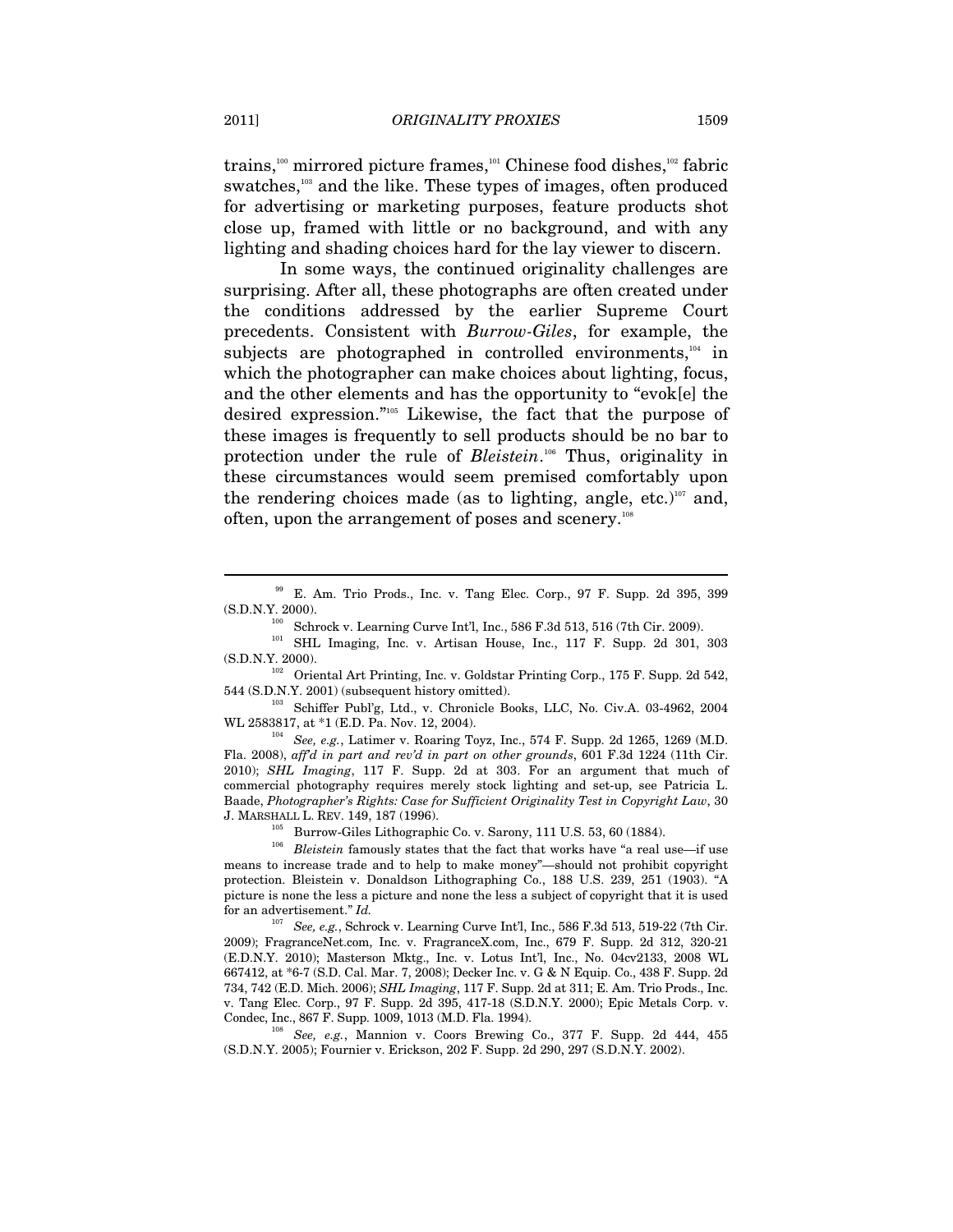1510 *BROOKLYN LAW REVIEW* [Vol. 76:4

Nevertheless, cases continue to challenge these sorts of photographs on originality grounds. Courts, for the most part, are reluctant to deny copyrightability in the context in which these challenges are typically raised—as defenses to allegations of copying by a competitor or by a former client of the copyright holder.<sup>109</sup> However, these courts often do not ground their decisions in any developed, articulated theory of originality.

The Ninth Circuit, for example, discussed both the traditional criteria for originality in photography and the *Feist* criteria in *Ets-Hokin v. Skyy Spirits, Inc.*, in which it assessed photographs of the blue Skyy vodka bottle.110 Some language used by the court initially appears to imply that, by interacting with one another, these criteria produce an originality requirement for photography that is doubly low: "When [*Feist*'s] articulation of the minimal threshold for copyright protection is combined with the minimal standard of originality required for photographic works, the result is that even the slightest artistic touch will meet the originality test for a photograph."<sup>111</sup>

However, the court did not pursue a fine-tuned analysis of how the *Feist* standard bears on the traditional approach; rather, it simply drew upon the earlier photography cases to supply the content for *Feist*'s modicum of creativity requirement.112 Thus, it referred to Judge Hand's pronouncement about the personality-imbued medium, and also to its own precedent, which provided that the "selection of subject, posture, background, lighting, and perhaps even perspective alone [may function] as protectable elements of a photographer's work" so as to render a photograph copyrightable.113 Accordingly, the court articulated a view under which *Feist*'s modicum of creativity requirement codifies the prior judicial treatment of photography. It stopped short of

<sup>109</sup> Consistent with Professor Justin Hughes' analysis, courts' protection of the targets of free riding—corporate entity and individual photographer alike—appears to undermine a notion that they are consumed solely by a concern for the Romantic author. *See* Hughes, *supra* note 79, at 120-21. Separately, while Professor Stewart Sterk is surely correct in his intuition that market forces encourage creative risktaking by photographers, *see* Stewart E. Sterk, *Rhetoric and Reality in Copyright Law*, 94 MICH. L. REV. 1197, 1214 (1996), the frequency of fallouts between photographers and their clients suggests that the interests of the two groups are not always aligned

and that copyright protection may play a role as an incentive. *See infra* Part III.B.1.<br><sup>110</sup> 225 F.3d 1068, 1071 (9th Cir. 2000), *aff'd after remand*, 323 F.3d 763 (9th<br>Cir. 2003).

<sup>&</sup>lt;sup>111</sup> *Id.* at 1076.<br><sup>112</sup> *Id.* at 1076-77.<br><sup>113</sup> *Id.* at 1077 (quoting L.A. News Serv. v. Tullo, 973 F.2d 791, 794 (9th Cir. 1992) and United States v. Hamilton, 583 F.2d 448, 452 (9th Cir. 1978)).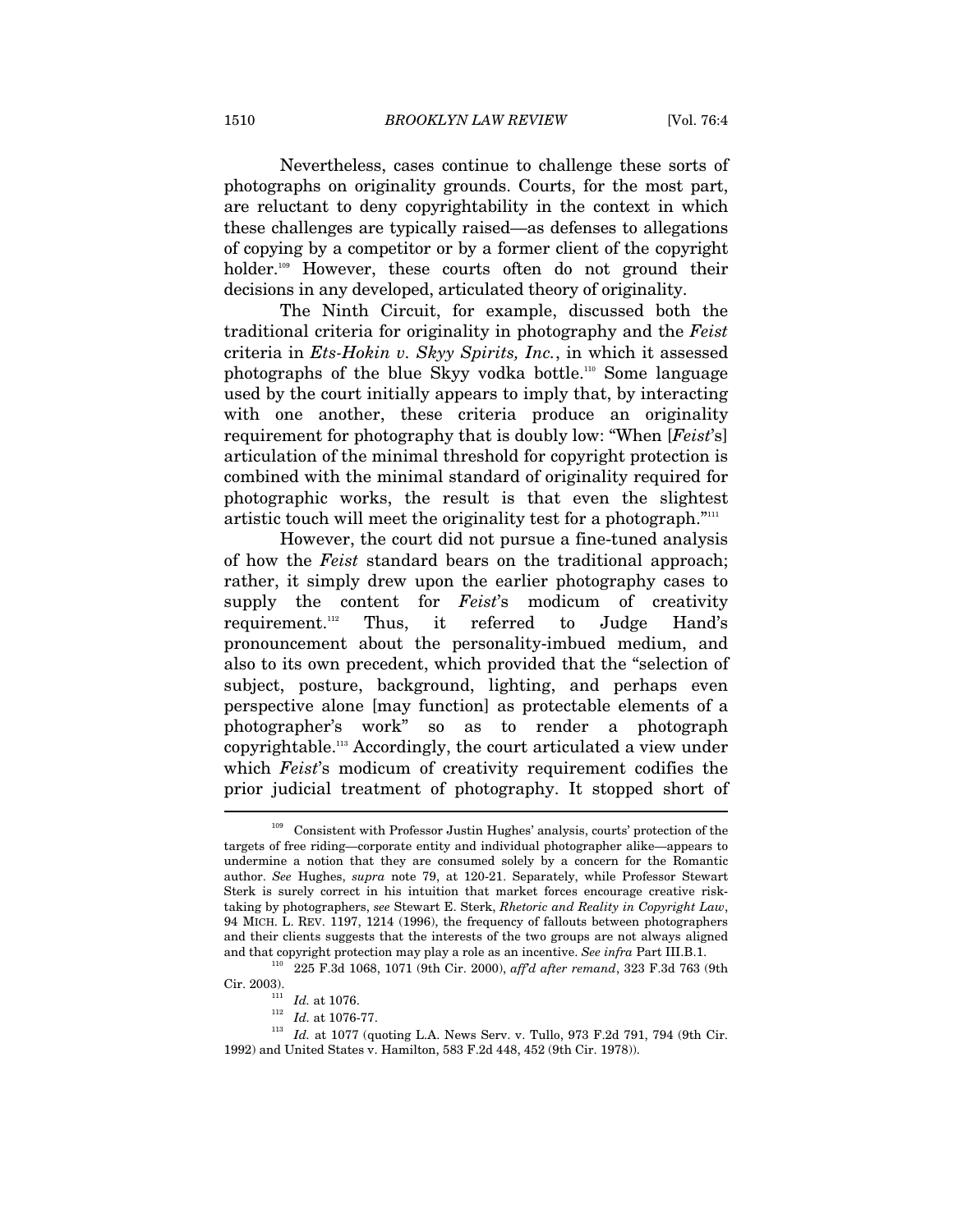stating affirmatively that all photographs will manifest the requisite creativity, but to the extent that it all but approves the potential authorial contribution of "perspective alone," the decision would seem to suggest that every photograph is likely to qualify for protection, since every photograph entails some choice of perspective.<sup>114</sup>

In *Mannion v. Coors Brewing Co.*, Judge Lewis Kaplan, who has written a number of important photography decisions, attempted to grapple directly with the ways in which a photograph might be examined for originality following *Feist*. 115 First, he drew on familiar principles to proclaim that a photograph may display *originality in the rendition*, which relates to the way in which a subject is depicted through choice of angle, lighting, shading, filter, exposure, developing technique, and the like.116 In an influential statement, he declared that "[u]nless a photograph replicates another work with total or near-total fidelity, it will be at least somewhat original in the rendition."117 Next is *originality in the timing*, which relates to the capturing of an event by being at the right place at the right time.118 Third is *originality in the creation of the subject*, which relates to the planning, conception, and arrangement of the photographic scene.<sup>119</sup>

analytical framework." *Id.* at 454 n.65. <sup>117</sup> *Id.* at 452. The Nimmer treatise agrees with this general statement of the case law. *See* 1 NIMMER & NIMMER, *supra* note 31, § 2.08[E][1] ("[A]ny (or . . . almost any) photograph may claim the necessary originality to support a copyright merely by virtue of the photographers' personal choice of subject matter, angle of photograph,

lighting, and determination of the precise time when the photograph is to be taken.").<br><sup>118</sup> *Mannion*, 377 F. Supp. 2d at 452-53. An example is Alfred Eisenstaedt's famous photograph of a VJ Day kiss in Times Square. *Id.* 

 $\overline{Id}$ . at 453-54. Examples of this form of originality are found in *Rogers v. Koons*, 960 F.2d 301 (2d Cir. 1992), and *Gross v. Seligman*, 212 F. 930 (2d Cir. 1914), in which the photographers' "creation" of their respective subjects, a couple holding eight puppies and a nude model in a particular pose, were protected from subsequent reworking. *Mannion*, 377 F. Supp. 2d at 453-54. The *Oscar Wilde, No. 18* photograph itself would likely qualify for rendering and subject matter originality under Judge Kaplan's taxonomy, since the Supreme Court noted the particular posing and arranging

<sup>114</sup> Dan Hunter & F. Gregory Lastowka, *Amateur-To-Amateur*, 46 WM. & MARY L. REV. 951, 963 (2004) ("Of course, any given photograph *must* demonstrate . . . selection and [personal] influence [through temporal and spatial framing], even if the intent of the photographer is simply to capture factual information, not to express an artistic vision. Selection is inherent in the technology;

one cannot take a picture of everything.").  $115$  377 F. Supp. 2d 444, 450-54 (S.D.N.Y. 2005). These ways are not mutually

exclusive. *Id.* at 452. 116 *Id.* (citing 1 HON. SIR HUGH LADDIE ET AL., THE MODERN LAW OF COPYRIGHT AND DESIGNS § 4.57, at 229 (3d ed. Butterworths 2000)). Judge Kaplan acknowledged that his analysis primarily addressed itself to traditional print photography and not digital photography, which "may or may not demand a different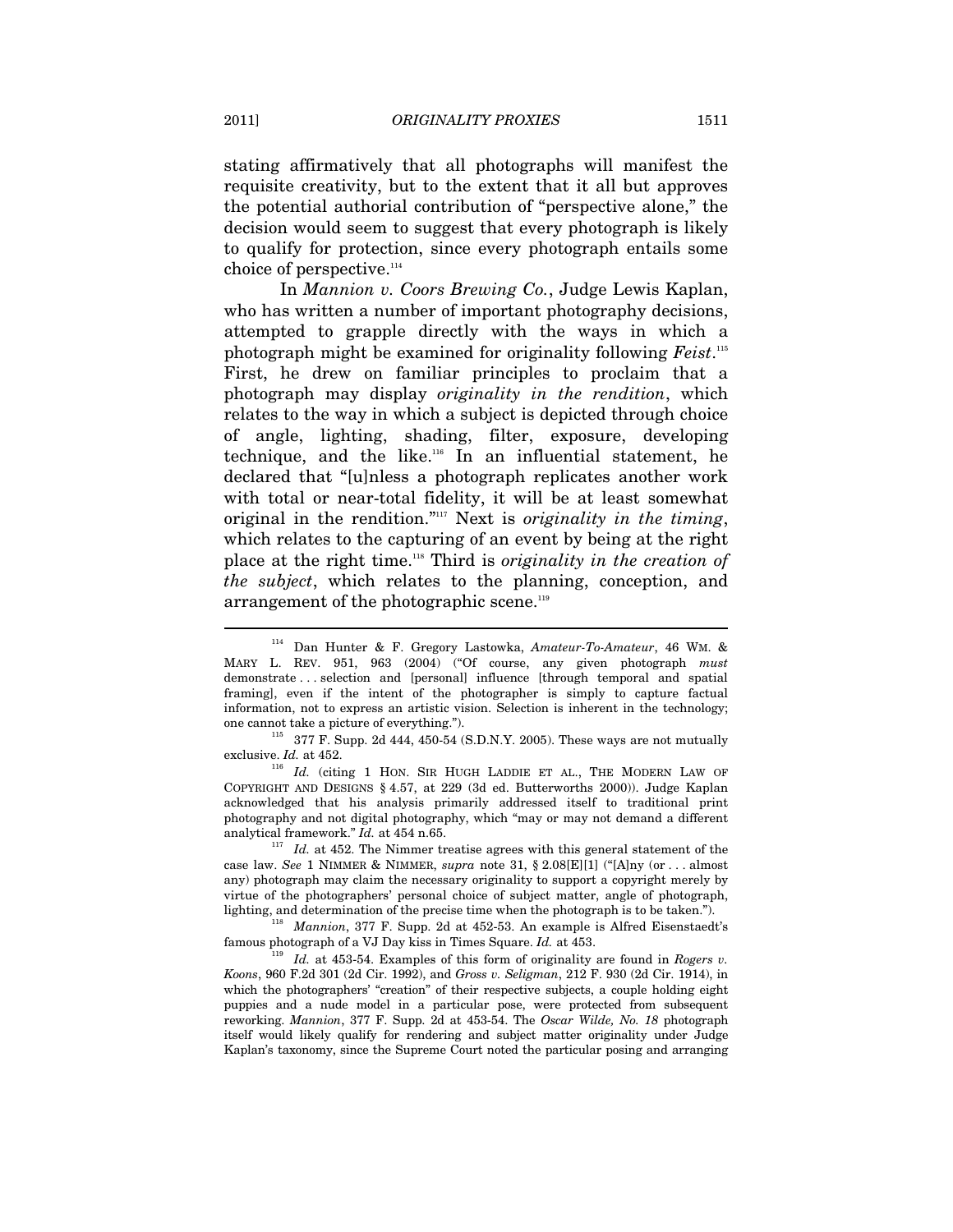Judge Kaplan's metrics are useful in probing which aspects of a photograph might make it worthy of copyright protection. He goes further, however, and maintains that courts should use them as a way of focusing on the "originality of the final product"—that is, the photograph itself—rather than the decisions that went into creating it.120 This move in favor of establishing originality within the four corners of an image highlights the absence of guidance as to the substantive content of originality from either Congress or the Supreme Court. As mentioned, the Court has noted that the quantum of originality required is low, and it has made statements about what is *not* required: artistic merit, novelty, or any appreciable effort.121 Accordingly, in the absence of specific guidance, courts have adopted proxies for their originality determinations, some of which are valid and some of which are in tension with the reasoning of *Feist*. These proxies are the proxy of ontology, the proxy of narrative, and the proxy of comparison.

Before moving on to describe the proxies, a brief word must be said about burdens of proof. In this article, originality is discussed in terms of a determination a court makes. This shorthand elides the important point that, by statute, a certificate of registration will generally constitute prima facie evidence of the validity of the copyright, including proof of the work's originality.<sup>122</sup> Thus, as a matter of burden allocation, it falls to the defendant challenging a work to rebut the presumption of a work's originality. Defendants sometimes attempt to meet this burden by providing evidence that the plaintiff has copied from some prior source, and for that reason,

decisions made by Sarony with respect to the subject, costume, draperies, and accessories, including even the expression that Sarony had "suggest[ed]" and "evok[ed]" from Oscar Wilde. *See* Burrow-Giles Lithographic Co. v. Sarony, 111 U.S. 53, 60 (1884). 120 *Mannion*, 377 F. Supp. 2d at 451. It has been argued that *Feist* left unclear

whether the overarching originality inquiry was into the work itself or the process by which it was created. *See, e.g.*, Raskind, *supra* note 15, at 334. Courts do elide the difference between product and production. In *Southco, Inc. v. Kanebridge Corp.*, the court described the *Oscar Wilde, No. 18* photograph as a "not 'ordinary' photo." 390 F.3d 276, 284 (3d Cir. 2004) (en banc). By contrast, the *Burrow-Giles* Court had distinguished that photograph's creation from the "ordinary *production* of a photograph." *Burrow-Giles*, 111 U.S. at 59 (emphasis added). 121 Feist Publ'ns, Inc. v. Rural Tel. Serv. Co., 499 U.S. 340, 345, 358-60 (1991);

Bleistein v. Donaldson Lithographing Co., 188 U.S. 239, 250 (1903).<br><sup>122</sup> 17 U.S.C. § 410(c) (2006); *see, e.g.*, Johnson v. Gordon, 409 F.3d 12, 17 (1st

Cir. 2005); Boisson v. Banian, Ltd., 273 F.3d 262, 268 (2d Cir. 2001); Bibbero Sys., Inc. v. Colwell Sys., Inc., 893 F.2d 1104, 1106 (9th Cir. 1990). Section 410(c) specifies that this evidentiary weight is to be afforded where registration is made before or within five years after the work's first publication and that the weight afforded to a registration made thereafter is within the court's discretion. 17 U.S.C. § 410(c).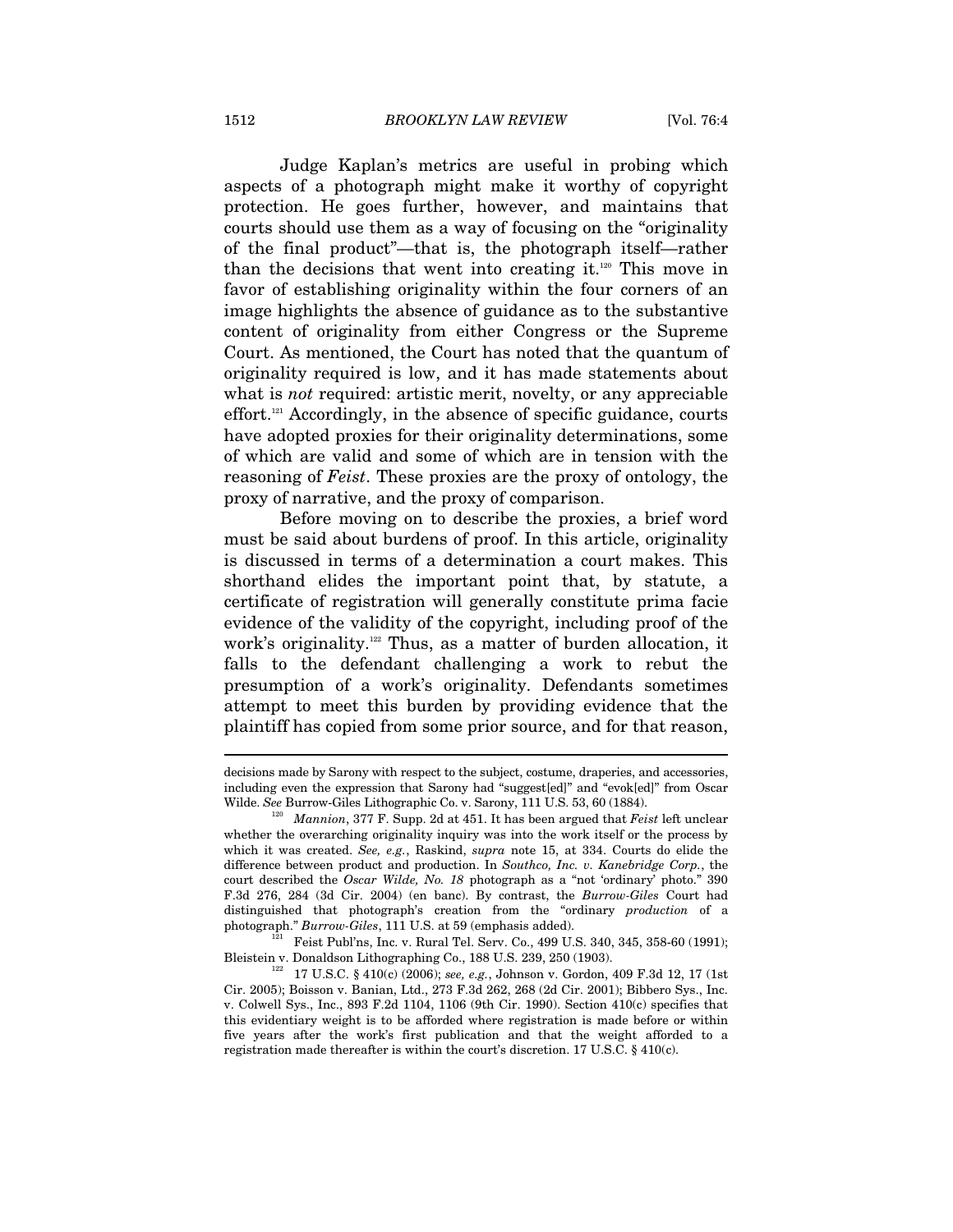the plaintiff's work should not be presumed original.<sup>123</sup> It is not entirely clear what should be required to rebut the presumption on the alternate ground of lack of minimal creativity because, as is argued throughout this article, the legal concepts of creativity and originality are highly elusive. Further, courts are not always precise in specifying whether the burden has been rebutted before launching into discussions of originality. Accordingly, this article addresses the proxies for originality that courts, viewing the evidence in the record, have adopted without necessarily identifying whether the burden has shifted at the time of decision.

The next three sections introduce and discuss three proxies for identifying originality in photography litigation.

# *B. Proxy of Ontology*

Employing perhaps the most controversial proxy, the proxy of ontology, courts use the fact that a photograph exhibits the essential features of a photograph to ground a finding of originality. Under this line of reasoning, originality becomes a constituent aspect of a photograph. In *Decker, Inc. v. G & N Equipment Co.*,<sup>124</sup> for example, the plaintiff alleged that the defendants had copied photographs of equipment components from its catalog, including closely framed images of rubber replacement "shoes" for doorstops. In opposing summary judgment, the plaintiff mounted an argument based almost entirely on provenance. Other than to stress that *it* was the source of the photographs, the only modicum of creativity the plaintiff could identify was that the "products are presented in a . . . certain way using lighting and unique positions to enhance their appeal and thereby the sales of the products."125 The court denied the defendants' summary judgment motion as

<sup>123</sup> *See, e.g.*, N. Coast Indus. v. Jason Maxwell, Inc., 972 F.2d 1031, 1033-34 (9th Cir. 1992); Masquerade Novelty, Inc. v. Unique Indus., Inc., 912 F.2d 663, 668-69 (3d Cir. 1990); Durham Indus., Inc. v. Tomy Corp., 630 F.2d 905, 908-09 (2d Cir. 1980);

 ${\rm sec}$ also 3 NIMMER & NIMMER, *supra* note 31, § 12.11[B][1][b]. <sup>124</sup> 438 F. Supp. 2d 734 (E.D. Mich. 2006). <sup>125</sup> Plaintiff's Brief In Opposition, at 4, Decker, Inc. v. G & N Equip. Co., 438 F. Supp. 2d 734, 742 (E.D. Mich. 2006) (No. 05-cv-70128). Similarly, plaintiff's president submitted an affidavit stating that the plaintiff "photographed products in a certain way using lighting and unique positions to enhance their appeal" and that its original "photographs are prominently featured in its catalogs and are not copies of competitors' photographs and are in no way copies of other pre-existing works. Rather, the photographs solely originate with" the plaintiff. Aff. of John Chase, at 2, Decker, Inc. v. G & N Equip. Co., 438 F. Supp. 2d 734, 742 (E.D. Mich. 2006) (No. 05-cv-70128).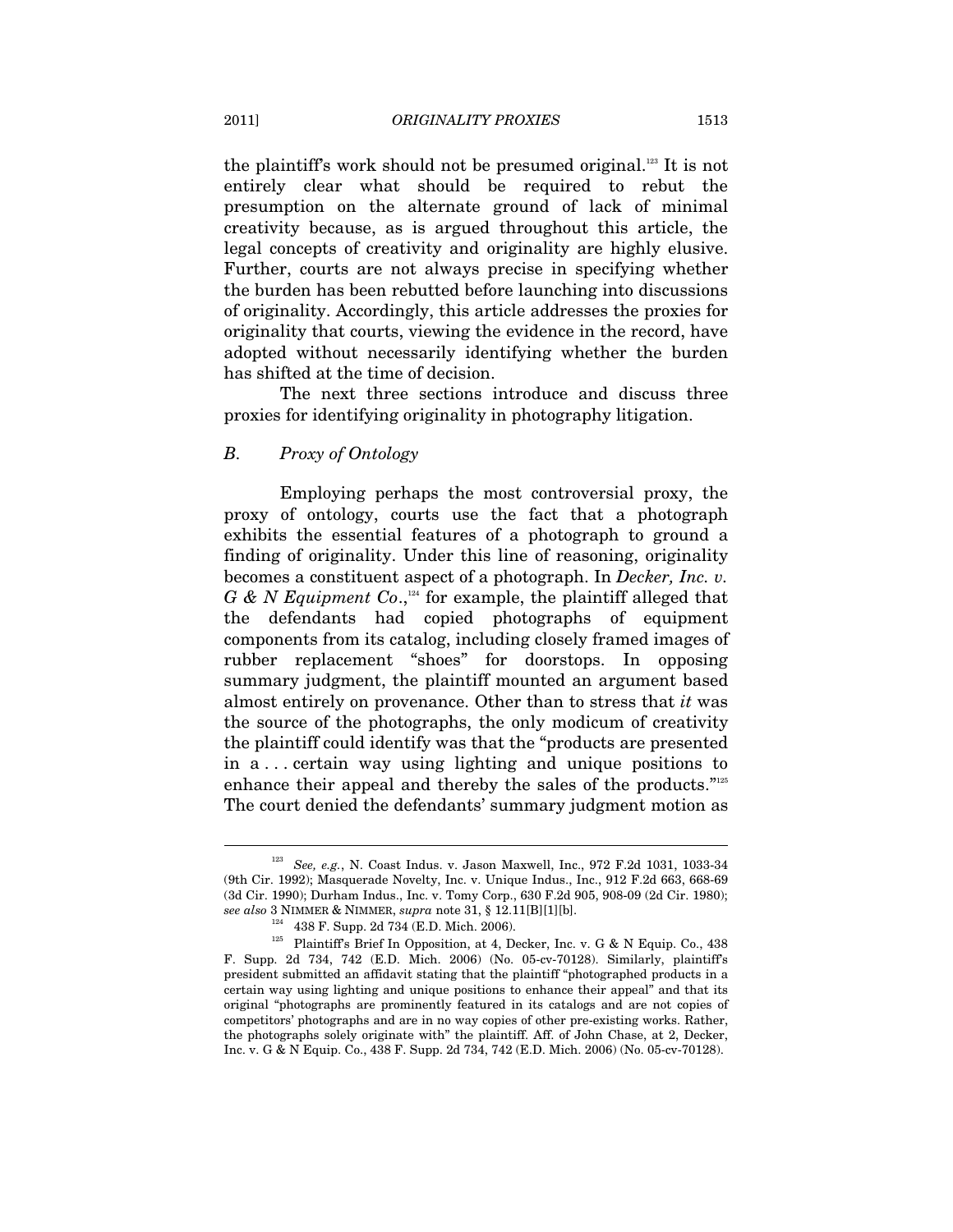to the photographs, determining that "to the extent that lighting and posing were involved in the photographs, the Plaintiff has shown sufficient evidence to support a claim of originality in the photographs."126

While the posture of *Decker*, ruling on a summary judgment motion by defendants, no doubt contributed to the court's terse discussion, its seemingly perfunctory recitation of photographic elements perpetuates a legal discourse in which a work's existence as a photograph—its constitution as a twodimensional work in which lighting and perspective are perceptible—signals that the work is sufficiently original. This signaling function is reflected in pronouncements by both the Copyright Office and the circuit courts (although, as discussed below, $127$  a few district courts have, on rare occasion, denied protection to photographs on originality grounds). According to a Copyright Office representative, photographs receive far less scrutiny in the registration process than, for example, works of art that are seen as potentially appropriating simple geometric shapes.<sup>128</sup> Typically, the images for which the Office denies registration are X-rays or other medical images whose purpose is articulated to be diagnostic rather than creative or instructional.129 Indeed, although it later rejected this stance, the Copyright Office at one time suggested that, given the

<sup>126</sup> *Decker*, 438 F. Supp. 2d at 742; *see also* Reece v. Island Treasures Art Gallery, Inc., 468 F. Supp. 2d 1197, 1202 (D. Haw. 2006) (citing applicable principles without explaining what made photograph of hula performance original other than its existence as a photograph); Epic Metals Corp. v. Condec, Inc., 867 F. Supp. 1009, 1013-

<sup>14 (</sup>M.D. Fla. 1994) (same with respect to photographs of construction sites).  $$^{127}$\,See\,in\,Fa$  Part II.C. Telephone Interview with William R. Briganti, Assistant Chief, Visual Arts & Recordation Div., U.S. Copyright Office, in Wash., D.C. (July 20, 2010) [hereinafter Briganti Interview]. The decisions of the internal appeals body, the Copyright Office Review Board, bear this out: no rejections of photographs appear to have been appealed, suggesting that none was rejected by the examiner in the first instance. *See Decisions of the Appeals Board—U.S. Copyright Office, 1995-2009*, IP MALL, http://www.ipmall. info/hosted\_resources/CopyrightAppeals/fplchome.asp (last visited May 12, 2011). 129 Briganti Interview, *supra* note 128. This stance accords with an

intentionalist view of art. *See* sources cited *supra* note 56. In other contexts, such as Ansel Adams' prints of X-rays recently auctioned by Sotheby's, one would expect that such images would be registered by the Office. *See* Catalog from Polaroid Exhibit Displaying Ansel Adams Print of X-ray of Hand (Lot 460), SOTHEBY'S, http://www.sothebys.com/ app/ecatalogue/fhtml/index.jsp?event\_id=30084#/r=index-fhtml.jsp?event\_id=30084|r. main=lot.jsp?event\_id=30084&id=460 (last visited Apr. 14, 2011). Professor Jessica Silbey's recent article brings to mind another example. *See* Jessica Silbey, *Evidence Verité and the Law of Film*, 31 CARDOZO L. REV. 1257, 1277 (2010) (discussing Lennart Nilsson's iconic "Life Before Birth" photograph of a fetus *in utero*, published in Life magazine on April 30, 1965). Such images would likely be deemed to reflect the requisite intentionalist and institutionalist bona fides to qualify as art that is protectable.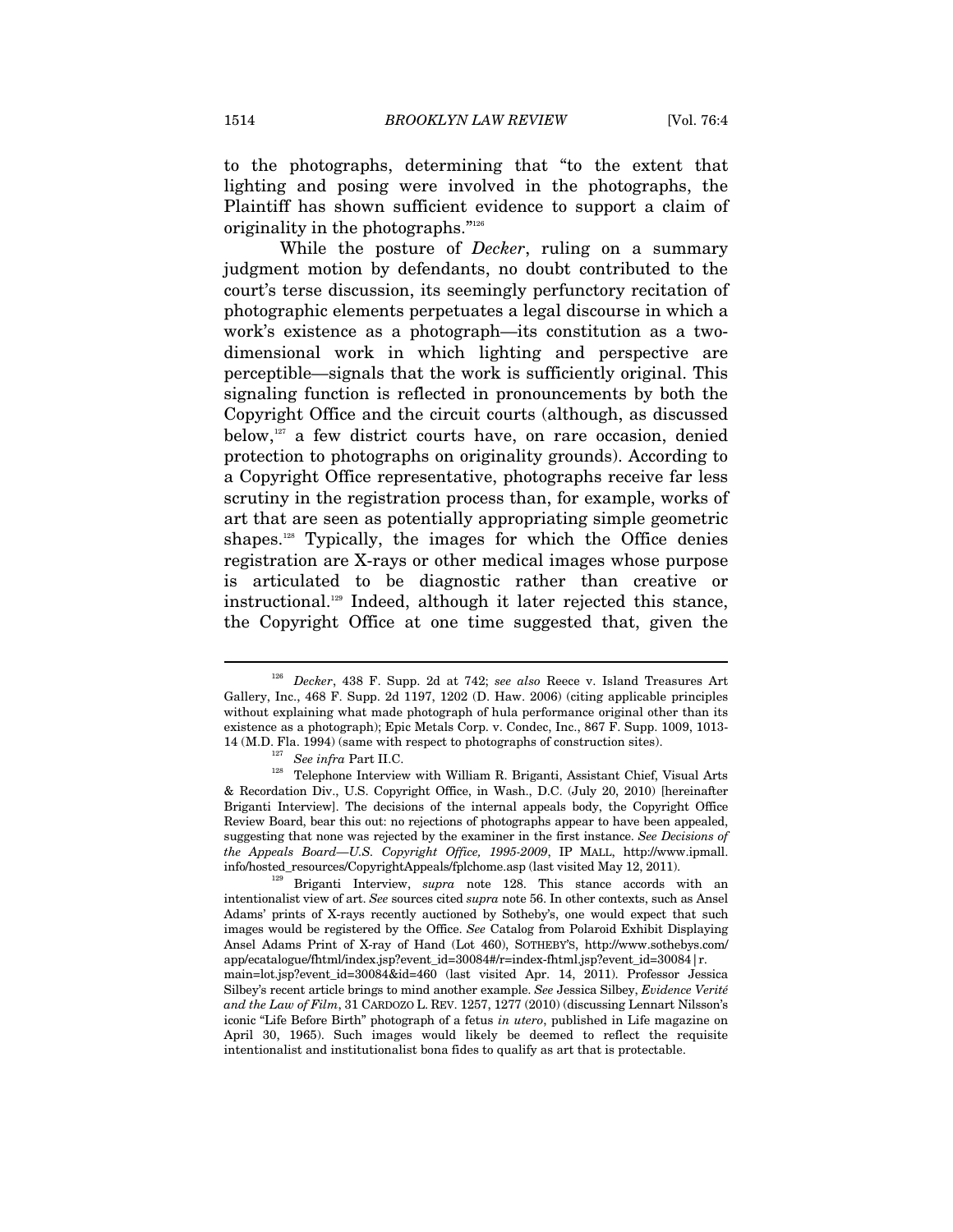choices usually reflected in photographs, "there is no issue with respect to whether or not a photograph is copyrightable" and that "it is possible to consider registration without an actual deposit of the work."130

The circuit courts echo this position. As expressed in *Schrock v. Learning Curve International, Inc.*, a case that will be discussed in greater depth below, the Seventh Circuit's view appears to be that photographs will contain sufficient originality in the rendering choices they display unless they copy other works, either "slavishly" or by mimicking the choices expressed in earlier photographs with "total or near-total fidelity."131 This apparently is also the view of the Eleventh Circuit<sup>132</sup> and, as outlined above in *Ets-Hokin*, the Ninth Circuit. This position, which makes originality in photography turn entirely on the first prong of *Feist*—independent creation (or noncopying)—implies that the minimal creativity standard will always be met in a photograph. Even if, as this article argues, definitive accounts of originality and its creativity component are elusive, encouragement for the position that one medium is free from these requirements is difficult to square with *Feist*.

Nor is it clear that the first prong of *Feist*, noncopying, will play much of a role as gate keeper. The Seventh Circuit in *Schrock* felt compelled to rule out the possibility that the plaintiff's photographs might be "slavish copies" of the toy trains depicted in the images.133 The court derived this

*Id.*

 $^{131}$  Schrock v. Learning Curve Int'l, Inc., 586 F.3d 513, 519 (7th Cir. 2009) (quoting Mannion v. Coors Brewing Co., 377 F. Supp. 2d 444, 452 (S.D.N.Y. 2005) and citing Bridgeman Art Library, Ltd. v. Corel Corp., 25 F. Supp. 2d 421, 427 (S.D.N.Y. 1998)).

<sup>132</sup> Latimer v. Roaring Toyz, Inc., 601 F.3d 1224, 1234 (11th Cir. 2010) ("Except for a limited class of photographs that can be characterized as 'slavish copies,' courts have recognized that most photographs contain at least some originality in their rendition of the subject-matter." (citing *Schrock*, 586 F.3d at 519 and Rogers v. Koons,

960 F.2d 301, 307 (2d Cir. 1992))). 133 *Schrock*, 586 F.3d at 519. The need for the discussion is perplexing given that the court had assumed for the purposes of the appeal that the photographs

<sup>&</sup>lt;sup>130</sup> Registration of Claims to Copyright, Group Registration of Photographs, 60 Fed. Reg. 62,057, 62,058 (Dec. 4, 1995). The Copyright Office proffered this view, which it later rejected, in the course of its creation of a group registration option for photographs. In connection with a request for comments on a version of the regulations that was not ultimately adopted (another version was), the Office stated:

Photographs are generally copyrightable; an individual selects a camera, lens, film, and an image to capture taking into consideration choices such as lighting and composition. Since photographs are usually entirely new works, for examination purposes there is no issue with respect to whether or not a photograph is copyrightable. Therefore, it is possible to consider registration without an actual deposit of the work.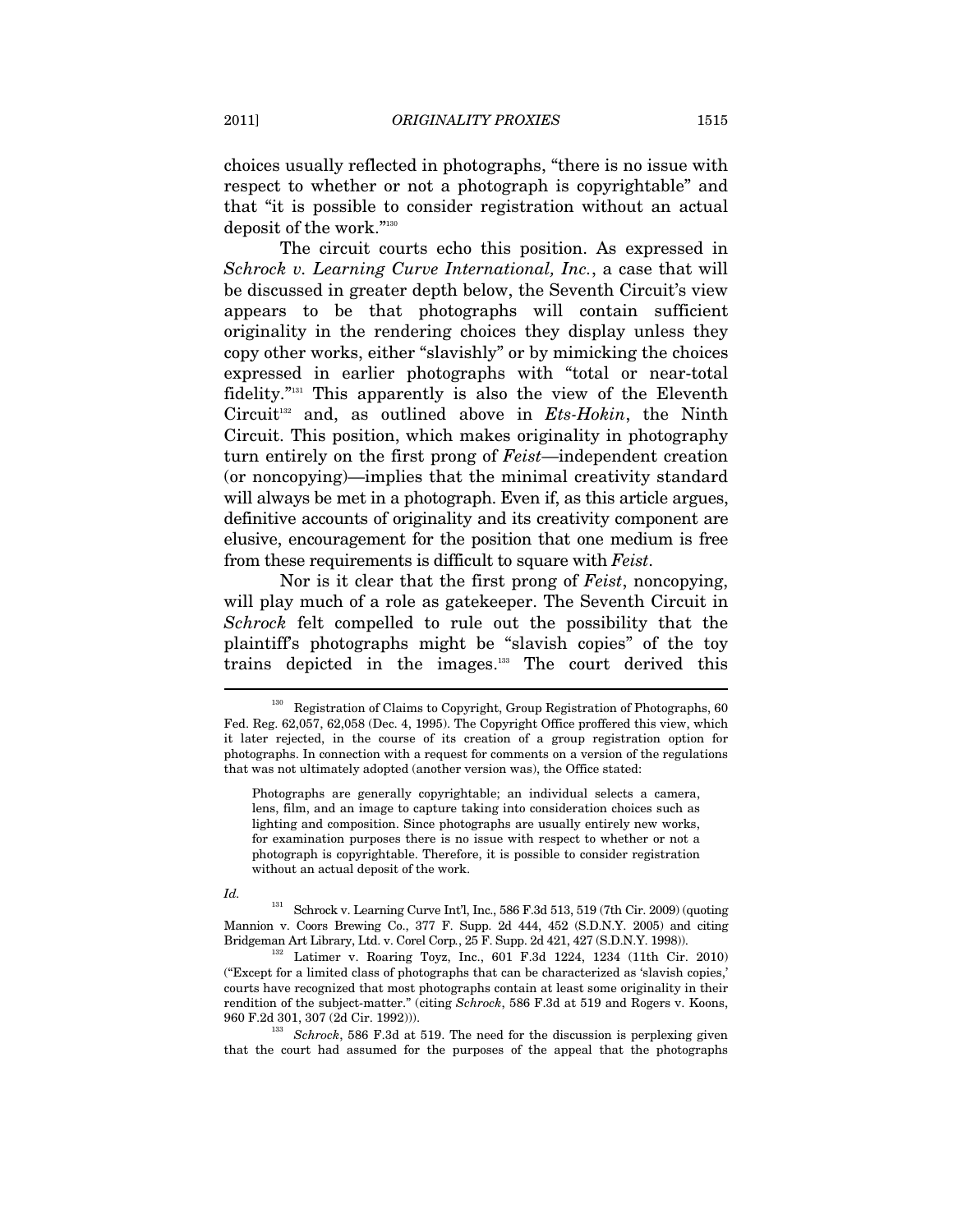exception from *Bridgeman Art Library, Ltd. v. Corel Corp*. 134 In that case, the originality of photographic transparency and digital image replicas of old masters' public domain paintings was challenged. It seems reasonable, with facts that involve the duplication of one two-dimensional work into another, as in *Bridgeman*, to consider the possibility that the photographic transparencies were in fact slavish copies.135 But in *Schrock*, the issue was the traditional role of photography: capturing a threedimensional object in a two-dimensional format. The import of the Seventh Circuit's analysis is that, unless a photograph of a three-dimensional subject matter has too closely mimicked aspects of another photograph, then it will be original.<sup>136</sup>

The proxy of ontology raises issues beyond doctrinal compliance with *Feist* with respect to photographs. A recent Tenth Circuit case revealed how the powerful attachment to photography as a reliably original medium can be used to find the originality in "nonphotographs" lacking. In *Meshwerks, Inc. v. Toyota Motor Sales U.S.A., Inc.*,<sup>137</sup> the question of originality arose in the context of computer-generated imagery (CGI) depicting digital wire-frame models of Toyota vehicles. These digital renderings substituted for product photographs of the cars and permitted the advertiser to alter the car's color, features, and surroundings with the click of a mouse.138 Drawing upon lessons from photography,<sup>139</sup> the court held that

qualified as derivative works with respect to the copyrighted toy trains and, hence, by definition, were "recast, transformed, or adapted" from the underlying trains in some

way. 17 U.S.C. § 101 (2006). 134 25 F. Supp. 2d 421 (S.D.N.Y. 1998), *aff'd on reh'g*, 36 F. Supp. 2d 191 (S.D.N.Y. 1999). 135 *See* Butler, *supra* note 10, at 106 ("When the purpose of the photograph is

to copy a two-dimensional image, the originality of that photograph deserves closer scrutiny than the assertion that all photographs contain some personal influence by the photographer."). 136 *See* Mary Campbell Wojcik, *The Antithesis of Originality:* Bridgeman*,* 

*Image Licensors, and the Public Domain*, 30 HASTINGS COMM. & ENT L.J. 257, 264-67 (2008) (discussing application of *Bridgeman* to three-dimensional context); *infra* Part III.C (discussing staging and shooting of similar scenes).<br><sup>137</sup> 528 F.3d 1258 (10th Cir. 2008).<br><sup>138</sup> *Id.* at 1260.<br><sup>139</sup> *Id.* at 1263-64. For a critique of the court's comparison of the models to

photographs, see Andrew C. Landsman, Comment, *Fender Bender: 3D Computer Modeling of Commercial Objects and the* Meshwerks v. Toyota *Decision*, 8 J. MARSHALL REV. INTELL. PROP. L. 429 (2009); Michael Palumbo, Note, *Copyright Protection for the Fruits of Digital Labor: Finding Originality in Digital Wire-Frames*, 44 NEW ENG. L. REV. 127, 150 (2009); *see also* Bryce Clayton Newell, *Independent Creation and Originality in the Age of Imitated Reality: A Comparative Analysis of Copyright and Database Protection for Digital Models of Real People*, BYU INT'L L. & MGMT. REV., Spring 2010, at 93.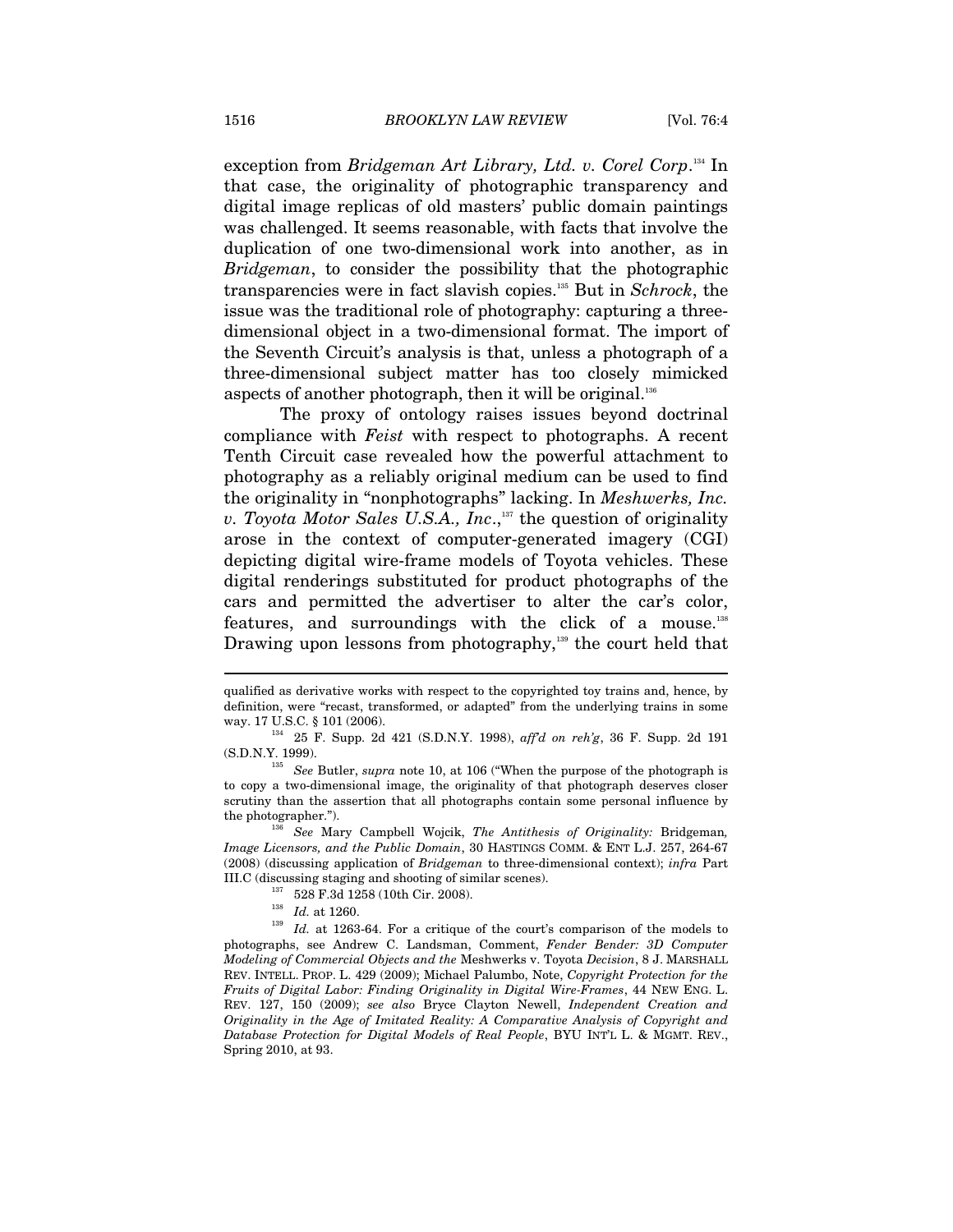the computer screen images "accurately," in intent and achievement, depicted the real-world cars, and it therefore denied copyright protection.140 The images appended to the opinion, however, belie the court's claim that the models "depict nothing more than unadorned Toyota vehicles—the car *as* car."141 They depict a graphic representation of a car in three stages—one of pure gridlines, one of gridlines over a solid car body, and one purely solid, appearing almost like clay.<sup>142</sup> Although a viewer would think the models represent a car, $143$ these images appear *far less* like an actual car than the shiny finished product images that are also appended by the court.<sup>144</sup> Nevertheless, the plaintiff's images stray from the photographic ideal imagined by the court: the images are "untouched by a digital paintbrush; they are not depicted in front of a palm tree, whizzing down the open road, or climbing up a mountainside" and are not original.<sup>145</sup>

While the implications of the growth of CGI in many different realms are beyond the scope of this article, it is sufficient to say that CGI is extending to many areas formerly occupied by photography.146 Thus, a principled basis should be found for the application of copyright to these areas—more than the not-being-a-photograph analysis applied here.

# *C. Proxy of Narrative*

Use of authorial narrative is a species of analysis, advocated by some<sup>147</sup> and questioned by others,<sup>148</sup> that assesses a

 $\overline{a}$ 

and arguing that representation "has a figural or metaphorical structure"). 144 *See Meshwerks*, 528 F.3d at 1272; *see also* Tushnet, *supra* note 32, at 33-34 (discussing aspects of the depictions of cardinals, abstracted from any background, in *Franklin Mint Corp. v. National Wildlife Art Exchange, Inc.*, 575 F.2d 62 (3d Cir. 1978), which undermine the notion that the images are representations of reality even if, because of representational convention, we perceive them as such). The fact that the images were later to be filled out and manipulated by the Toyota advertising team, *Meshwerks*, 528 F.3d at 1266, should not be dispositive of the question of whether the

plaintiff had made its own creative contribution to the project.<br>
<sup>145</sup> Meshwerks, 528 F.3d at 1265.<br>
<sup>146</sup> See, e.g., Conor Risch, Why CGI?, PHOTO DISTRICT NEWS, Nov. 2010, at 30.<br>
<sup>147</sup> See, e.g., David Nimmer, Copyrigh

<sup>148</sup> See, e.g., Jane C. Ginsburg, *The Concept of Authorship in Comparative Copyright Law*, 52 DEPAUL L. REV. 1063, 1085-88 (2003) (critiquing intent as principle

<sup>140</sup> *Meshwerks*, 528 F.3d at 1268-69. 141 *Id.* at 1265. 142 *Id.* at 1271. 143 *See* Jeffrey Malkan, *What Is a Copy?*, 23 CARDOZO ARTS & ENT. L.J. 419, 427- 32 (2005) (discussing differences between representation, resemblance, and reproduction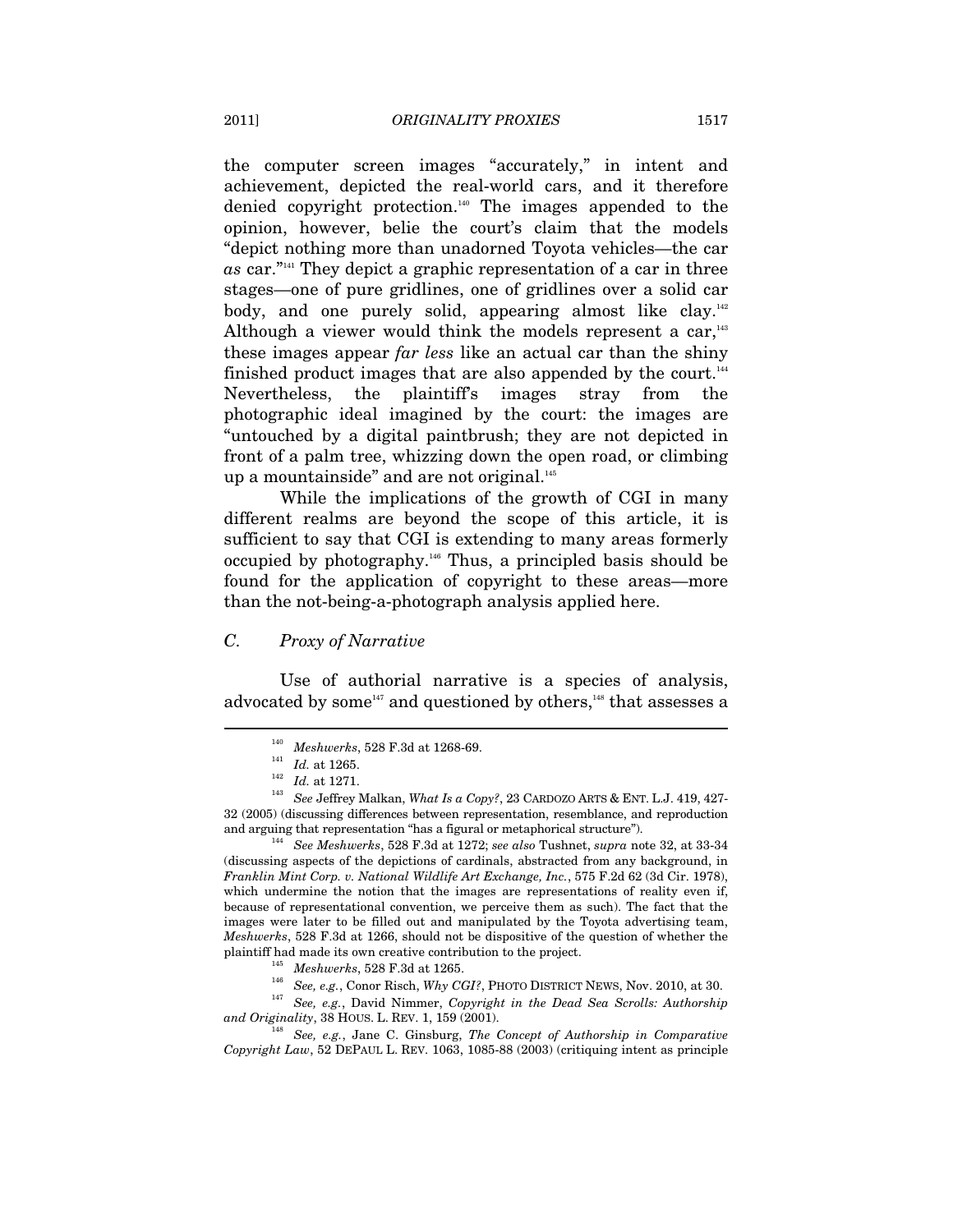work by resorting to authorial intent. Author narratives, proffered on some occasions by individual author-plaintiffs and on other occasions by corporate copyright holders, constitute the second proxy courts rely on in challenges to photographic originality.149 It is not surprising that this is so. With overt aesthetic assessment ostensibly ruled out by *Bleistein*, a return to word-based evidence of originality in the form of testimony from the photographer was a likely substitute.<sup>150</sup> Indeed, as mentioned above, this method was employed in *Burrow-Giles*. Cases in the last twenty years, following *Feist*, have had to walk a fine line, since authorial process could form a part of the originality picture, but it could not be phrased so as to indicate that sweat-of-the-brow labor outweighed creative input.<sup>151</sup>

In *Schrock*, for example, the Seventh Circuit adjudicated a copyright infringement suit by a photographer against his former client. Daniel Schrock, who was hired to photograph the "Thomas & Friends" toys for promotional materials, alleged that the client had used the photographs beyond the specified term.<sup>152</sup> The defendants countered, in part, with the argument that the photographs lacked originality.<sup>153</sup>

of authorship); Russ VerSteeg, *Intent, Originality, Creativity and Joint Authorship*, 68 BROOK. L. REV. 123, 132-33 (2002) (arguing that intent to author, while a factor, should not be dispositive for originality determination).<br><sup>149</sup> Professor Clarisa Long has pointed out that given the inexpressible and

idiosyncratic nature of copyright goods, the cost of rules requiring exhaustive description of these goods would outweigh the benefits. Long, *supra* note 30, at 469; *see generally* Fromer, *supra* note 76. While this is true with respect to upfront copyright claiming, detailed description is clearly part of the litigation dance. Long, *supra* note 30, at 500, 510. It is not just with respect to originality determinations that authorial narrative may play a crucial role. In the fair use case *Blanch v. Koons*, the Second Circuit placed heavy emphasis on defendant Jeff Koons' explanation of his purpose in using the plaintiff's photograph in its conclusion that Koons' work was transformative. See 467 F.3d 244, 252-53 (2d Cir. 2006).

<sup>&</sup>lt;sup>150</sup> See Tushnet, *supra* note 32, at 3-6 (discussing the law's comfort with text in contrast to images). 151 *See* Mannion v. Coors Brewing Co., 377 F. Supp. 2d 444, 451 (S.D.N.Y.

<sup>2005) (</sup>framing this tension). 152 Schrock v. Learning Curve Int'l, Inc., 586 F.3d 513 (7th Cir. 2009). The

defendants were the "Thomas & Friends" copyright owner and its licensee who had hired Schrock. As is common, the suit arose against the backdrop of a number of contractual relationships and the alleged use of the photographs by the defendants beyond the term provided by the photographer. *Id.* at 516. Indeed, the contractual relations were so unclear that the court remanded for a determination of whether the defendants had secured an implied license to continue using the photographs and whether the parties had agreed to alter the default rules relating to Schrock's right to seek copyright for his photographs as derivative works. *Id.* at 516, 524-25.  $Id.$  at 517.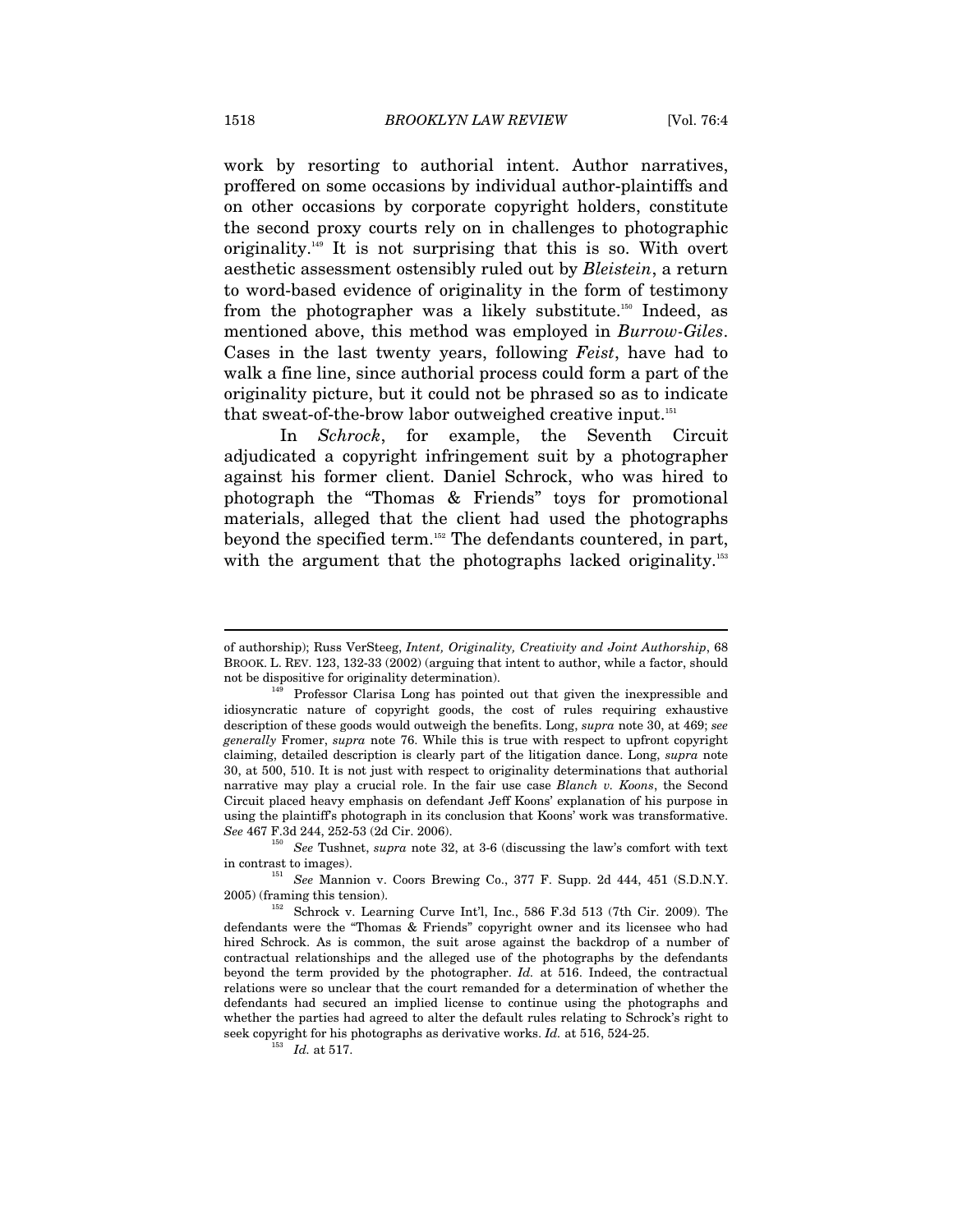Citing *Feist*'s low threshold requirement for creativity,<sup>154</sup> the court accepted the idea that original expression contributed by a photographer often pertains not to the staging of the depicted scene but to the way in which an image is rendered.<sup>155</sup> But its attempt to describe affirmatively what made the photographs original was palpably weak. It acknowledged that the photographs were "accurate depictions" of the trains, but it held that the photographer's "artistic and technical choices combine to create a two-dimensional image that is subtly but nonetheless sufficiently his own."156 As in *Burrow-Giles*, the court "confirmed" this conclusion by invoking the photographer's description of his "creative process in depicting the toys":

Schrock explained how he used various camera and lighting techniques to make the toys look more "life like," "personable," and "friendly." He explained how he tried to give the toys "a little bit of dimension" and that it was his goal to make the toys "a little bit better than what they look like when you actually see them on the shelf."<sup>157</sup>

While styled as a confirmation, however, this testimony of the photographer in fact serves as the sole content for the court's conclusion that the photographs were "subtly but nonetheless sufficiently" original. The adoption of language, even wholesale, from parties' court papers is, of course, not unusual in litigation. But the mode of reasoning creates a copyright system in which an authorship narrative, as a proxy for originality, threatens to trump the attributes of the work itself: nearly any straightforward commercial image of a toy train will be capable of being described, a priori, as "friendly."158

This mode of analysis was also visible in a rare instance of originality addressed at trial. In *Schiffer Publishing, Ltd. v. Chronicle Books, LLC*, the district court's findings of fact on the issue of originality consisted of the trial and deposition testimony of the five photographers who had taken the  $\overline{a}$ 

<sup>&</sup>lt;sup>154</sup> *Id.* at 519. As discussed *infra*, the court assumed, without deciding, that the photographs were derivative works and reviewed them on that basis as well. *Id.* 

<sup>&</sup>lt;sup>155</sup> *Id.* (describing originality in the rendition as "the effect created by the combination of [the photographer's] choices of perspective, angle, lighting, shading, focus, lens, and so on" (citing Rogers v. Koons, 960 F.2d 301, 307 (2d Cir. 1992); *Mannion*, 377 F. Supp. 2d at 452)).

 $^{156}$   $\,$   $\! Id.$  Thus they deserved the limited protection afforded to derivative works.  $\! Id.$  at 519-20.

 $I^{157}$   $\,$   $Id.$  at 519.  $\,$  But see SHL Imaging, Inc. v. Artisan House, Inc., 117 F. Supp. 2d 301, 310  $\,$ (S.D.N.Y. 2000) (where the court begins its analysis by recounting the photographer's description of his creative process but continues on to a more in-depth discussion of the photographs' formal properties).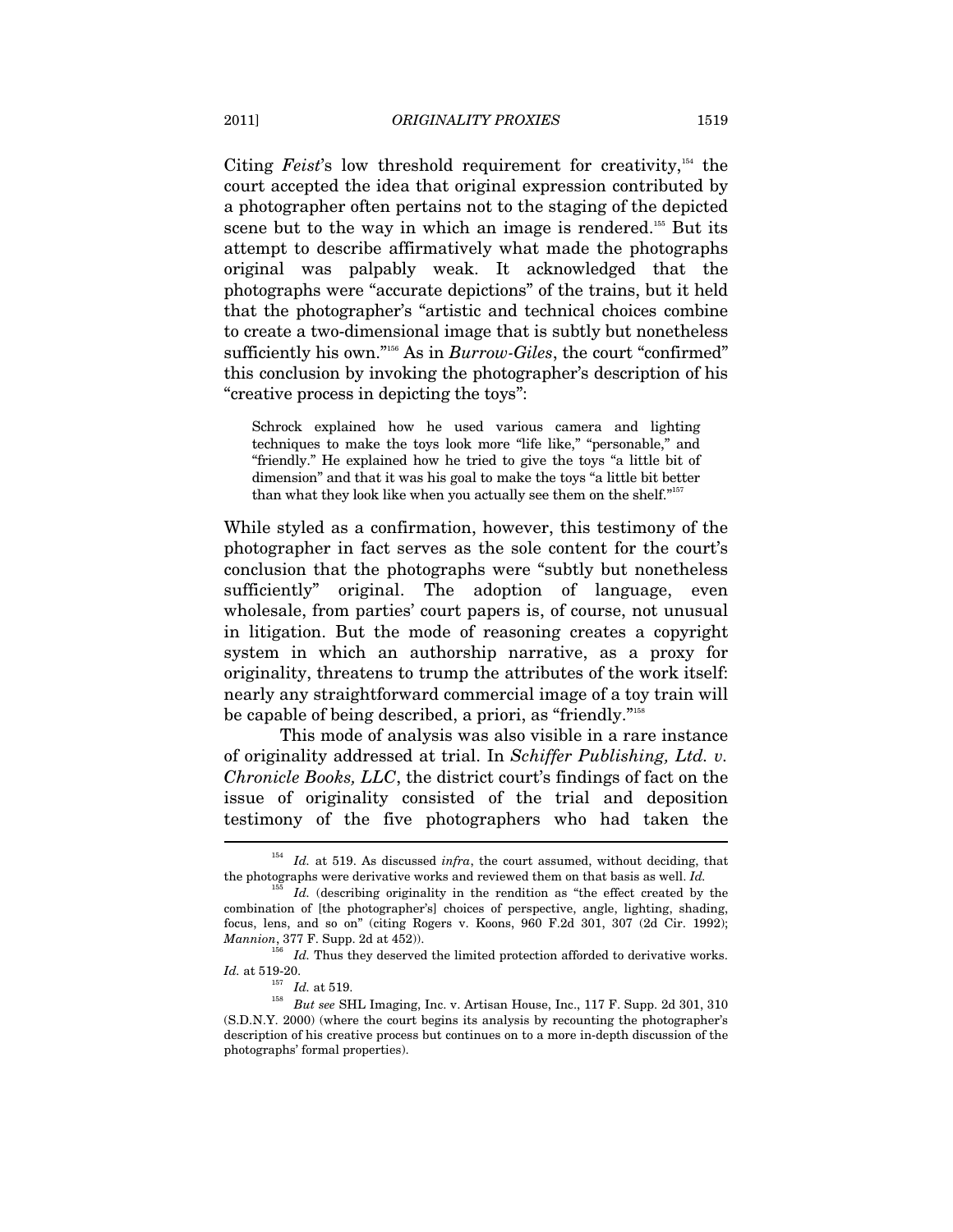photographs—in this case, 118 photographs of fabric swatches for a book on the topic.159 In particular, the court relied upon the testimony as to the processes by which the photographers selected and shot the images, including testimony that a medium format camera was used "not because it more accurately depicted the colors and details" but because, for the photographer, "it was just a preference."160 Likewise, Kodak film was chosen over Fuji because it provided "warmer tints."<sup>161</sup>

The court's conclusion that the originality of the images had been demonstrated was couched in the language of photographer choice: choice of cameras, choice of film, choice of lens, choice of lighting, and choice to take multiple images.<sup>162</sup> "In the words of [photographer] Joy Shih, the decision of which picture to use was made according to 'which image would project what [she] was trying to get [the fabric] to look like."<sup>163</sup> And the court held that these choices were reflected in the images:

Certain of the photographs evoke the texture of a particular fabric. Others have exaggerated or understated the tone and values of the colors in a pattern when compared to the original fabric swatches. Some photographs are more blurry than the patterns they represent, while others display an almost clinical sharpness.<sup>164</sup>

The court's conclusions appear to synthesize the evidence in a fair manner, but they do not identify what makes the images creative other than the fact that they reflect authorial whimsy and that they were not intended to depict, nor succeeded in depicting, the underlying fabric swatches too accurately.165 Indeed, the decisive factor in the court's analysis was the evidence that, unlike in *Bridgeman*, the plaintiffs' photographers were not striving for accuracy as the goal.166 "In fact, several photographers clearly stated that they never

<sup>159</sup> Schiffer Publ'g, Ltd. v. Chronicle Books, LLC, No. Civ.A. 03-4962, 2004 WL

<sup>2583817,</sup> at \*1-3 (E.D. Pa. Nov. 12, 2004).<br>
<sup>160</sup> *Id.* at \*1 (quoting photographer Joy Shih) (internal quotation marks omitted).<br>
<sup>161</sup> *Id.*<br>
<sup>162</sup> *Cf.* Ginsburg, *supra* note 148, at 1077 ("To say that a work's creato exercised choice as to the contents and presentation of the work is another way of

saying that the work is original ....").<br>
<sup>163</sup> Schiffer Publ'g, 2004 WL 2583817, at \*7 (quoting photographer Joy Shih).<br>
<sup>164</sup> Id.<br>
<sup>165</sup> See generally VerSteeg, supra note 17 (favoring comparative variation test

<sup>%</sup> over creativity test).  $\frac{166}{5}$  *Schiffer Publ'g*, 2004 WL 2583817, at \*7-8.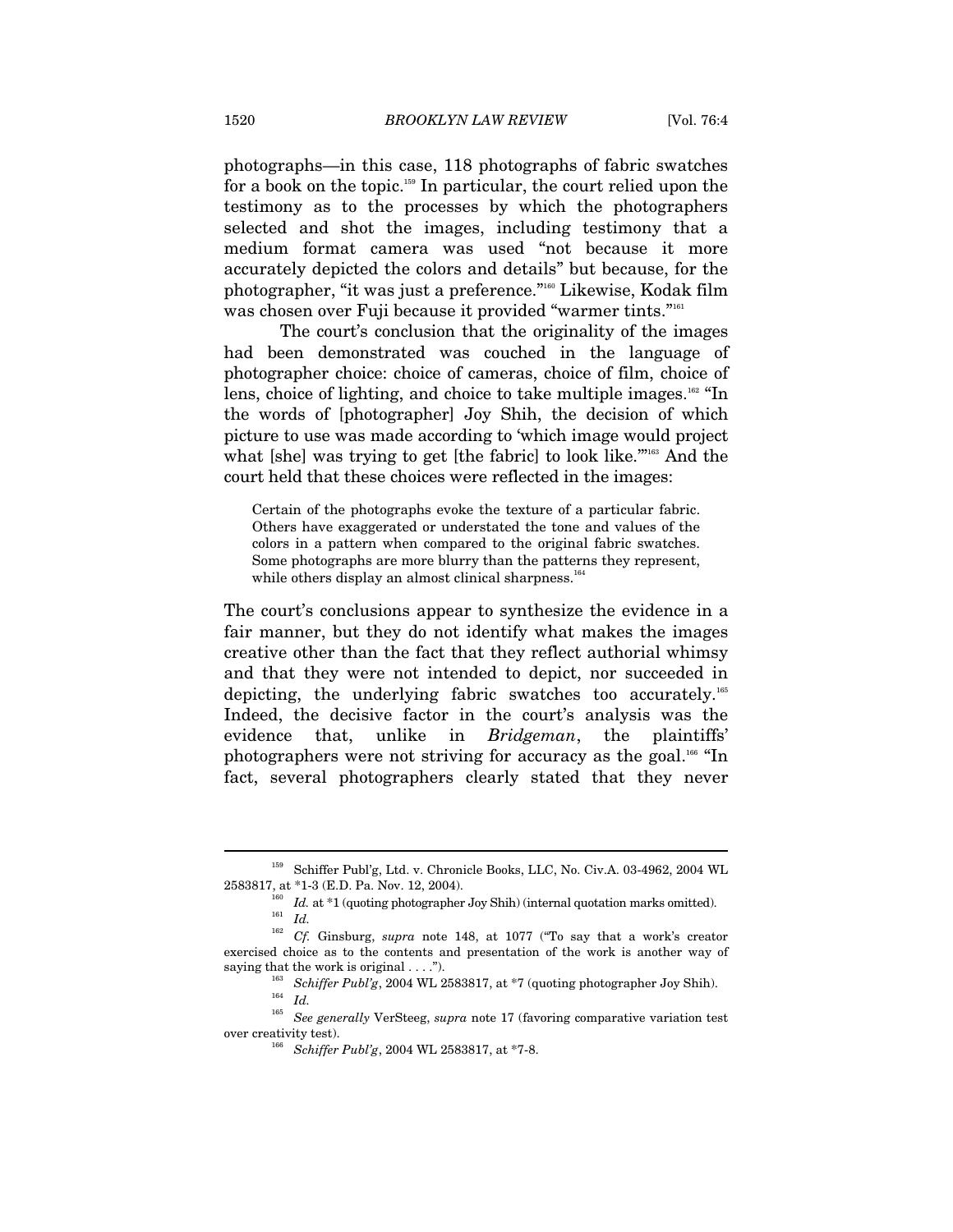compared the fabric swatches to their photographs, precisely because such a comparison was unimportant to their goals."<sup>167</sup>

As mentioned above, the *Bridgeman* case showed that even images of venerated works of art might fall victim when accompanied by the wrong sort of narrative. That case presents difficult questions because the rendering elements typically protectable in photographs, such as choice of subject, lighting, and composition, were surely present. And yet the court, seizing upon an emperor-has-no-clothes insight, determined that the finished products were copies of the paintings "as exact as science and technology [would] permit."<sup>168</sup> Relying in no small part on the Nimmer treatise's categorical exceptions to the protectability of photographs—slavish copying and exact reenactment<sup>169</sup>—the court held that the transparencies were "slavish copies" and hence insufficiently creative.170 While Professor VerSteeg has argued that the court did not rely upon authorial intent in denying protection to the *Bridgeman*  $images, <sup>171</sup>$  the court's repeated invocation of the plaintiff's express goals belies this claim. In fact, by repeatedly pointing to the plaintiff's admissions of intent to achieve exactitude in its reproductions, $172$  the court was able to sidestep fraught questions about why the nature of the subject matter—public domain paintings—should thwart the traditionally protected rendering choices. In this way, *Bridgeman* is the pinnacle of judicial decision making premised upon authorial narrative or the express disclaimer of one.

Absence of authorial narrative has also grounded two other decisions in which courts have found originality lacking, albeit at an early stage of litigation. In *Custom Dynamics, LLC v. Radiantz LED Lighting, Inc.* and *Oriental Art Printing, Inc. v. Goldstar Printing Corp*., the district courts denied motions

l

 $^{167}$   $Id.$  at \*8.  $^{168}$  Bridgeman Art Library, Ltd. v. Corel Corp., 25 F. Supp. 2d 421, 427 (S.D.N.Y. 1998), *aff'd on reh'g*, 36 F. Supp. 2d 191 (S.D.N.Y. 1999).<br><sup>169</sup> 1 NIMMER & NIMMER, *supra* note 31, § 2.08[E][2]. *But see* Ann Bartow, *The* 

*Hegemony of the Copyright Treatise*, 73 U. CIN. L. REV. 581 (2004) (critiquing heavy

dependence by courts on the Nimmer treatise on copyright).<br><sup>170</sup> *Bridgeman*, 36 F. Supp. 2d at 196-97 ("[T]here was no spark of originality" when the goal was to "reproduce the underlying works with absolute fidelity.").

<sup>&</sup>lt;sup>171</sup> VerSteeg, *supra* note 148, at 137-39.<br><sup>172</sup> *See Bridgeman*, 36 F. Supp. 2d at 197 (noting that "plaintiff by its own admission has labored to create 'slavish copies' of public domain works"); *see also Bridgeman*, 25 F. Supp. 2d at 427 (noting that "Bridgeman admittedly seeks to duplicate exactly the images of the underlying works").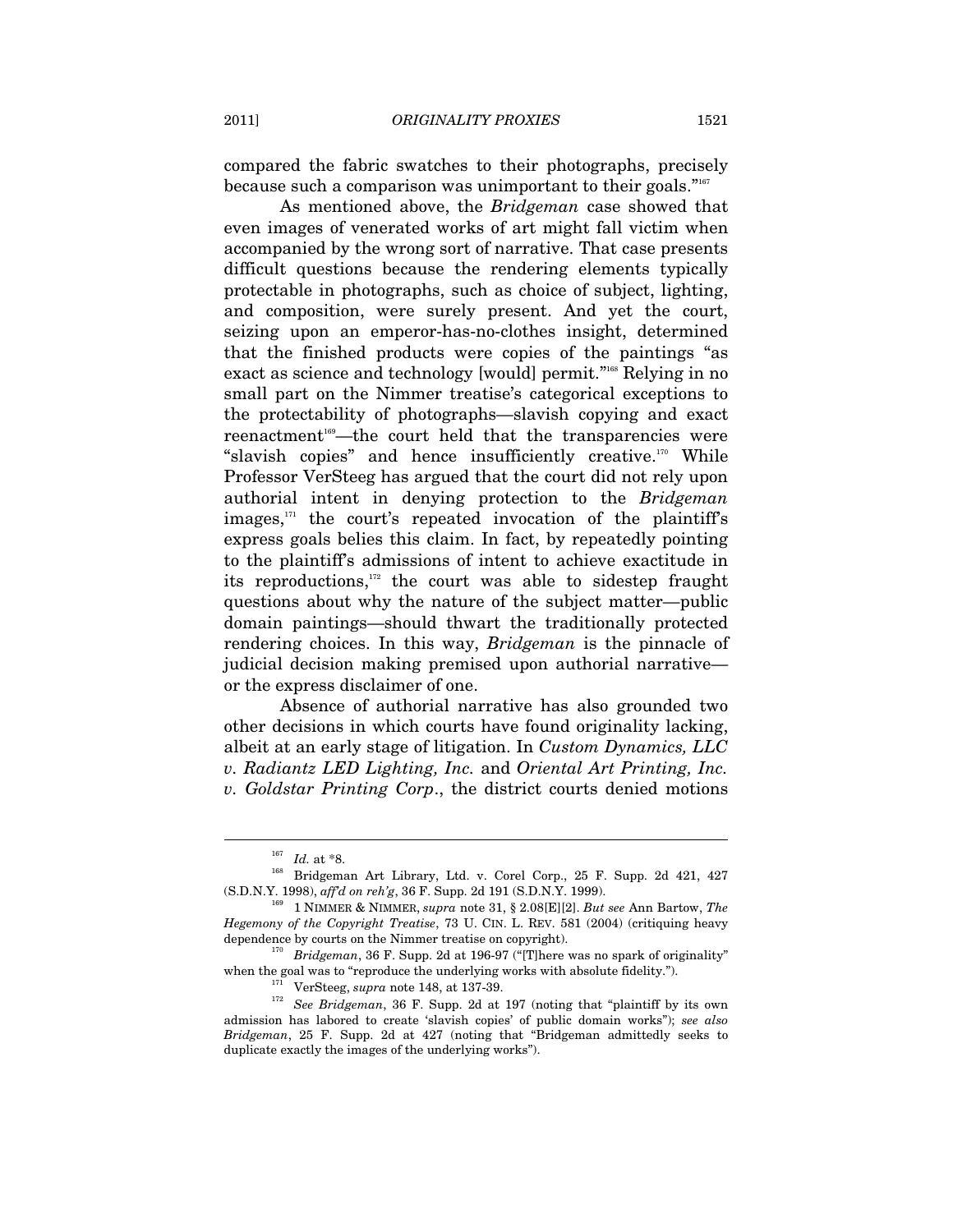for preliminary injunctions concerning images of motorcycle lighting accessories and Chinese food dishes, respectively.<sup>173</sup>



A photograph lacking originality, *Custom Dynamics, LLC v. Radiantz LED Lighting, Inc.*<sup>174</sup>



A photograph lacking originality, *Oriental Art Printing, Inc. v. Goldstar Printing Corp*. 175

 $^{173}\,$  Custom Dynamics, LLC v. Radiantz LED Lighting, Inc., 535 F. Supp. 2d 542, 549 (E.D.N.C. 2008); Oriental Art Printing, Inc. v. Goldstar Printing Corp., 175 F. Supp. 2d 542, 544 (S.D.N.Y. 2001) (subsequent history omitted). In *Oriental Art Printing*, the court also granted the defendants' motion to dismiss the plaintiffs' copyright claim as to the photographs on the ground that they were not original,

copyrightable works. 175 F. Supp. 2d at 551.<br>
174 Verified Complaint at exhibit 7, Custom Dynamics, LLC v. Radiantz LED<br>
Lighting, Inc., 535 F. Supp. 2d 542 (E.D.N.C. 2008) (No. 07 Civ. 493).

 $^{175}$  Complaint at exhibit A, Oriental Art Printing, Inc. v. Goldstar Printing Corp., 175 F. Supp. 2d 542 (S.D.N.Y. 2001) (No. 00 Civ. 8374).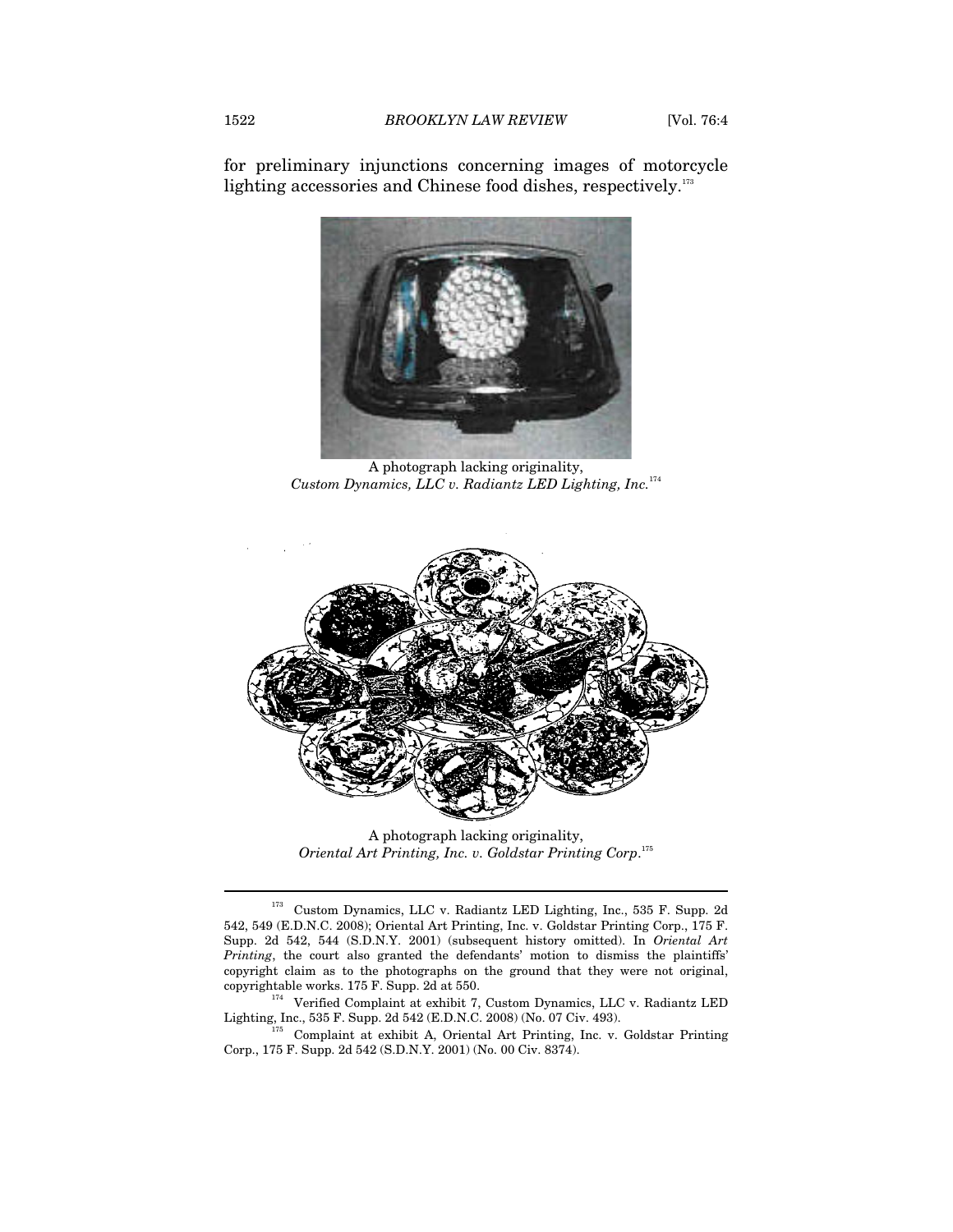#### 2011] *ORIGINALITY PROXIES* 1523

Both courts reasoned, in part, that the photographs "were meant to serve the purely utilitarian purpose of displaying examples of [the] product to potential consumers" and, citing *Feist*, held that there was "no 'creative spark' involved in a purely descriptive picture of a product."176 In *Oriental Art Printing*, upon which *Custom Dynamics* relied heavily, the court specifically noted the absence of a plausible authorship narrative in that "no description of either the lighting or angles employed, or any desired expression" was provided. $177$  Reading these decisions, one has the sense that the courts felt they had encountered an opportunity to apply *Feist* in a principled way by rejecting a garden-variety photograph. But these images, while low-grade, apparently reflected at least some lighting and compositional decision making.178 What was missing was an authorship narrative the courts deemed sufficient.179

# *D. Proxy of Comparison*

Perhaps the closest courts come to grounding originality in an image itself is through the proxy of comparison. Comparison may take one of two forms: (i) comparison of the litigated photograph to other photographs, and (ii) comparison of the photograph to the underlying subjects depicted therein.

# 1. Comparisons to Other Photographs

Courts have compared a litigated photograph to other photographs submitted by the parties to illustrate the possible range of creative expression available under the circumstances. In one case, for instance, a court found that "master

<sup>176</sup> *Custom Dynamics*, 535 F. Supp. 2d at 549 (citing *Oriental Art Printing*, 175 F. Supp. 2d at 546-47). The court in *Oriental Art Printing* also stated that each of the potentially protectable elements in the photographs would be barred from protectability under the *scènes à faire* doctrine since they "flow necessarily" from the "realistic depiction of most common Chinese food dishes." 175 F. Supp. 2d at 547 n.3. *See infra* part III.C (discussing *scènes à faire* doctrine). 177 *Oriental Art Printing*, 175 F. Supp. 2d at 547. The absence of any authorial

narrative was exacerbated by the failure to attach attractive copies of the relevant photographs. *See id.* (noting that "as presented by plaintiffs . . . each photograph is a

rather obscure, black-and-white, depiction of a particular Chinese dish").<br><sup>178</sup> *See id.* ("From the exhibits submitted, both the lighting and angle appear to be equivalent in every photograph.").

 $t^{179}$  Note that Professor Michael Madison's argument, that we should reformulate copyright as a knowledge law, involves, at some level, a narrative basis. Madison, *supra* note 10, at 849 (suggesting that artists, lawyers, and courts would have to reformulate what they do in knowledge-oriented terms).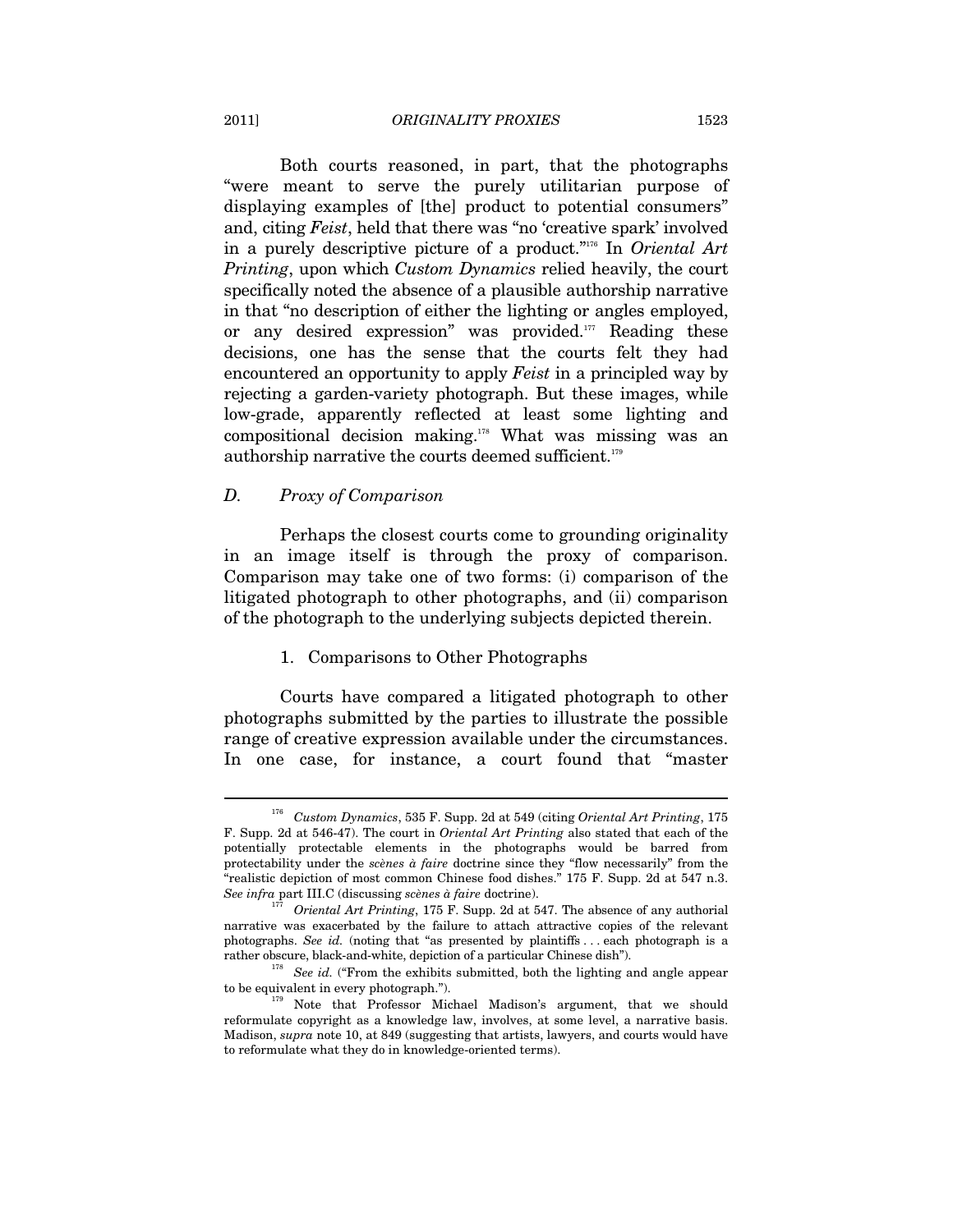photographs" supplied by the defendant in an attempt to show that the plaintiff's photographs of mirrored picture frames had been shot in a "straightforward manner"<sup>180</sup> actually undermined that very claim. The court determined that the master photographs had "none of the aesthetic elements that ma[d]e plaintiff's photographs attractive. The gilded frames [were] dull and the details [were] obscured by shadows or over exposed."<sup>181</sup> Similar reasoning was applied by another court in response to the parties' submissions of multiple images depicting sniper teams in different positions; the court concluded that a "wide range of possibilities [was] available" and found plaintiff's compositional choices sufficiently original.<sup>182</sup>

Even where it is not clear that a court is referring to alternate images in the record, courts appear to engage in reasoning that relies upon the proxy of comparison. In *Mannion*, for example, Judge Kaplan examined the photograph at issue, which depicted a close-up, upwardly-focused shot of basketball star Kevin Garnett wearing white clothing and much jewelry against a clouded sky, and he held it to be original. Originality in the rendition, which the court anchored in the fact that the photograph had not been copied, was bolstered by the photographer's "relatively unusual angle and distinctive lighting."183 Additionally, the photographer's "composition—posing man against sky—evidences originality in the creation of the subject."184 In the absence of any reference to other photographs in the record, the only way in which these statements may be understood are as statements of comparison between the Garnett photograph and others that Judge Kaplan had seen during the course of his lifetime (if not in the course of the litigation).

# 2. Comparisons to the Underlying Subject Through the Derivative Work Framework

Product photographs are sometimes categorized as derivative works, that is, works based upon one or more preexisting works.185 For courts subscribing to this view, the

<sup>180</sup> SHL Imaging, Inc. v. Artisan House, Inc., 117 F. Supp. 2d 301, 311 % (S.D.N.Y. 2000).  $I^{181}_{\rm 182}$   $Id.$  Bryant v. Gordon, 483 F. Supp. 2d 605, 615-16 (N.D. Ill. 2007).

<sup>183</sup> Mannion v. Coors Brewing Co., 377 F. Supp. 2d 444, 455 (S.D.N.Y. 2005).<br><sup>184</sup> *Id* 

 $^{185}$   $\,$  A "derivative work"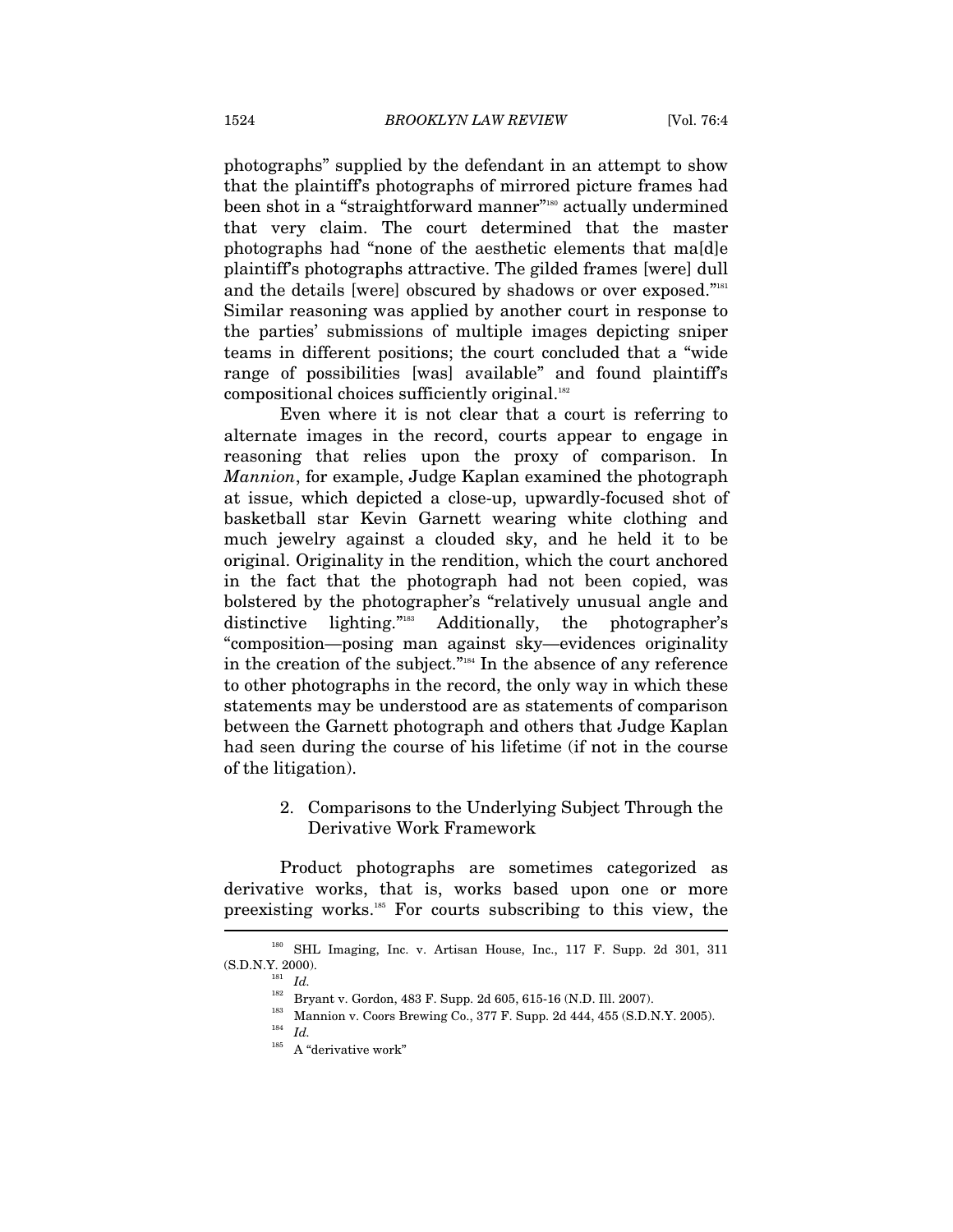notion is that photographs recast and adapt their subject matter and that their originality should be assessed through the framework applied to derivative works. As usually formulated, the test for originality in a derivative work is whether the author has "contributed something more than a merely trivial variation, something recognizably his own" or a "distinguishable variation" from the underlying work.186

The typical fact pattern driving the cases' inquiry into derivative work status is a business relationship gone awry between a photographer and a client—usually a product manufacturer whose products the photographer was hired to shoot. The defendants in these cases have defended their use of the photographs beyond the agreed-upon terms by arguing that the photographs are derivative works that do not stand as protectable works on their own. This argument is premised on the notion that derivative works are subject to a higher burden of originality<sup>187</sup> or that any originality expressed in the photographs relates to the defendants' products.188

Application of derivative work status to photographs is not without debate,<sup>189</sup> but there are several reasons to think that the controversy is a red herring, at least with respect to the ultimate conclusion of whether originality has been

 $\overline{a}$ 

Inc., 23 F.2d 159, 161 (2d Cir. 1927)).<br><sup>187</sup> *See* Schrock v. Learning Curve, Int'l, 586 F.3d 513, 520 (7th Cir. 2009);<br>SHL Imaging, Inc. v. Artisan House, Inc., 117 F. Supp. 2d 301, 305 (S.D.N.Y. 2000).

<sup>188</sup> See Latimer v. Roaring Toyz, Inc., 574 F. Supp. 2d 1265, 1273 (M.D. Fla.

is a work based upon one or more preexisting works, such as a translation, musical arrangement, dramatization, fictionalization, motion picture version, sound recording, art reproduction, abridgment, condensation, or any other form in which a work may be recast, transformed, or adapted. A work consisting of editorial revisions, annotations, elaborations, or other modifications which, as a whole, represent an original work of authorship, is a "derivative work."

<sup>17</sup> U.S.C. § 101 (2006). 186 *See* L. Batlin & Son, Inc. v. Snyder, 536 F.2d 486, 490 (2d Cir. 1976) (en banc) (quoting Alfred Bell & Co. v. Catalda Fine Arts, Inc., 191 F.2d 99, 103 (2d Cir. 1951) (internal quotation marks omitted); Gerlach-Barklow Co. v. Morris & Bendien,

<sup>2008) (</sup>subsequent history omitted). 189 *Compare Schrock*, 586 F.3d at 518 (assuming without deciding that photographs were derivative works), *and* Ets-Hokin v. Skyy Spirits, Inc., 225 F.3d 1068, 1077-81 (9th Cir. 2000) (suggesting that photographs could be derivative works if their subjects are copyrightable "preexisting works") (subsequent history omitted), *and Latimer*, 601 F.3d 1224, 1234-35 (11th Cir. 2010) (suggesting that derivative work status would be more consistent with copyright law but refraining from deciding the question), *with SHL Imaging*, 117 F. Supp. 2d at 305-06 (ruling that photographing a subject does not create derivative work). *Accord* 1 NIMMER & NIMMER, *supra* note 31, § 3.03[C] (discussing controversy).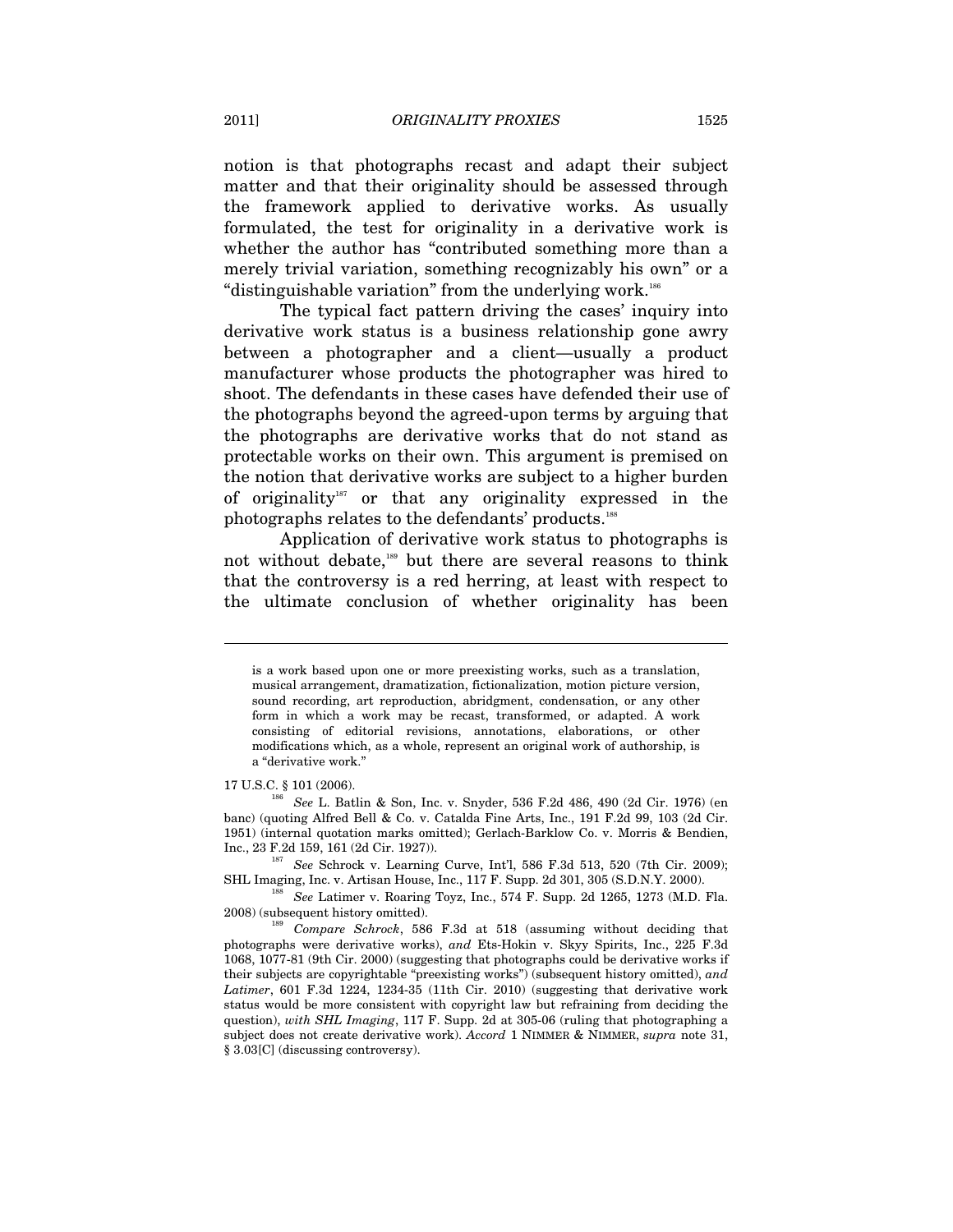shown.190 First, a controversial version of the nontrivial/distinguishable variation test, earlier espoused by the Seventh Circuit, has now been clarified: *Schrock* makes explicit that derivative works need not demonstrate a higher degree of originality than ordinary works.<sup>191</sup> Second, courts routinely refer to *Feist*'s originality test as part of their analysis,<sup>192</sup> so any claim that a modicum of creativity does not suffice—or is not necessary—for derivative work authorship is misguided. Rather, there is every reason to expect that in the determination of courts, creativity-based originality and nontrivial/distinguishable variation will rise or fall together.

The continued reliance by courts on the nontrivial/distinguishable variation test undoubtedly reflects its attractiveness as a straightforward, judicially applicable test for the award of copyright. For this reason, some have proposed grounding the criteria for originality in variation rather than creativity.<sup>193</sup> Nevertheless, unless and until such a reformulation officially occurs, there appears to be no reason why the originality of a photograph should be assessed differently based upon its subject matter.<sup>194</sup> The same added

Transmissions & Parts, Inc., 402 F.3d 700, 712 (6th Cir. 2005); Dam Things from Den. v. Russ Berrie & Co., 290 F.3d 548, 563-64 (3d Cir. 2002); Matthew Bender & Co. v. West Publ'g Co., 158 F.3d 674, 680 (2d Cir. 1998). The Tenth Circuit has signaled an interest in a unitary, *Feist*-based standard. *See* Meshwerks, Inc. v. Toyota Motor Sales

<sup>193</sup> See, e.g., VerSteeg, *supra* note 17, at 840-43; VerSteeg, *supra* note 88, at 588.<br><sup>194</sup> Cf. Gorman, *supra* note 17, at 7 ("[I]t is strange—given the nature of the photographic medium—to insist as a condition of copyrightability that derivative photographs be substantial or gross departures from an underlying work. The same 'minimal creativity' standard should apply whether a photographer captures a scene from nature, a public domain art work, or an art work protected by copyright."). Likewise, William F. Patry argues that there is just one test for originality, the *Feist* standard, which should be applied to nonderivative and derivative works alike. The courts' continued invocation and proliferation of a multitude of tests for originality in derivative works is, he argues, incorrect and unnecessarily confusing in a post-*Feist* world. 2 WILLIAM F. PATRY, PATRY ON COPYRIGHT, §§ 3.53, 3.55 (2010).

 $^{190}$  1 NIMMER & NIMMER,  $supra$  note 31,  $\S$  3.03[C][3]; Robert W. Clarida & Robert

J. Bernstein, *Revisiting Derivative Works in* Schrock *Reversal*, N.Y. L.J., Nov. 20, 2009. 191 *Contra* Gracen v. Bradford Exch., 698 F.2d 300, 305 (7th Cir. 1983) (requiring "a sufficiently gross difference between the underlying and the derivative work" and that a "derivative work must be substantially different from the underlying work to be copyrightable"). Clarifying Seventh Circuit precedent, *Schrock* stated: "(1) the originality requirement for derivative works is not more demanding than the originality requirement for other works; and (2) the key inquiry is whether there is sufficient nontrivial expressive variation in the derivative work to make it distinguishable from the underlying work in some meaningful way." 586 F.3d at 521. The precise language of the Seventh Circuit's formulation is drawn from the *Nimmer* treatise. *See Schrock*, 586 F.3d at 520-21; 1 NIMMER & NIMMER, *supra* note 31, § 3.03[A]. 192 *See, e.g.*, *Schrock*, 586 F.3d at 519; ATC Distrib. Grp. v. Whatever It Takes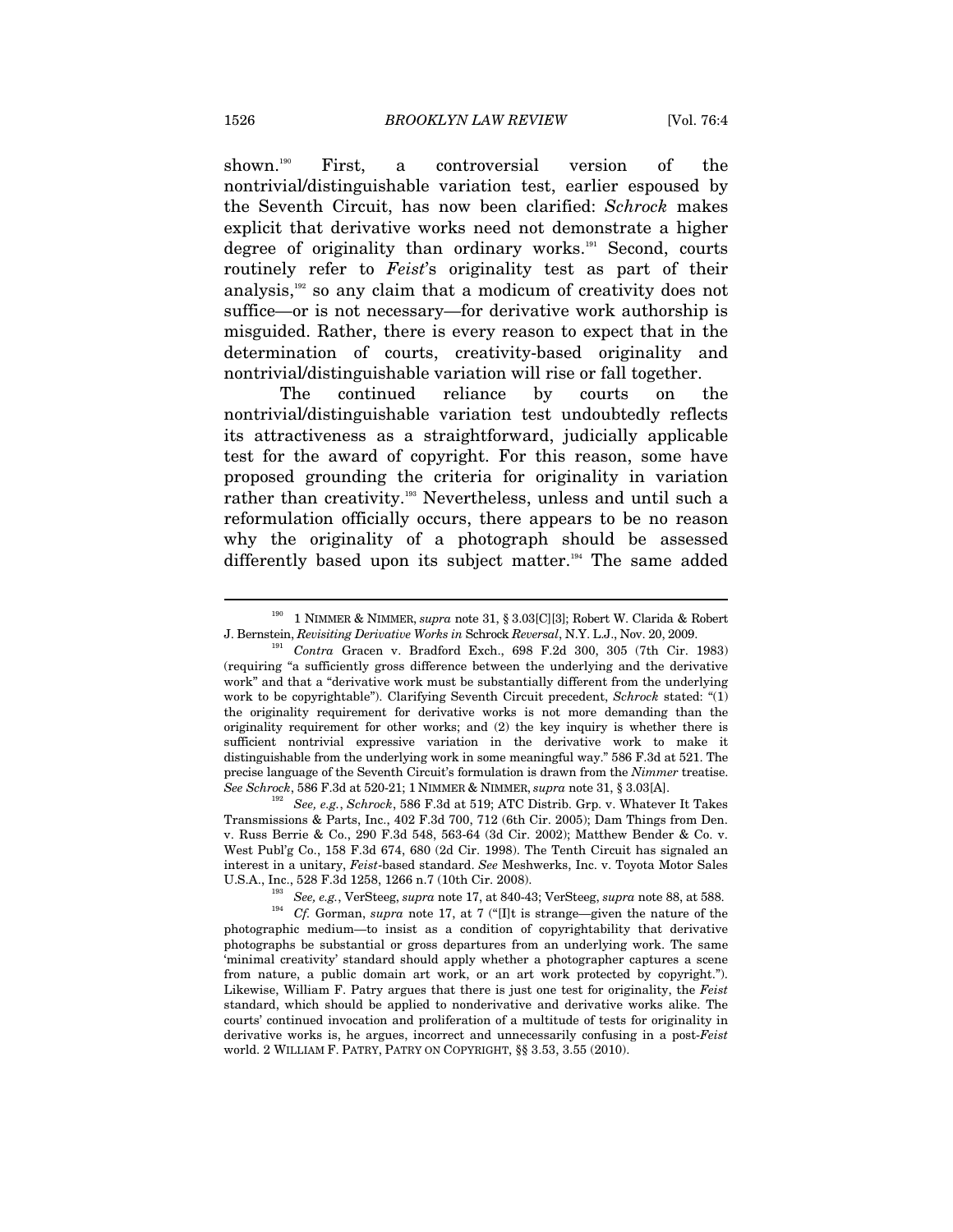value that a photographer contributes—decisions about lighting, angle, and composition, for example—are made whether the photographic subject is a thing in nature or an object for sale, and it would be patently absurd to ask whether the Obama Photograph reflects a nontrivial/distinguishable variation from the man himself as the basis for copyright protection.

The Seventh Circuit's application of the variation test reveals its shortcomings in identifying originality or creativity, at least when it comes to the comparison of two-dimensional photographs and their three-dimensional subject matters:

If the photographer's rendition of a copyrighted work varies enough from the underlying work to enable the photograph to be distinguished from the underlying work (aside from the obvious shift from three dimensions to two<sup>195</sup>), then the photograph contains sufficient incremental originality to qualify for copyright. Schrock's photos of the "Thomas & Friends" toys are highly accurate product photos but contain minimally sufficient variation in angle, perspective, lighting, and dimension to be distinguishable from the underlying [toy trains]; they are not "slavish copies."<sup>196</sup>

Is the comparison that yields the conclusion of "minimally sufficient variation" in this quote being made between the photographs and the toy trains as seen in appellate court chambers, under the conditions the judges happened to view them in reviewing the lower court record? Presumably it would be possible for the court to view the toys at the right angle, and with the right lighting, such that there would be no variation between the photographs and the toys other than the change of medium. In any event, the bare ability to distinguish between two works does not appear to say anything about a work's creativity.

#### III. TOWARD A THEORY OF COPYRIGHT AND CREATIVITY

Returning to the question that animates this article: after *Feist*, what should originality analysis in a traditionally protected, yet heavily litigated medium such as photography consist of? Should courts be looking to weed out unoriginal photographs as a means of preserving the integrity of the copyright system?

<sup>&</sup>lt;sup>195</sup> It is worth pausing to reflect that the most obvious variation, the change of medium from toy to photograph, is discounted in light of prior precedent. *See Schrock*, 586 F.3d at 519 n.3, 522 (citing Durham Indus., Inc. v. Tomy Corp., 630 F.2d 905, 910 (2d Cir. 1980); L. Batlin & Son, Inc. v. Snyder, 536 F.2d 486, 491 (2d Cir. 1976) (en banc)). 196 *Id.* at 522 (internal citation omitted).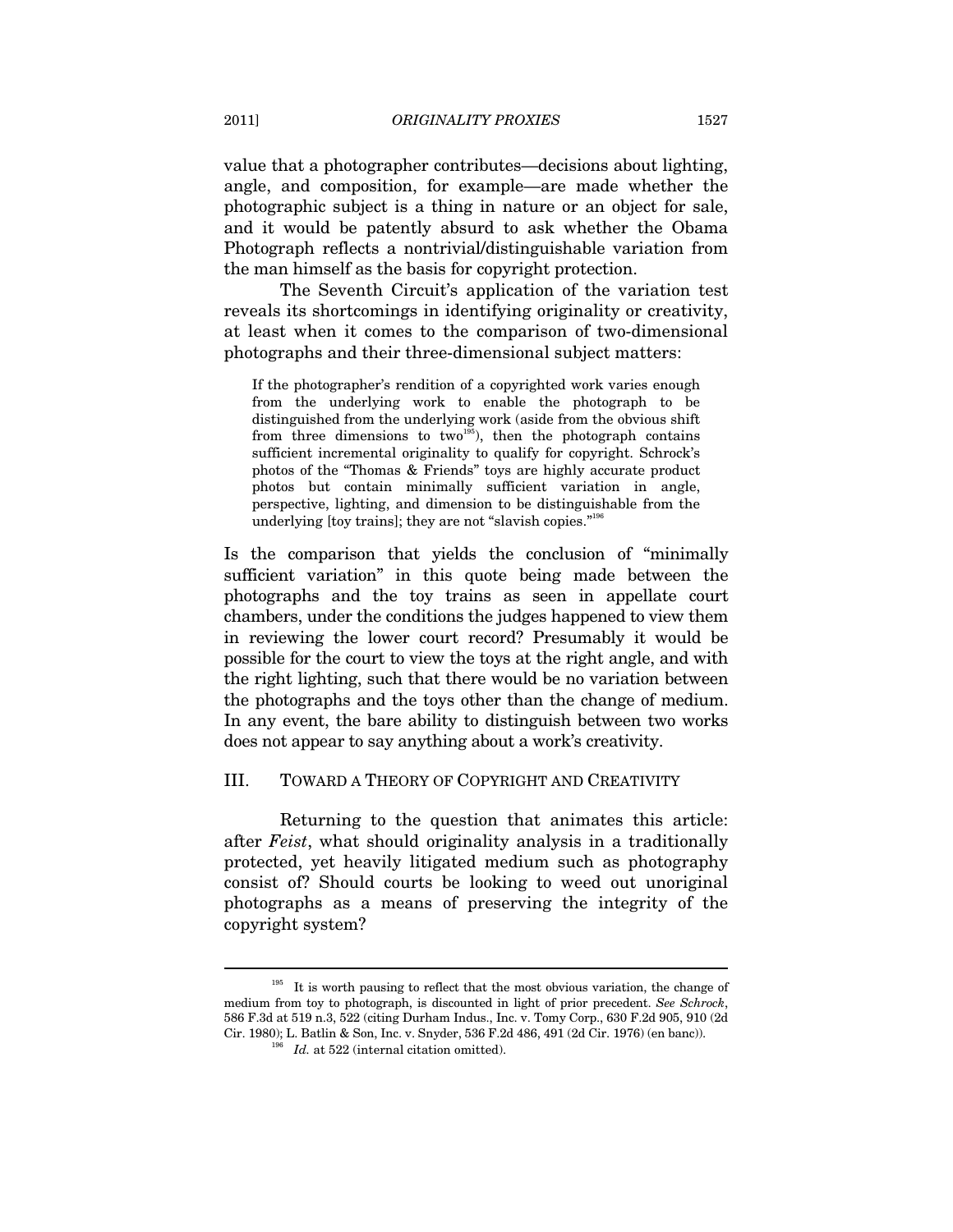This final section of the article attempts to address these questions by evaluating the proxies described above in the broader context of originality jurisprudence and scholarship and of the photography industry. While originality determinations made pursuant to the proxies of narrative and comparison are not likely to be demanding, they offer some benefit above and beyond those made pursuant to the proxy of ontology. Because originality is such an elusive concept, however, the threshold requirement for originality should not be heightened, as some have called for in recent scholarship. While the issues raised by the proliferation of copyrightable images are serious, the originality threshold is not the best stage at which to address these issues. First, heightening the originality bar might distort artistic production or increase judicial tastemaking. Second, rigorous policing of the scope of protection to which a work is entitled can go a long way toward alleviating the need to raise the originality threshold. Finally, any proposal to heighten the originality requirement should take into account the complex ways in which creators and industries finance the production of original, creative works.

# *A. Evaluating the Proxies in the Context of Originality Jurisprudence*

Photography is a peculiar copyright beast. On the one hand, its creative facets have been touted time and again by court after court. On the other hand, the reason for this legacy of judicial support is the parade of challenges to its status that continues to this day. It is not entirely clear why litigants continue to view the lack of originality defense as a viable weapon in their arsenal. Lurking in the background seems to be the expectation that, as technology increasingly facilitates high-quality image taking by amateurs, courts will start to conclude that any authorship evidenced in litigated photographs is miniscule and fungible.197 Widely known repositories of amateur-produced images, such as the website Flickr,<sup>198</sup> only serve to confirm this viewpoint. Assuming the status quo continues, and the originality issue continues to be

<sup>&</sup>lt;sup>197</sup> Judge Owen colorfully illustrated this concept in seeking, albeit in a different context, "more than mere cocktail pianist variations of the piece that are standard fare in the music trade by any competent musician." Woods v. Bourne Co., 841 F. Supp. 118, 121 (S.D.N.Y. 1994) (subsequent history omitted).

*See* FLICKR, http://www.flickr.com (last visited Feb. 20, 2011).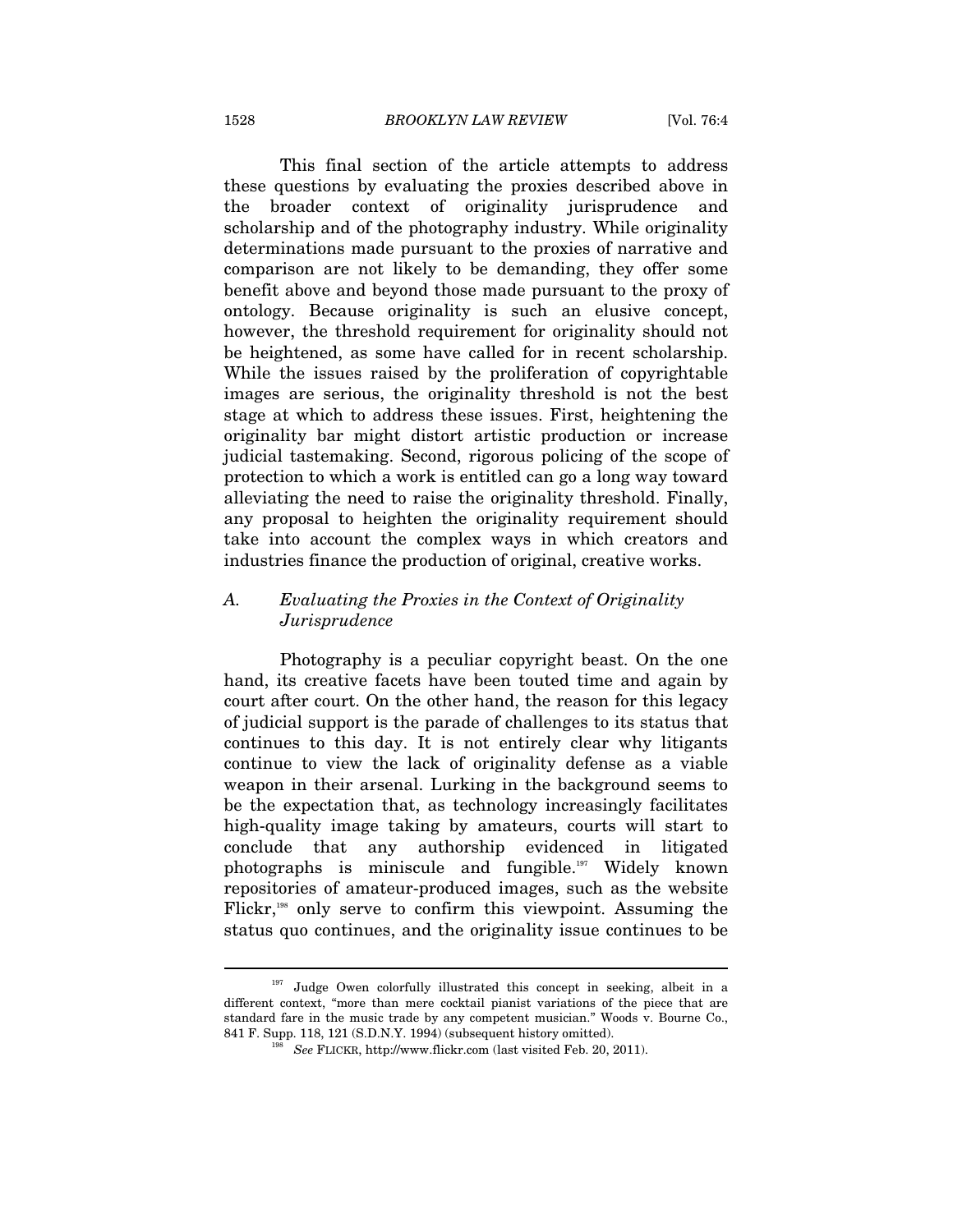litigated, does *Feist* command that courts look to deem some percentage of these photographs unoriginal?

One clear virtue of the current system, from the viewpoint of copyright holders, is predictability. Photographers and firms holding copyrights in photographs can be fairly assured that, should they press a copyright claim, they can protect their images from, at the very least, outright copying.199 If predictability were the utmost goal, efficient policy surely would dictate that every photograph be deemed copyrightable ex ante, thus sparing litigants and courts the regular need to retrace the history of copyright protection for photography and to recite the protectable photographic elements of lighting and angle when the outcome of these machinations is usually known from the start.<sup>200</sup> After all, as argued above, courts ultimately rely on proxies for originality rather than provide in each instance a robust accounting of what makes the particular constellation of choices embedded in a photograph original. If no such explanation is forthcoming, even for a heavily litigated medium, then why not opt for predictability?

At a doctrinal level, the answer to this question is that blanket protection would be incompatible with *Feist*. The opinion can fairly be read to apply outside the confines of its own facts and to require minimal creativity for any copyrightable work.<sup>201</sup> At a deeper policy level, the opinion suggests that retaining a shred of doubt as to the protectability of a work provides a needed check on the granting of copyright. Whether justified on utilitarian or natural rights grounds, copyright under *Feist* presents a system under which artists can generally protect their works, yet must be prepared to explain their works when challenged.

Accordingly, the proxy of ontology, whereby originality is viewed as an element of a photograph, is at odds with the policy of *Feist*. While *Feist* does not require much for copyright protection to attach at the threshold level, it does seem to require something beyond the mere fact of creation through the tools of the trade.<sup>202</sup> Furthermore, the appellate courts have

<sup>199</sup> Of course, applicable defenses, such as fair use, may permit copying. 200 *See, e.g.*, *Schrock*, 586 F.3d 513; FragranceNet.com, Inc. v. FragranceX.com, Inc., 679 F. Supp. 2d 312 (E.D.N.Y. 2010); Mannion v. Coors Brewing Co., 377 F. Supp. 2d 444, 455-56 (S.D.N.Y. 2005); SHL Imaging, Inc. v. Artisan House, Inc., 117 F. Supp. 2d

<sup>301 (</sup>S.D.N.Y. 2000). 201 *See supra* Part I.B. 202 *See* Harrison, *supra* note 10, at 872 ("Thus, having [merely] produced something is not a useful test of creativity.").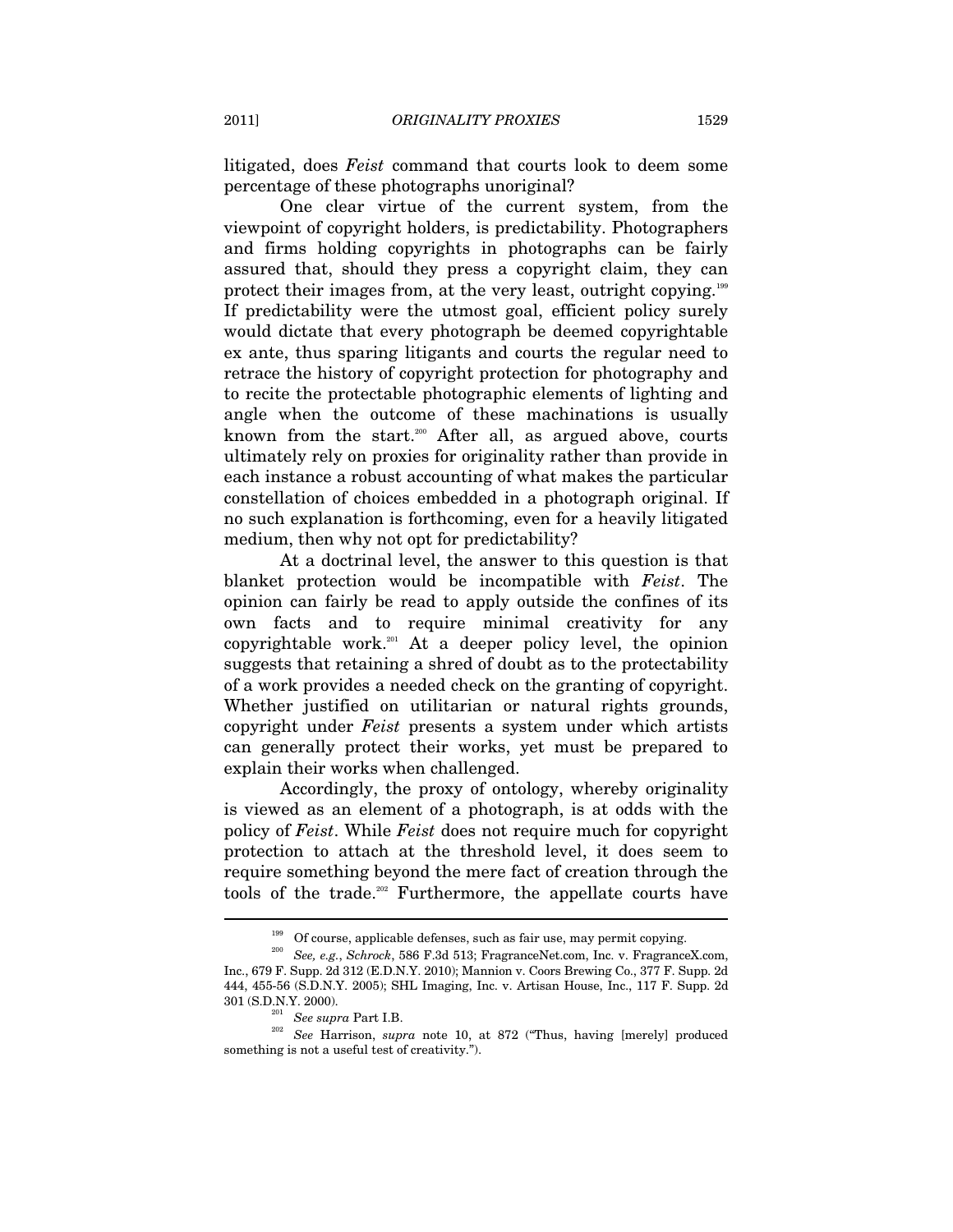indicated in recent years that some visual renderings will fail to achieve copyright protection on originality grounds.<sup>203</sup> Questions about the degree to which copyright should apply uniformly across media are difficult and important, but largely beyond the scope of this article.204 Nevertheless, some rationale should explain the difference in approach.

For example, the Tenth Circuit in *Meshwerks* found that grayscale digital wire-frame models owed their origin to the defendants' cars and failed to make the grade.<sup>205</sup> In *Darden v. Peters*, the Fourth Circuit affirmed the Copyright Office's refusal to register a map and website, holding that coloring a preexisting census map blue and shading it for threedimensional effect were insufficiently creative contributions.<sup>206</sup> In *ATC Distribution Group v. Whatever It Takes Transmissions & Parts, Inc*., the Sixth Circuit found hand-drawn illustrations based on photographs of automobile parts not original.<sup>207</sup> And the Second Circuit, in *Sparaco v. Lawler, Matusky, Skelly, Engineers LLP*, affirmed the grant of summary judgment to defendants where an allegation of infringement involved a site plan that "sets forth the existing physical characteristics of the site," employing no original features, but only "standard cartographic features."208 Even among more "artistic" works, it can be difficult to square the deep-seated deference to photographs with assessments in other genres. In *Satava v. Lowry*, for example, the Ninth Circuit all but denied copyright protection to a glass-in-glass jellyfish sculpture.<sup>209</sup> While the courts may be correct in concluding that some of these works

<sup>203</sup> *See, e.g.*, Meshwerks, Inc. v. Toyota Motor Sales U.S.A., Inc., 528 F.3d 1258, 1266 (10th Cir. 2008) (digital wire-frame models of cars); Darden v. Peters, 488 F.3d 277, 285 (4th Cir. 2007) (maps and website displaying real estate appraiser locations); ATC Distrib. Grp. v. Whatever It Takes Transmissions & Parts, Inc., 402 F.3d 700, 712-13 (6th Cir. 2005) (illustrations of parts closely based on photographs); Sparaco v. Lawler, Matusky, Skelly, Eng'rs LLP, 303 F.3d 460, 467 (2d Cir. 2002) (site plan incorporating standard cartographic features). 204 *See generally* Michael W. Carroll, *One Size Does Not Fit All: A Framework* 

*for Tailoring Intellectual Property Rights*, 70 OHIO ST. L.J. 1361 (2009); Michael W. Carroll, *One for All: The Problem of Uniformity Cost in Intellectual Property Law*, 55

AM. U. L. REV. 845 (2006). 205 528 F.3d at 1266. 206 488 F.3d at 287; *see also* 37 C.F.R. § 202.1(a) (2010) (proscribing the award

<sup>%</sup> of copyright for "mere variations of . . . coloring"). <br><sup>207</sup> 402 F.3d at 712-13. <br><sup>208</sup> 303 F.3d at 467. <br><sup>209</sup> 323 F.3d 805, 807 (9th Cir. 2003); *see generally* Morgan M. Stoddard, Comment, *Mother Nature as Muse: Copyright Protection for Works of Art and Photographs Inspired by, Based on, or Depicting Nature*, 86 N.C. L. REV. 572 (2008) (critiquing lack of protection by courts for works based on natural phenomena).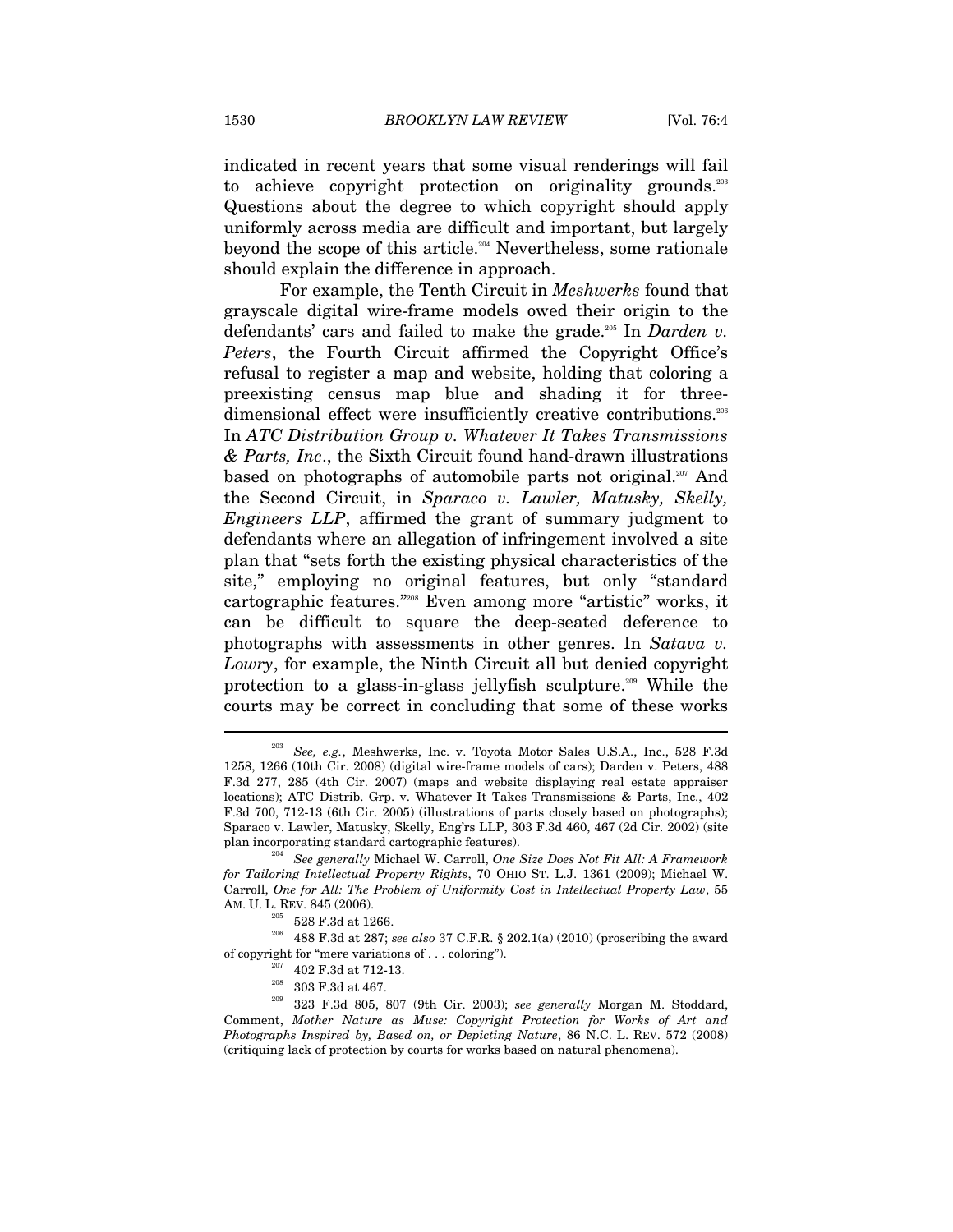are too tied to their underlying subject matters or too minimally creative for copyright, the notion that the election of perspective alone in the case of a photograph<sup>210</sup> manifests more originality than some of the authorial-seeming decisions made in these cases is hard to justify.

By contrast, the other two proxies identified above, that of narrative and that of comparison, at least supply "something" in support of a claim for copyright protection. Specifically, if a copyright plaintiff wishes to press a claim, the proxy of narrative permits the something to subsist in an explanation of the work from which society, as a tradeoff for copyright, may benefit. For example, the narrative offered in the *Burrow-Giles* case itself contributed an elegant account of authorial practice in the relatively new medium of photography. The photographer's explanation in *Schrock* was perhaps less flowery, but the narrative it offered—that the photographer was trying to make the toy trains look "friendly"—is at least a plausible account of the work that can be held up in court as a way of backstopping an originality finding. This is not to say that courts should, adhering to Tom Wolfe's classic exposition on modern art, *The Painted Word*, cease to look at the image in favor of the narrative.<sup>211</sup> Nor is it a call to begin dissecting the internal processes of the creative mind.<sup>212</sup> The claim is only that, as between an assertion that "if X is a photograph, then it is original," and some compelling, or at least plausible explanation of what a photographer was trying to accomplish, the latter is more capable of being subject to scrutiny in litigation, may be more informative to the public, and therefore is a more justifiable basis for copyright protection.

How, then, should we characterize the Obama Photograph in the *Fairey* case? The Associated Press argued that Garcia, the photographer, brought his artistic input to bear through his "deliberate selection of a specific moment in time to capture President Obama's expression," his choice to use a particular lens and lighting, and his composition of the photograph.213 The AP provided further color by way of an

<sup>210</sup> Ets-Hokin v. Skyy Spirits, Inc., 225 F.3d 1068, 1077 (9th Cir. 2000) (subsequent history omitted).  $^{211}$  TOM WOLFE, THE PAINTED WORD 6 (1975) (describing the way in which

theory, in modern art, dwarfed the images themselves—"In short: frankly, these days, without a theory to go with it, I can't *see* a painting.").<br><sup>212</sup> *See* Madison, *supra* note 10, at 851; VerSteeg, *supra* note 17, at 840-43.<br><sup>213</sup> AP Amended Answer, *supra* note 4, at 13-14.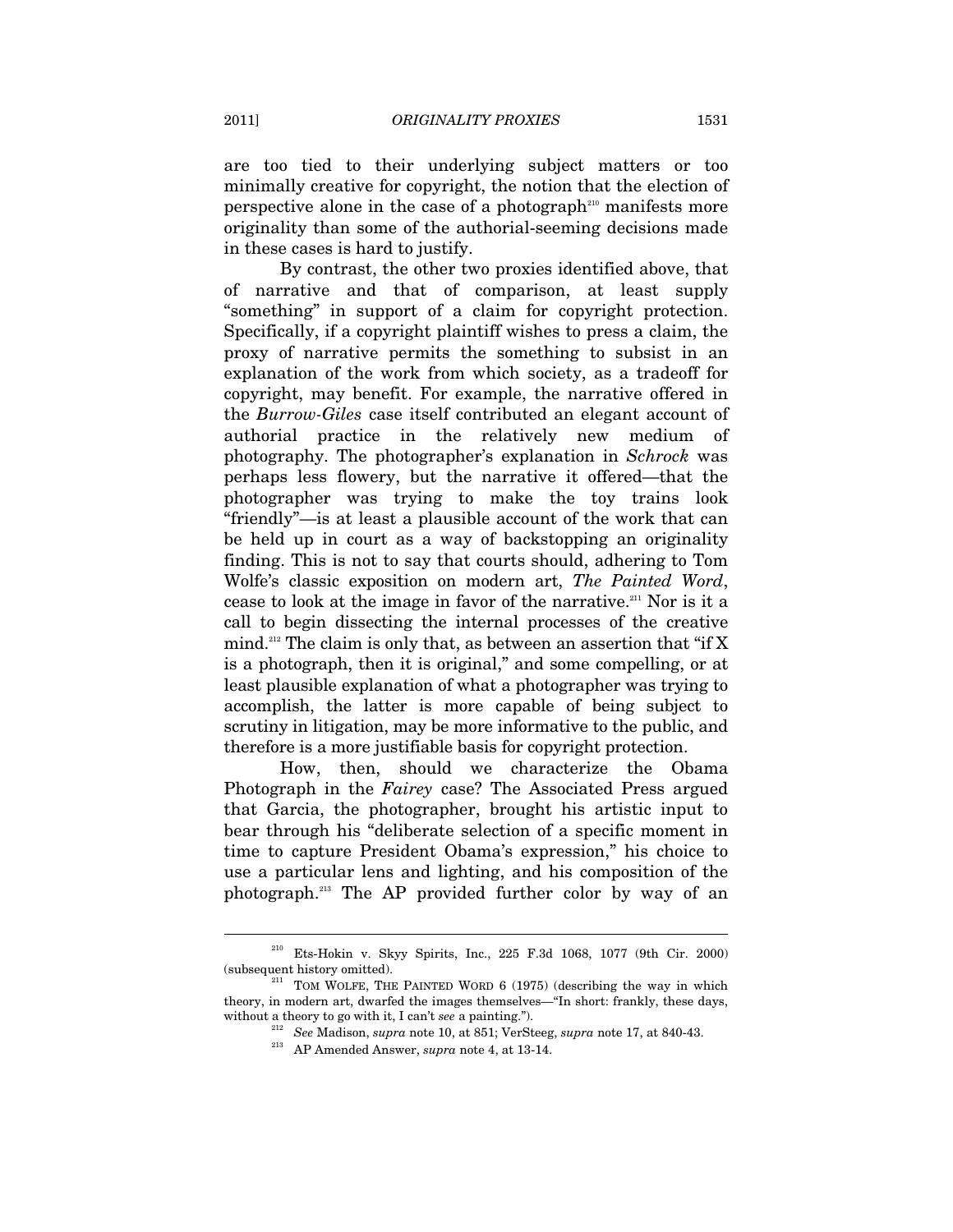## interview Garcia gave to National Public Radio about his steps in taking the photograph:

I'm on my knees, I'm down low, and I'm just trying to make a nice, clean head shot. And I'm waiting. I'm looking at the eyes. I mean, sure, there's focus, and I want the background to be a little bit soft. I wanted a shallow depth of field. I'm looking and waiting. I'm waiting for him to turn his head a little bit. I'm just patiently making a few pictures here and there, and I'm just looking for a moment when I think is right, and I'm taking some images as I'm going along, and then it happened. Boom, I was there. I was ready.<sup>214</sup>

While one can imagine from this description that Garcia's brow did in fact shed some sweat during the creation of the photograph, it adequately conveys processes, in support of the photograph's originality, that are at least as creative as the selection of a canvas and paints that would factor into a protectable painting. Even if "waiting" for Obama to turn his head should not be characterized as the creation of a scene under Judge Kaplan's taxonomy, timing and rendering creativity appear to be present. Further, the fact that Garcia took more than one photograph at the event should not affect the analysis; Monet's haystacks are not judged unoriginal because they entailed repeated renderings. While Professor Farley is correct that courts do not emphasize explicitly the "plodding" nature of the artistry behind some photography215—here, Garcia's "waiting"—acknowledgement of that aspect of photography is perhaps implicit in all the first-order challenges to originality that are never brought (as in the *Fairey* case itself).

The proxy of comparison also remains a valid mechanism by which courts may assess photographs following *Feist*. The Supreme Court's assessment of the garden-variety nature of the alphabetization of the white pages was implicitly made in a comparative context; one can expect that each Justice had encountered a number of these types of compilations, and compilations organized according to other principles, in the course of his or her lifetime.216 Permitting parties to a copyright litigation to challenge or defend originality with a bevy of related images squares with the competence of courts to make comparative judgments, which

<sup>214</sup> *Id.* at 28 (quoting National Public Radio Interview with Garcia (Feb. 26, 2009)). 215 Farley, *supra* note 20, at 449. 216 *See* Miller, *supra* note 10, at 487 n.180 (making this point).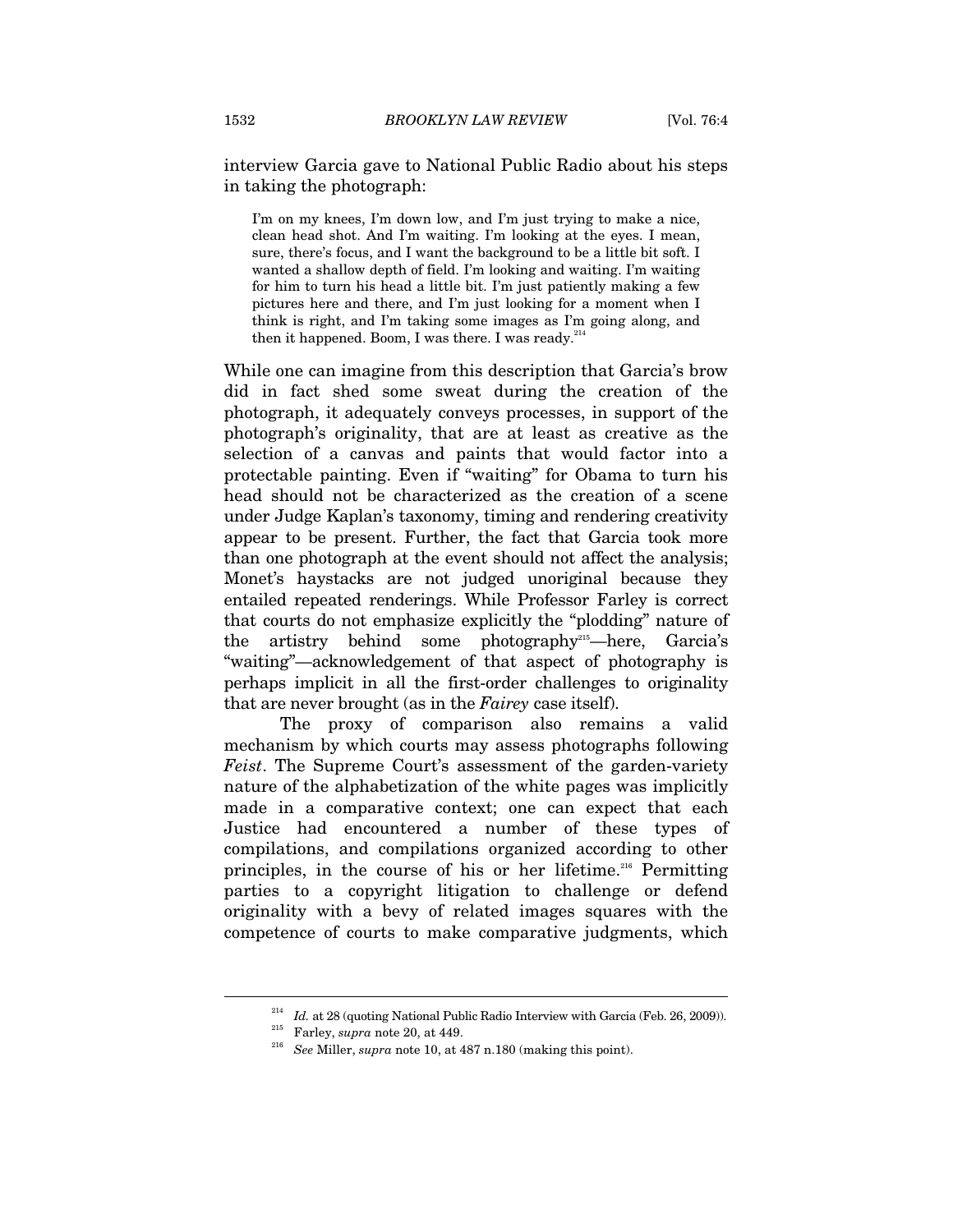they do regularly in the context of infringement analyses. $217$ Furthermore, given the ways in which professional photographers work—taking multiple (and sometimes hundreds or thousands) of photographs of a scene—the proxy of comparison may come closest to allowing a court to distill the creative input of the photographer. When courts attach a copy of the challenged image to their decisions along with others that they relied upon by way of comparison, that contrast affords later litigants the benefit of a graphic definition of originality (in the way that the *Oscar Wilde, No. 18* photograph serves as a visual exemplar of originality).

Thus, continued adoption of this proxy is appropriate, but with one caveat. As discussed above, in the case of comparisons made in the derivative work context, courts ask whether there is any nontrivial or distinguishable variation between a photograph and the subject matter depicted. In so doing, they are engaging in an exercise with a foregone conclusion, at least with respect to the ordinary transcription of three-dimensional objects into two-dimensional photographs. Variation and hence originality will be found. Thus, this particular comparative proxy is at odds with *Feist*.

In the end, obligating a copyright plaintiff to defend a challenge to originality, either by narrative or by visual comparison or by some other means, will likely prove an easy burden to bear. This is not a new test to meet; rather, as has been described, parties and courts are already engaging in these approaches to litigation. This article encourages transparency in the way in which originality is assessed so as to contribute to ongoing conversations about the social tradeoffs for the exclusive rights afforded by copyright.

# *B. Scholarly Calls to Raise the Originality Threshold*

While this article calls for a more transparent—if not content-rich—application of originality principles to photography and other works that may be located on the more "artistic" end of the continuum, others recently have gone further and called for a heightening of the creativity  $\overline{a}$ 

 $217$  They do this in the course of asking whether two works are substantially similar. *See, e.g.*, Peter F. Gaito Architecture, LLC v. Simone Dev. Corp., 602 F.3d 57, 63 (2d Cir. 2010) (setting out the elements of a copyright infringement claim); *see also* Miller, *supra* note 10, at 487 (advocating thick factual record to be presented to a court with a range of examples, but suggesting review more akin to nonobviousness assessment in patent law).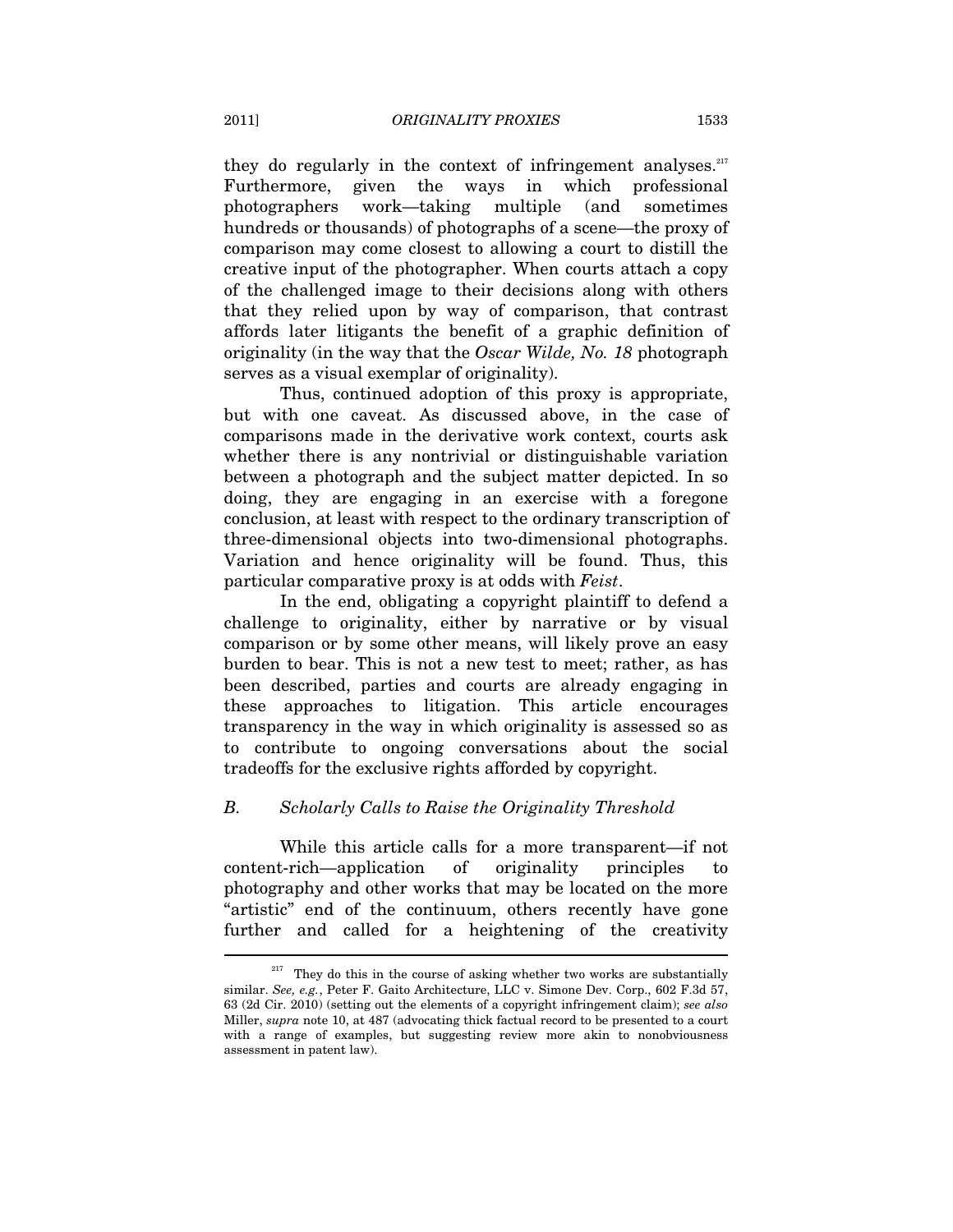requirement. This group, rather than eschewing a determination of the merits of a litigated work, sees promise in the possibility that courts might openly engage with the level of a work's achievement. Specifically, they embrace the creativity component of originality as a meaningful tool by which to yield a more optimal level of socially valuable works—even if the policy behind that Court-created tool has not been clearly elucidated.218 For Professor Zimmerman, for example, *Feist*, through its insistence upon a modicum of creativity, can be read as a corrective halt on the tradition of expansive readings of originality under *Bleistein*, under which "if it is not copied, it is original."219 She proposes that perhaps a more exacting approach to the application of the originality doctrine, as a proxy for quality, is called for. $220$ 

This suggestion is taken up in the scholarship of Professors Joseph Miller and Jeffrey Harrison. These scholars explicitly argue for a heightened creativity demonstration that is, something above and beyond what is required now for the full panoply of copyright rights to attach—that could be brought about by a modified legal test or a modified application of the present one. The precise proposals vary in the specifics but share core commonalities. Drawing on the "nonobviousness" requirement in patent law, Miller would premise an originality determination on the degree to which a work is a "departure from that which is conventional, routine, or pedestrian" in the particular genre.<sup>221</sup> Harrison proffers a "modicum-times-2" standard that would require "more than minimal expertise, skill, taste, or judgment" and that the work "be capable of being distinguished from other ordinary objects."<sup>222</sup> He would also adapt the concept of authorship to require some degree of  $\degree$ preconception." $^{223}$ 

These proposals aim to remedy two types of perceived ills. The first set of harms consists of a range of costs imposed by copyright. It is widely acknowledged that copyright has permeated many facets of life in the digital age; this

<sup>&</sup>lt;sup>218</sup> Zimmerman, *supra* note 17, at 206.<br><sup>219</sup> *Id.* at 202.<br><sup>220</sup> *Id.* at 212. For a comparison of the application of originality standards in non-U.S. jurisdictions, see Elizabeth F. Judge & Daniel Gervais, *Of Silos and Constellations: Comparing Notions of Originality in Copyright Law*, 27 CARDOZO ARTS & ENT. L.J. 375 (2009).<br>Miller, *supra* note 10, at 477; *id.* at 464, 486-87.

<sup>&</sup>lt;sup>222</sup> Harrison, *supra* note 10, at 867 (internal quotation marks omitted). *Id.* at 859.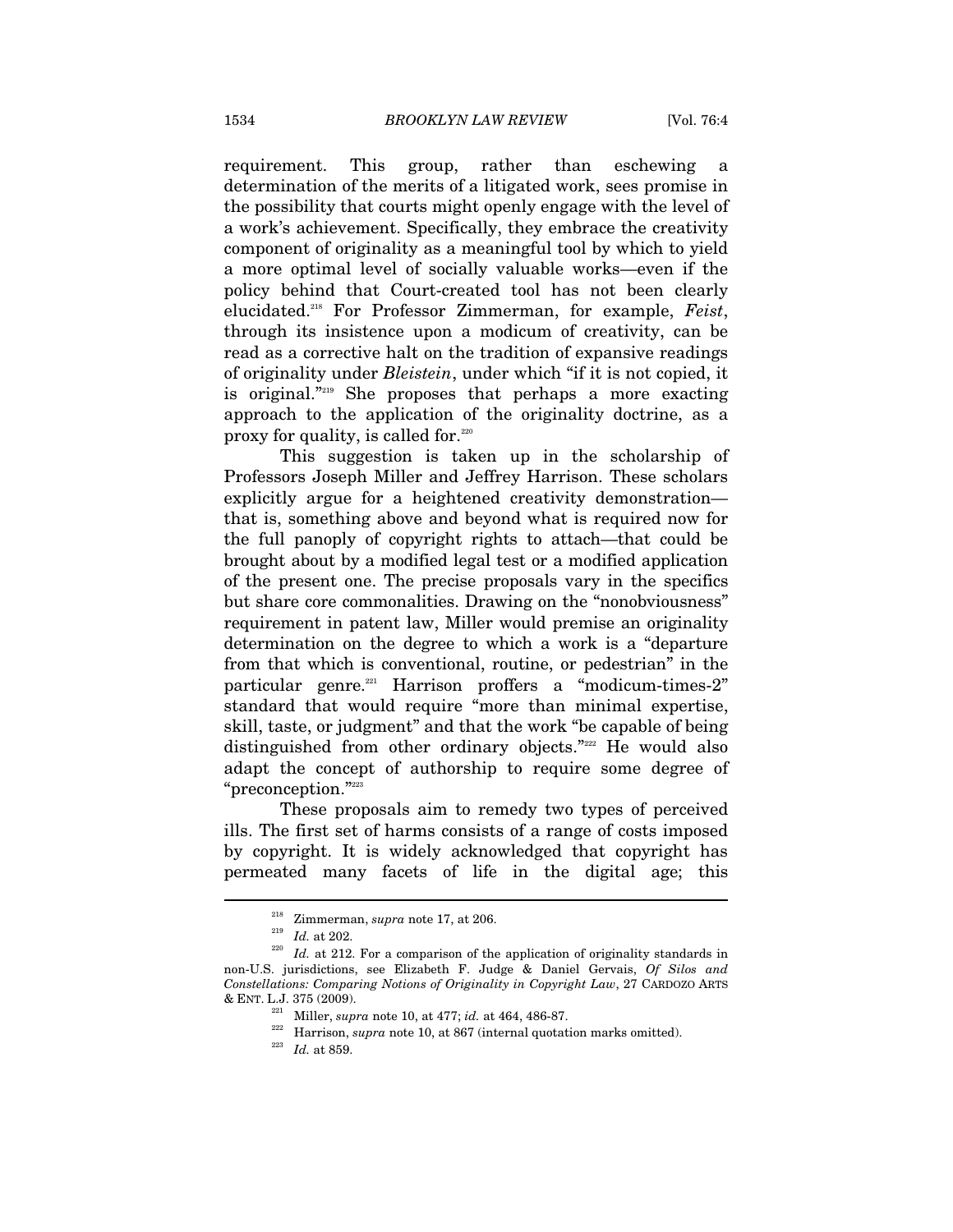phenomenon both hovers as a perpetual threat of liability for downstream users and may deter would-be authors.<sup>224</sup> Likewise, it is argued, copyright litigants do not internalize the full cost of disputes that are often of purely private significance with little associated public benefit of the sort copyright was designed to promote.225 A heightened threshold for originality would address these problems by reining in—up front—the number of works that become subject to copyright in the first place.

The second type of harm addressed in this scholarship is a structural weakness. The current regime, it is said, does not incentivize the creation of the optimal number of truly original works since authors likely "aim low" in their creative endeavors as a result of the minimal creativity demanded of them.<sup>226</sup> The modifications proposed, they contend, would have the salubrious effect of encouraging authors to achieve greater creative heights (to thereby advance knowledge and learning) and, at the same time, would more readily justify the social costs of awarding the full slate of copyright exclusions and penalties.

These proposals raise important policy questions, which will be evaluated for their potential effects at the time of a work's creation and at the time of enforcement.

#### 1. Effects at the Time of Creation

The proposals described above embrace an incentivebased theory of copyright with an added twist: not only can copyright encourage the creation of works in the neighborhood of being creative, $227$  but manipulation of the quantum of creativity required will affect the level of creativity achieved. The implicit idea is that anxiety about whether a particular work would be protected, or the extent of its protection, will propel artists to reach for greater heights. And, having reached these heights, copyright would reward them for their achievements.

As an initial matter, there is reason to question the proposition that artists aim low because the originality threshold is low. The scholars advocating this position present

<sup>224</sup> *Id.* at 859 & n.41; Miller, *supra* note 10, at 457-59, 464, 466-68; *see also* Parchomovsky & Stein, *supra* note 17, at 1508, 1518-20.<br><sup>225</sup> Harrison, *supra* note 10, at 855-56 (distinguishing between distributive

and allocative interests); *see also* Parchomovsky & Stein, *supra* note 17, at 1512, 1518. 226 Harrison, *supra* note 10, at 857-58, 873-77; Parchomovsky & Stein, *supra*

note 17, at 1506, 1517; *cf.* Miller, *supra* note 10, at 463-64.<br>*Cf.* Cohen, *supra* note 74, at 1152 (noting the distinction between creativity

and mere production); Harrison, *supra* note 10, at 865, 872 (same).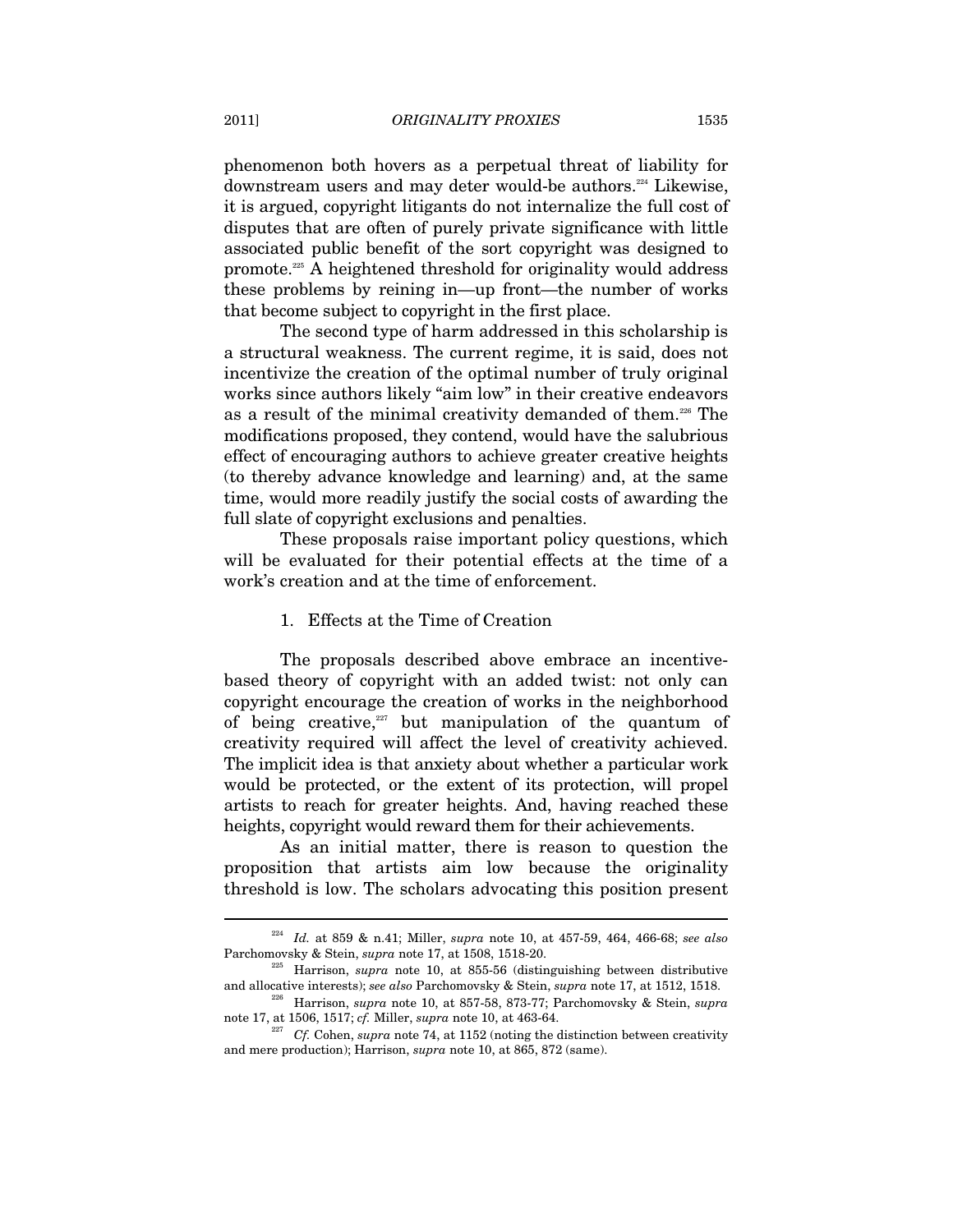no evidence that this is the case. With respect to the current professional photography market, moreover, there is reason to believe that financial considerations exert their own pressures on photographers to produce high quality works of authorship. Many sectors of the professional photography industry are undergoing significant structural change, with the traditional business models no longer seen as viable.<sup>228</sup> In the face of pools of talented amateur photographers, stock houses that accumulate and supply low-cost, serviceable photographs for many needs, and reduced opportunities for paid work in the print media, market forces already encourage photographers to distinguish themselves creatively in order to attract clients and paying work.229

Furthermore, even assuming that a ratcheting up of the originality requirement would alter the behavior of authors, we should exercise caution in constructing a system in which adherence to a copyright rule is a foremost consideration during the process of artistic creation.<sup>230</sup> Authors must already be increasingly conscious of one thread of copyright—the need to steer clear of infringement. There is a serious question about whether the further shaping of primary behavior through this sort of legal rule is desirable.<sup>231</sup> It is possible to have too much creativity; strange and radical departures from convention, undertaken merely for the sake of ensuring copyright protection, do not necessarily advance science and learning to the optimal degree. $232$ 

<sup>228</sup> The comments are legion. *See, e.g.*, Neil Burgess, *For God's Sake, Somebody Call It!*, EPUK (Aug. 1, 2010), http://www.epuk.org/Opinion/961/for-gods-sake-somebodycall-it; David Jolly, *Lament for a Dying Field: Photojournalism*, N.Y. TIMES, Aug. 10, 2009, http://www.nytimes.com/2009/08/10/business/media/10photo.html; Jay Kinghorn, *Rethinking Your Business Model*, STRICTLY BUSINESS BLOG (May 25, 2011), http://www.asmp.org/strictlybusiness; Holly Stuart Hughes & Conor Risch, *How Art Buyers Find Photographers Now*, PHOTO DISTRICT NEWS, Jan. 2010, at 36; Thomas Werner, *Photography Isn't Dead, The Business Model Is*, STRICTLY BUSINESS BLOG (May

<sup>&</sup>lt;sup>229</sup> See, e.g., Stephanie Clifford, For Photographers, the Image of a Shrinking *Path*, N.Y. TIMES, Mar. 29, 2010, http://www.nytimes.com/2010/03/30/business/media/ 30photogs.html (describing financial pressures on established professional photography

paths). 230 I want to thank Kathryn Judge for her helpful insight on this point. 231 Parchomovsky and Stein argue that a benefit to their proposal of a tiered system under which the most original works would receive both the greatest freedom from liability in drawing upon preexisting works and also the strongest rights to pursue downstream infringement, is that it "will prompt authors to focus on the

originality factor." Parchomovsky & Stein, *supra* note 17, at 1517. 232 *See* Jeanne C. Fromer, *A Psychology of Intellectual Property*, 104 NW. U. L. REV. 1441, 1479-83 (2010) (arguing that with respect to artistic endeavors, society generally tolerates less "newness" than it does with respect to scientific endeavors); Madison, *supra* note 10, at 823 ("More—more creativity, more creative goods, more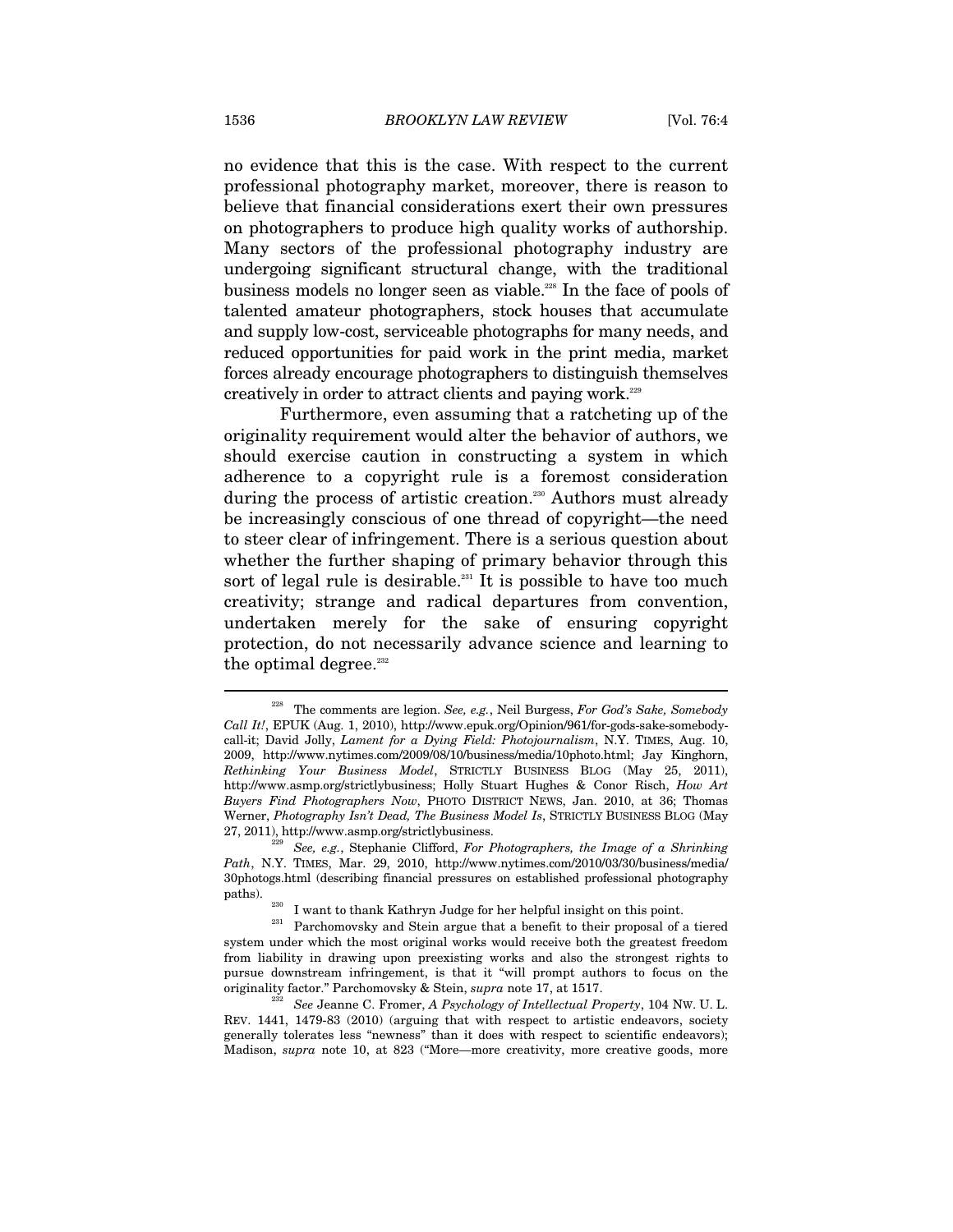#### 2. Effects at the Time of Litigation

Even setting aside the degree to which changing the legal standard might distort artistic production, the proposals raise the related issue of the desirable level of uncertainty that accompanies an infringement suit. As this article has argued, *Feist* does contain the seed of an approach to copyright under which the absence of guaranteed protection serves as a check on the system. By ruling out blanket protection for any medium, including photography, the opinion does inject some degree of uncertainty into copyright litigation—albeit uncertainty that typically can be remedied by an appropriate accompanying narrative or comparative evidence of originality.

By contrast, the proposals of Miller and Harrison to raise the originality threshold would introduce a greater level of uncertainty into the current litigation regime. This uncertainty would result from an increased lack of predictability as to whether a work was creative enough to merit copyright protection at all. Given the elusiveness of originality as a legal concept, the notion that the system could rationally articulate what is pedestrian or what is especially original—without deferring to the internal preferences of the decision maker—is difficult to comprehend.

Miller offers the example of a CT-scanned photograph of a rubber duck toy—"radiology art"—as the sort of thing copyright should protect in contrast to the Obama Photograph.233 Professors Gideon Parchomovsky and Alex Stein cite Alice Randall's book *The Wind Done Gone* as the kind of work they view as highly original.234 But no principled basis for these determinations is clearly delineated. Furthermore, producing an attractive, high quality work where the range of authorial discretion is narrow—such as, perhaps, a press photograph at a political event—may support, rather than undermine, a claim of originality. For, many authorial decisions have often contributed to even a seemingly mundane photograph.<sup>235</sup>

creators—is not necessarily better; more is merely different."); Parchomovsky & Stein, *supra* note 17, at 1522 ("We do not dispute that originality has an optimal amount.").

*See* Miller, *supra* note 10, at 491 ("It strikes me, at the outset, as unconventional expression (in great contrast to Mr. Garcia's photo of then-Senator Obama)."). 234 Parchomovsky & Stein, *supra* note 17, at 1529-31 (asserting that Randall's

book is "brimming with originality" and that the author "attempted—successfully—to break new literary ground"). 235 *See, e.g.*, *supra* text accompanying note 214. Photographer Ryan Matthew

Smith's images for a new book on culinary techniques involved a series of creative decisions: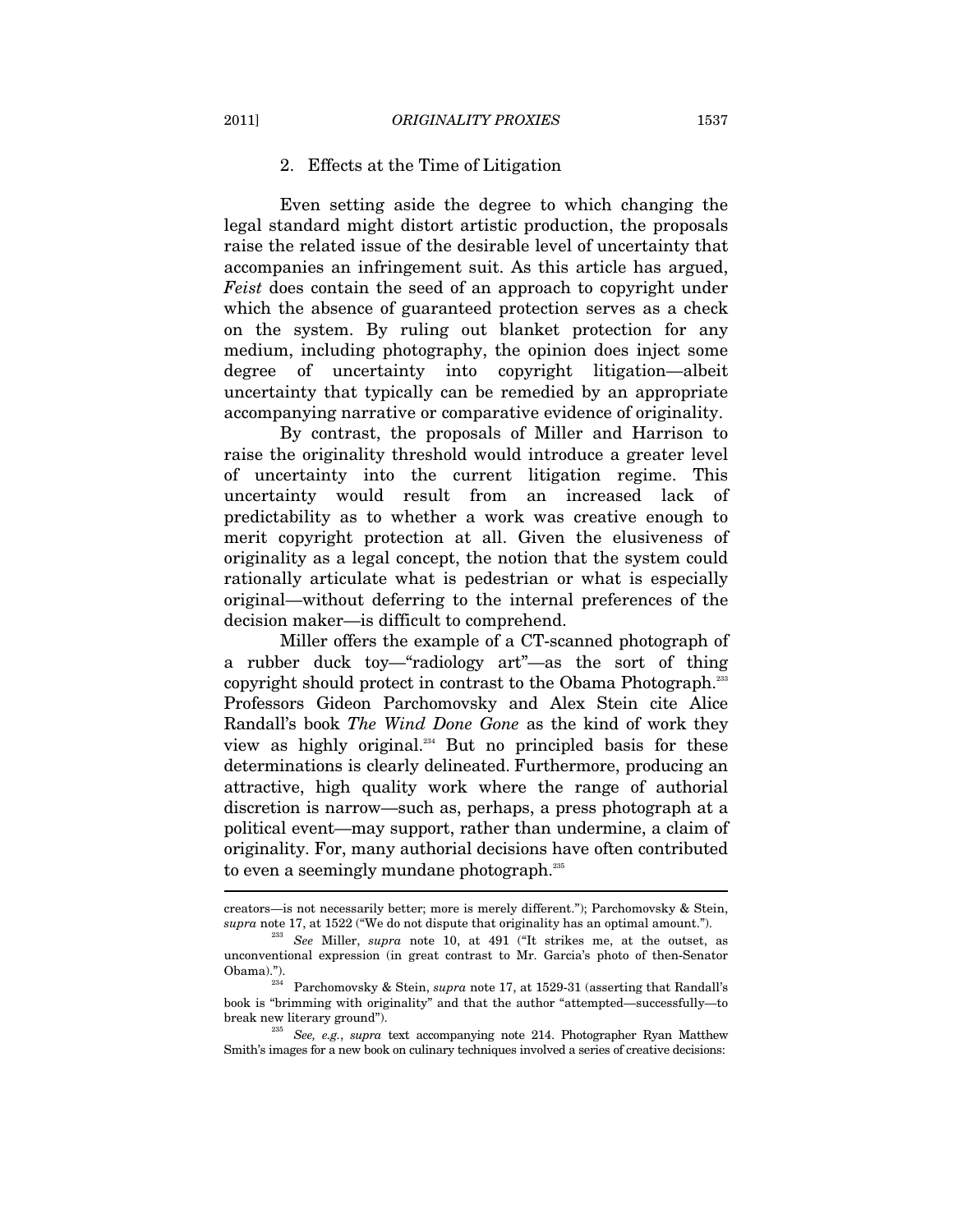In any event, as this article has argued throughout, unless the system is revised explicitly to permit aesthetic judgments by courts on the originality question,<sup>236</sup> courts will continue to use proxies for that assessment. Thus, rather than necessarily yielding a better crop of creative works, a heightened standard is likely to promote more elaborate narratives and more controversies over the appropriate comparative specimens offered in a litigation setting. This, if anything, is likely to result in more outcomes determined by judicial subjectivity.

Two additional reasons exist for enforcing, but not heightening, the requirement for originality. These will be taken up in the remaining subsections. The first is that the proposals to raise the requirement do not take full account of the way in which originality already functions—at the level of scope of protection—to allow downstream authors to operate, to a meaningful degree, free from the reach of an earlier photographer's copyright. The second is that heightening the originality threshold inadvertently may cause economically sustaining work to evaporate; if this is the case, creative endeavors—the sort that Miller, Harrison, Parchomovsky, and Stein would like to incentivize—that depend on that income may not come to fruition.

# *C. Scope of Protection Safety Valve*

One argument sometimes proffered against protecting photographs of common scenes or mundane items is that the copyright holder will then be in a position to harass others who

The project required Smith to figure out creative ways to shoot a wide range of subjects. His shots of root crops growing underground were inspired by drawings of tree root structures he had seen. He also made those images by combining multiple shots. The challenges were keeping the lighting consistent, and propping up greens with toothpicks and tweezers as they wilted under the lights, Smith says. For the images of liquids and pours, he used Broncolor 3200 w/s strobes (and power packs) capable of firing at 1/9000th of a second, and some trial and error. "Getting the perfect splash or pour is all about timing," he says, explaining that he often threw some liquid with one hand and triggered his camera and strobes with the other.

David Walker, *Picture Story: An Accidental Adventure in Food Photography*, PHOTO DISTRICT NEWS (May 25, 2011), http://www.pdnonline.com/pdn/features/Picture-Story-

An-Ac-2932.shtml.  $$\mbox{236}$$  As mentioned above, a number of scholars have argued that courts are already engaging in aesthetic determinations, even if the courts are not labeling them as such. *See supra* note 30.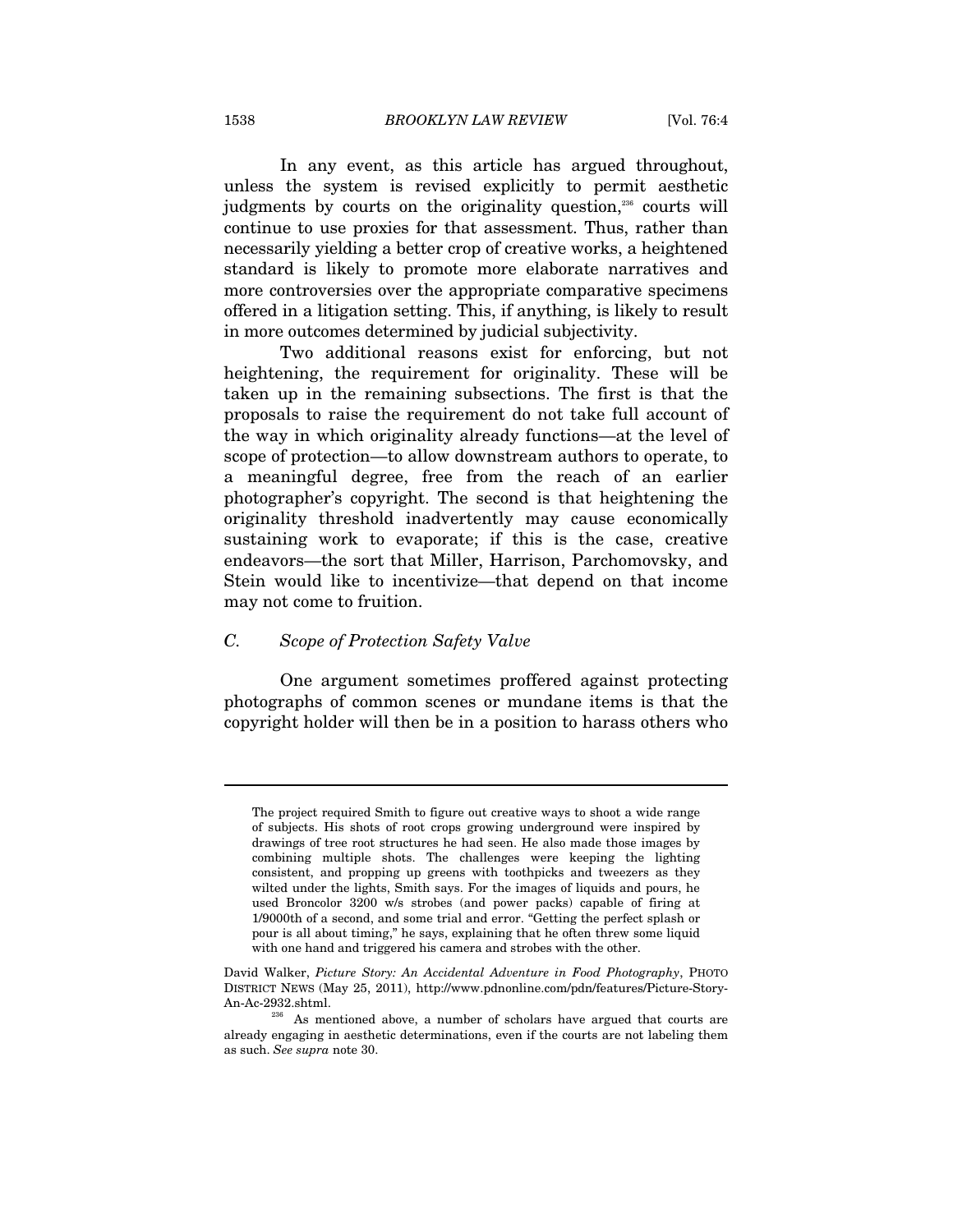independently photograph similar subjects.<sup>237</sup> For example, several circuit courts have expressed concern that product manufacturers licensing the production of derivative works could find themselves prevented from the further licensing of and possibly even liable for the infringement of—photographs of their own copyrighted works.238 To defuse this potential problem, courts must be rigorous in circumscribing the conditions under which a defendant can be held liable for staging and/or shooting a similar scene.<sup>239</sup>

Striking the right balance in the infringement context is crucial since the principles derived from these cases could affect the copyright status of the billions of unlitigated photographs that depict common scenes and setups. Given the highly representational nature of photography, $240$  the notion that the average snapshot in front of the Statue of Liberty might theoretically infringe a similar photograph seen elsewhere by the snap-shooter would not be an ideal copyright policy. Aware of what rests in the balance, courts already perform reasonably well in determining whether two different, but similar, photographs lead to a determination of infringement of one by the other.

#### 1. General Principles

The seminal Supreme Court decisions do not provide direct guidance on how close a subsequent photograph may come to an earlier photograph since they addressed threshold copyrightability problems. Once it was decided that Sarony's photograph was original, no further work was undertaken to

 $^{237}$  Custom Dynamics, LLC v. Radiantz LED Lighting, Inc., 535 F. Supp. 2d 542, 549 (E.D.N.C. 2008) (expressing concern that finding photographs copyrightable would allow plaintiff to "corner the market on advertising aftermarket motorcycle lighting accessories by copyrighting purely descriptive pictures of its wares"); Oriental Art Printing, Inc. v. Goldstar Printing Corp., 175 F. Supp. 2d 542, 548 (S.D.N.Y. 2001) (subsequent history omitted); *see also* Ginsburg, *supra* note 148, at 1077 (discussing this argument). 238 Entm't Research Grp. v. Genesis Creative Grp., 122 F.3d 1211, 1224 (9th

Cir. 1997); Gracen v. Bradford Exch., 698 F.2d 300, 303-04 (7th Cir. 1983); Durham Indus., Inc. v. Tomy Corp., 630 F.2d 905, 910-11 (2d Cir. 1980). 239 SHL Imaging, Inc. v. Artisan House, Inc., 117 F. Supp. 2d 301, 311

<sup>(</sup>S.D.N.Y. 2000); *cf.* Gorman, *supra* note 9, at 1591-92, 1598-99 (discussing distinction between exact duplication and re-staging). 240 *See* GAINES, *supra* note 46, at 67 (contrasting written composition and

photography and remarking that "two different men may very well produce *identical* photographs using the same apparatus identically positioned").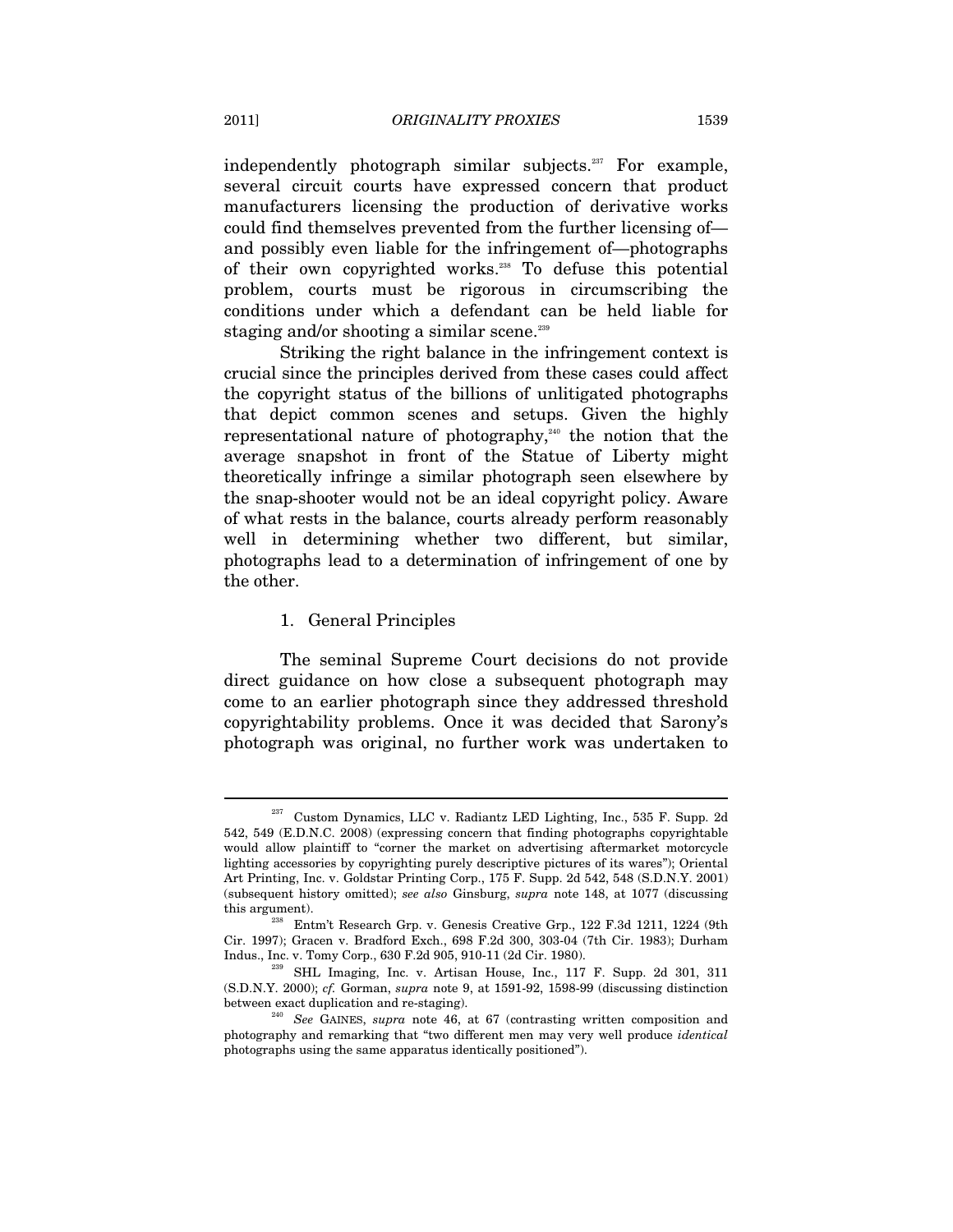probe the nature of the defendant's 85,000 lithographic copies—they were infringing.



The Burrow-Giles Lithographic Co.'s lithograph, Courtesy of the Library of Congress

The Court was not asked to decide, for example, whether another photographer would have been permitted to pose and photograph Oscar Wilde in a similar fashion or how close such a subsequent photograph could have come to Sarony's image before it infringed.<sup>241</sup>

<sup>241</sup> This did not prevent the defendant in *Burrow-Giles* from making an argument, along these lines, that should the Court affirm the copyrightability of the photograph, Oscar Wilde would not be permitted to hire a painter to paint him in a similar setting. *See* Statement and Brief for Plaintiff in Error at 15, Burrow-Giles Lithographic Co. v. Sarony, 111 U.S. 53 (1884) (No. 1071).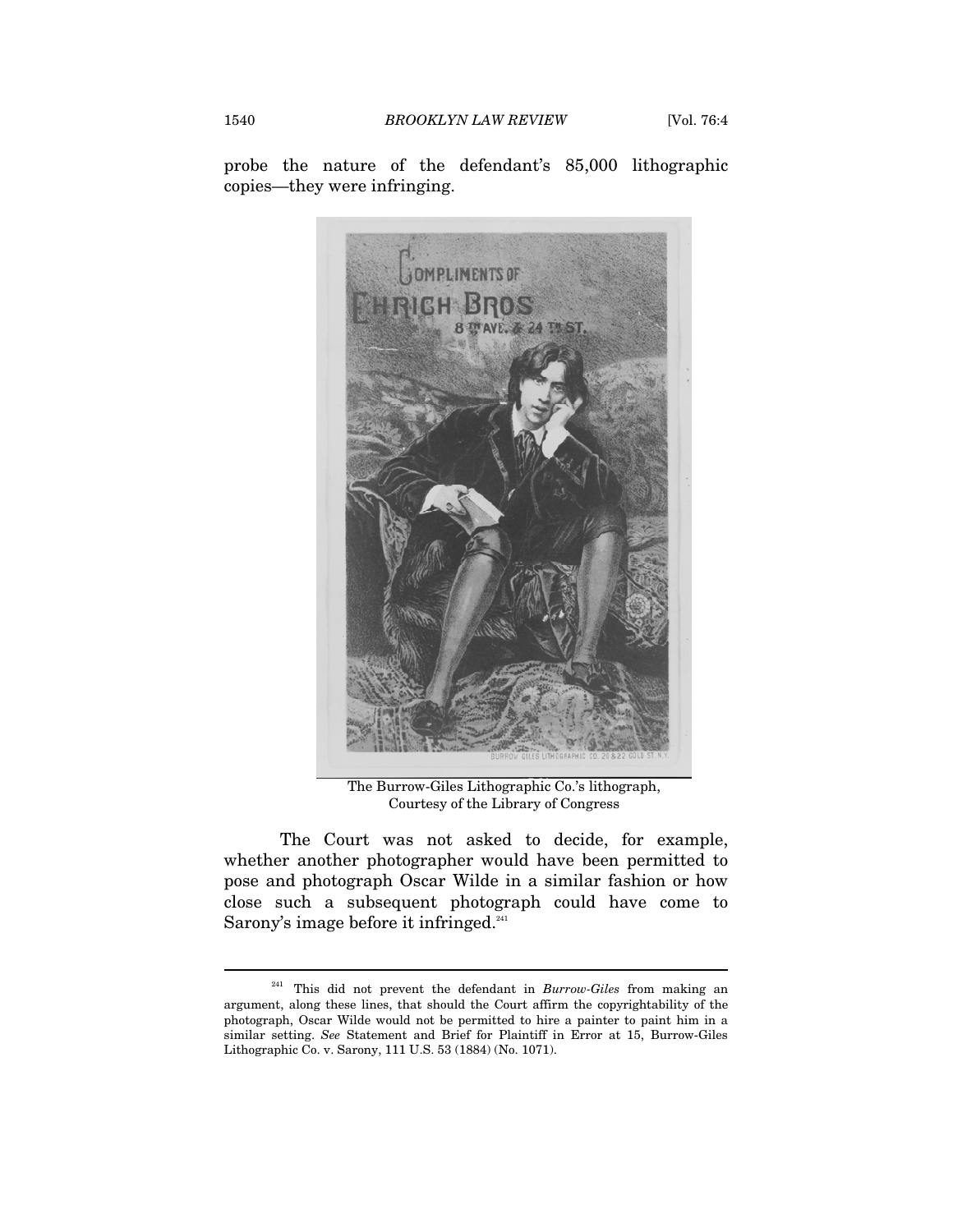2011] *ORIGINALITY PROXIES* 1541

The general consensus is that exact reconstruction of an earlier copyrighted photograph is infringement.<sup>242</sup> How should a court determine if a subsequent photograph infringes an earlier one? While there is a gray area here, courts are better equipped institutionally to decide this question—of whether a later photograph appropriated original material from an earlier one than the first-order originality status of the earlier one; after all, courts are institutions designed to balance and compare.<sup>243</sup>

Proxies play a role at this phase of litigation as well. Comparative techniques are clearly at the heart of the infringement analysis. But even authorial narrative may help to define the scope of protection to which a copyright plaintiff's work is entitled. *Sahuc v. Tucker*, for example, involved two photographs of the St. Louis Cathedral at Jackson Square in New Orleans and the claim that the later one infringed the earlier one.<sup>244</sup> The plaintiff proffered a narrative about the way he sought a "spectral," "mysterious," and "timeless" quality of the setting in his black-and-white photo.245 He testified that "'it all works,' that there is 'no one thing' and 'all of the elements' are important."246 According to the court, however, that narrative sufficiently departed from the second photographer's testimony that he photographed in color so as to provide the "viewer with more information."247 The second photograph focused primarily on the Cathedral as its "center of interest," aiming to capture it "under optimum conditions" and to provide a visual path of "rising up."248 Taking all of this into account,

<sup>242</sup> *See* 1 NIMMER & NIMMER, *supra* note 31, § 2.08[E][2]; Malkan, *supra* note 143, at 446. The court in *SHL Imaging* suggested that certain reconstructions would constitute infringing derivative works. *See* 117 F. Supp. 2d at 306 (remarking that "[r]e-shooting an earlier photographic work with some alteration of the expressive elements is an[] example" of derivative authorship since "the nature of photographic authorship would have been recast, adapted, or transformed"). 243 *Cf.* Malkan, *supra* note 143, at 448 (questioning how one should assess the

respective contributions to an image of a beautiful subject matter as between the first photographer and any subsequent photographers and suggesting that it is the "level of

<sup>%</sup> original authorship in the earliest photograph [that] is the wild card").<br><sup>244</sup> 300 F. Supp. 2d 461, 463 (E.D. La. 2004) (subsequent history omitted).<br><sup>245</sup> *Id.* at 463, 465. (The court does not use quotation marks wit

<sup>&</sup>lt;sup>246</sup> *Id.* at 465 (quoting plaintiff). <sup>247</sup> *Id.* at 466. (The court does not use quotation marks with respect to this description, but does cite the defendant as the source of them.). Coming closer to the plaintiff's narrative, the defendant also described his photo as "ethereal, unearthly, spiritual, and mysterious." *Id.* (The court does not use quotation marks with respect to these descriptions, but does cite the defendant as the source of them.) 248 *Id.* (quoting defendant) (internal quotation marks omitted).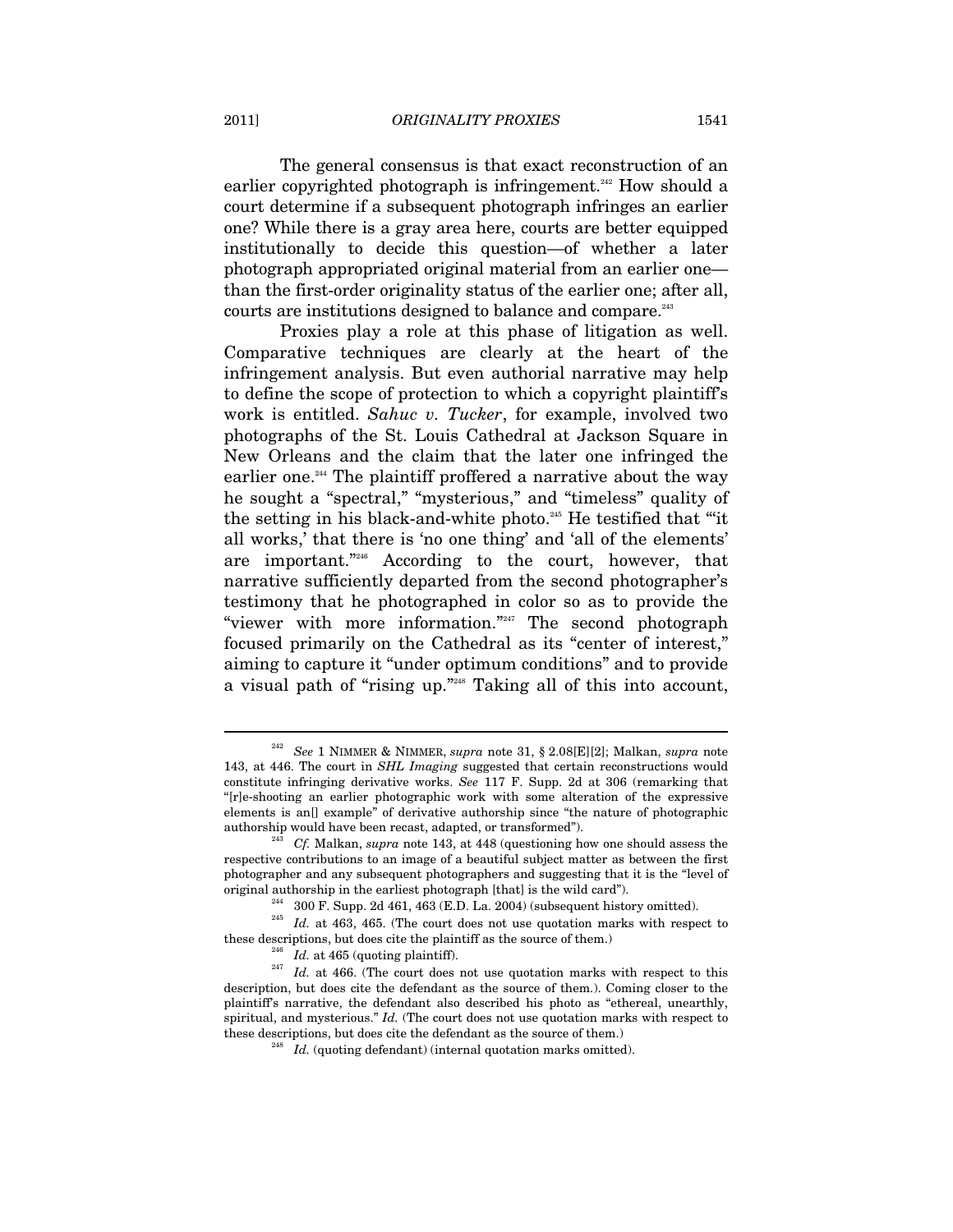the court held that there was no infringement.<sup>249</sup> Accordingly, reliance on a plaintiff's narrative account of originality does not necessarily entail a victory for the plaintiff.

Recent case law and scholarship, however, have questioned the utility of some of the tools courts use to perform this kind of analysis. These tools, however, are essential to upholding the principles of *Feist*. Although the precise formulation of the test for copyright infringement varies among the circuits and in different contexts, copyright protection is generally available only to the extent that the allegedly infringing work is substantially similar to the protectable original elements in the earlier work.<sup>250</sup> Two doctrines operate to limit the scope of a work's protection: merger and *scènes à faire*. 251

The merger doctrine is an extension of the idea/expression dichotomy, under which copyright protection applies only to the expression of ideas, not to the ideas themselves.252 The merger doctrine takes this notion to its logical conclusion: if an idea can be expressed in only one way, then the expression of that idea is said to merge with the idea.253 In such a case, the expression cannot be protected by copyright because it would give an author a monopoly on the underlying idea.<sup>254</sup> Accordingly, others may freely copy merged

 $^{249}$   $\,$   $Id.$  at 467.  $^{250}$   $\,$   $\,$  See Feist Publ'ns, Inc. v. Rural Tel. Serv. Co., 499 U.S. 340, 361 (1991) ("To  $\,$ establish infringement, two elements must be proven: (1) ownership of a valid copyright, and (2) copying of constituent elements of the work that are original."); *see, e.g.*, Peter F. Gaito Architecture, LLC v. Simone Dev. Corp., 602 F.3d 57, 63 (2d Cir.

 $2010)$  (setting out substantial similarity test). <br> 251 Although I discuss these doctrines at the scope of protection phase, in some circuits they are invoked at the copyrightability phase. *See generally* Andrew B. Hebl, *A Heavy Burden: Proper Application of Copyright's Merger and* Scenes a Faire *Doctrines*, 8 WAKE FOREST INTELL. PROP. L.J. 128 (2007) (analyzing the treatment of these doctrines, and the corresponding burdens of proof, across the circuits). It is not uncommon to see the doctrines invoked where, as discussed above, a defendant has challenged the plaintiff's work as garden variety. *See, e.g.*, Schrock v. Learning Curve Int'l, Inc., 586 F.3d 513, 522 n.5 (7th Cir. 2009); Oriental Art Printing, Inc. v. Goldstar Printing Corp., 175 F. Supp. 2d 542, 547 n.3 (S.D.N.Y. 2001) (subsequent history omitted).<br><sup>252</sup> 17 U.S.C. § 102(b) (2006).<br><sup>253</sup> Computer Assocs. Int'l, Inc. v. Altai, Inc., 982 F.2d 693, 707-08 (2d Cir.

<sup>1992);</sup> Concrete Mach. Co. v. Classic Lawn Ornaments, Inc., 843 F.2d 600, 606 (1st Cir. 1988). Articulation of the rule, however, is far easier than the application of it. As Professor Hughes puts it, "the doctrine's indeterminacy comes from trying to apply an either/or dichotomy—with draconian implications—to a multilayered world." Hughes, *supra* note 15, at 91. 254 Herbert Rosenthal Jewelry Corp. v. Kalpakian, 446 F.2d 738, 742 (9th Cir.

<sup>1971);</sup> Michael D. Murray, *Copyright, Originality, and the End of the* Scènes à Faire *and Merger Doctrines for Visual Works*, 58 BAYLOR L. REV. 779, 788 (2006) (citing Educ. Testing Servs. v. Katzman, 793 F.2d 533, 539 (3d Cir. 1986)).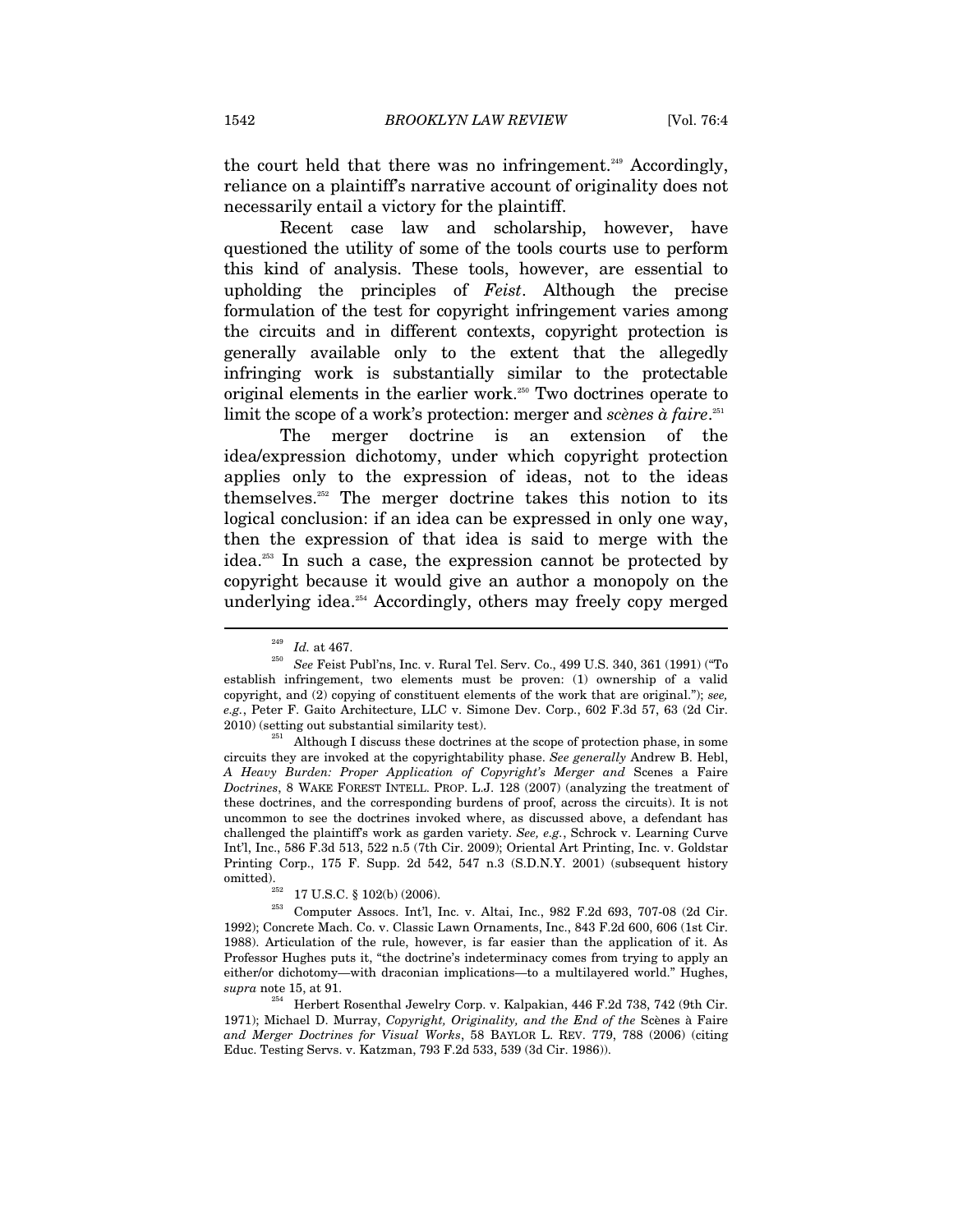expression. To illustrate, the First Circuit upheld the application of the merger doctrine in an infringement dispute over candle fragrance labels in which the defendantcompetitor's photographs of eucalyptus, cranberry, and other vegetation were similar to those of the plaintiff.255 It explained that "there were few associated expressions, of which the most obvious was a realistic representation of the fruit or flower at issue" and that the defendant could use "the same subject matter on its labels, even if the genesis for [its] choice of subject matter was [the plaintiff's] labels."<sup>256</sup>

The *scènes à faire* doctrine has come to refer to stock phrases, events, themes, and characters that are commonly employed in the context of a particular kind of work, such as "the cars in a car chase, the kiss in a love scene, [or] the dive bombers in a movie about Pearl Harbor."257 There are several purposes undergirding this doctrine. First, there is a fairness argument that stock themes and conventions belong in the public domain.258 Another purpose is evidentiary; given their prevalence in the culture, it would be impossible, in a copyright infringement case, to determine whether one work had copied from another or had simply drawn upon familiar human experiences.259 Finally, *scènes à faire* are seen as "essential to the presentation of the subject matter of [a] work" and accordingly lack originality.<sup>260</sup> Some scholars have described

<sup>255</sup> Yankee Candle Co. v. Bridgewater Candle Co., 259 F.3d 25, 32 n.1 (1st Cir. 2001). 256 *Id.* at 36. However, the court discerned limitations in the merger doctrine's

application to this case, where there were "sufficient details in th[e] photographs to make them unique." *Id.* According to the court, the merger doctrine would not have allowed the defendant to scan the plaintiff's labels into a computer and "reproduce[] them exactly," and it might also have prevented the defendant from taking its own photographs of the photographic subjects arranged "nearly identical[ly]" to the plaintiff's arrangement. *Id.* Bucklew v. Hawkins, Ash, Baptie & Co., 329 F.3d 923, 929 (7th Cir. 2003).

<sup>&</sup>lt;sup>258</sup> See Scott-Blanton v. Universal City Studios Prods. LLLP, 539 F. Supp. 2d 191, 201 (D.D.C. 2008) ("Indeed, the public domain would have a scant selection if stock settings such as the movie theatre, the kitchen, Las Vegas, a church picnic or a club were subject to copyright protection."); Murray, *supra* note 254, at 794 (citing

several cases). 259 *See* Lichtman, *supra* note 15, at 739; Murray, *supra* note 254, at 794. 260 Murray, *supra* note 254, at 794. Note, however, that some view *scènes à faire* as protectable expression and others do not. *Compare* Murray Hill Publ'ns, Inc. v. Twentieth Century Fox Film Corp., 361 F.3d 312, 319 (6th Cir. 2004) ("[E]xpressions not protectible because they follow directly from unprotectible ideas are known as scènes à faire . . . ."), *with* Taylor Corp. v. Four Seasons Greetings, LLC, 315 F.3d 1039, 1042-43 (8th Cir. 2003) ("Labeling certain stock elements as 'scènes à faire' does not imply that they are uncopyrightable; it merely states that similarity between plaintiff's and defendant's works that are limited to hackneyed elements cannot furnish the basis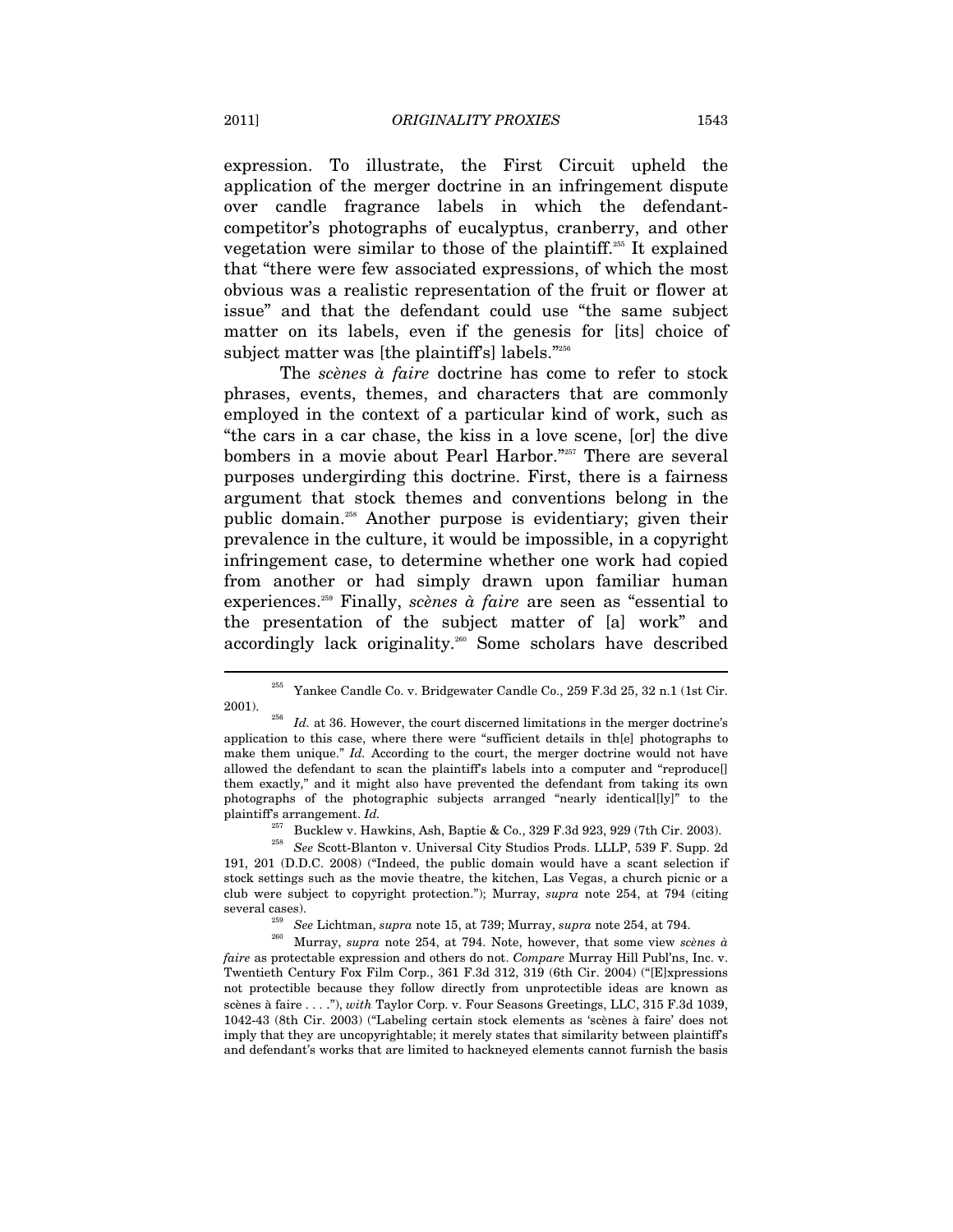*scènes à faire* as "infrastructural, for they constitute the 'elements of creation, a vocabulary needed to create a work.'"261

The *scènes à faire* doctrine often serves as a convenient catch-all of elements, without sufficient attention paid to the nature of the element as it relates to the genre of work under consideration. This is particularly true in the case of photography. Some courts seem prepared to invoke this doctrine, but to limit consideration of it to what may be thought of as the "plot" of the photograph, that is, to those aspects that relate to what the photograph purports to be about. For example, one court identified the portrayal of a dancer's motion and dress, associated with a traditional type of dance, as *scènes*   $\hat{a}$  *faire*.<sup>862</sup> In another case, where two photographs of the same dinosaur fossil were shot surrounded by sand, the court held that sand was a *scène à faire* in that "it is the obvious choice of background for the [f]ossil."263

In order to translate this doctrine to the photographic context, however, courts should consider the stock and trade elements of photography. In particular, if, as is frequently stated, creativity in photography relates more to the depiction of subject matter than to any claim to the photographic subject itself, then defendants should be permitted to adopt any angle, lighting, or composition technique that is routinely used in professional photography without fear of infringement. Some courts have signaled that they are willing to take such choices into consideration when adjudicating alleged infringement. In one dispute, where the two fashion photographs at issue each portrayed a woman's legs and handbag in a bathroom stall, the court was inclined to include as *scènes à faire* some of the choices traditionally associated with photography, such as angle and focus:

[I]t is standard for the photographer to take such a photograph from or near the floor, and it follows that a portion of the floor closest to the camera might be out of focus. A natural consequence of that positioning is also, often, a head-on view of the toilet. In addition, a

for finding substantial similarity." (citing 1 NIMMER & NIMMER, *supra* note 31, § 13.03[B]4 at 13-75)). 261 Peter Lee, *The Evolution of Intellectual Infrastructure*, 83 WASH. L. REV.

<sup>39, 61 (2008) (</sup>quoting Leslie A. Kurtz, *Copyright: The* Scènes à Faire *Doctrine*, 41 FLA. L. REV. 79, 114 (1989)).

 $^{262}$  Reece v. Island Treasures Art Gallery, Inc., 468 F. Supp. 2d 1197, 1207 (D. Haw. 2006). 263 Psihoyos v. Nat'l Geographic Soc'y, 409 F. Supp. 2d 268, 275 (S.D.N.Y. 2005).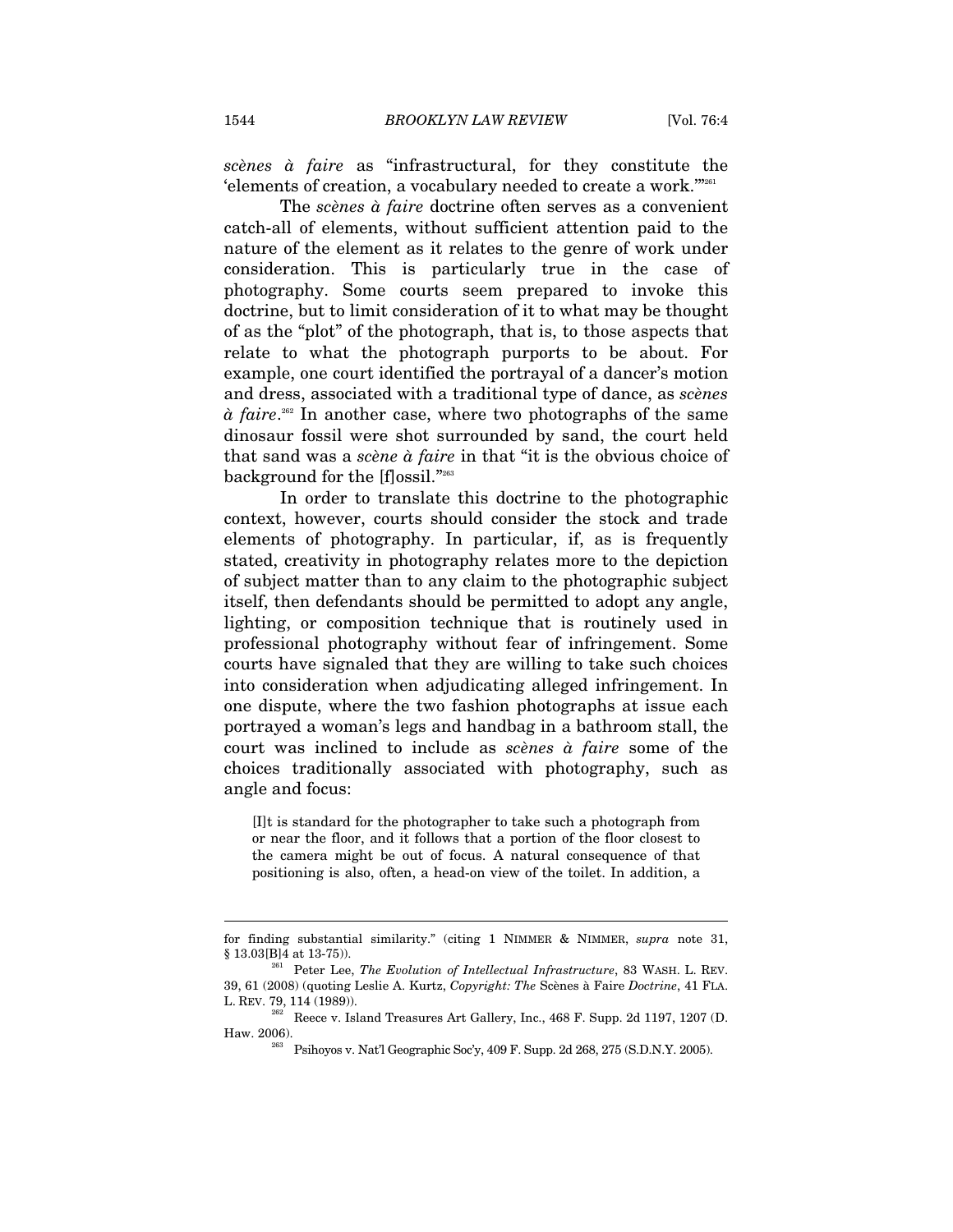photographer of such a scene would generally want the fashion and model to be in sharp focus.<sup>264</sup>

2. Critiques

The application of these doctrines to visual works, including photography, is not without controversy.<sup>265</sup> In the *Mannion* opinion discussed above,<sup>266</sup> Judge Kaplan questioned the applicability of the idea/expression and merger principles to visual works.267 He reasoned that "it is not clear that there is any real distinction between the idea in a work of [visual] art and its expression. An artist's idea, among other things, is to depict a particular subject in a particular way."268

Relatedly, Professor Michael Murray argues that merger and *scènes à faire*, while well suited to literary works, are ill suited to the realm of visual works and should play no part in the infringement analysis of such works.<sup>269</sup> The doctrines are a "great curse" in the visual arts, he claims, because their application rests on the "fallacy . . . [t]hat an idea of a visual work and the expression of the idea can merge, or that artists must copy a standard image in order to depict an idea."270 Specifically, in the literary context, he acknowledges that the doctrines operate to safeguard the public domain from the "excessively broad enforcement" of rights at a level of abstraction "beyond [the] actual words."271 In the visual arts context, by contrast, infringement "is much more often based on a claim of literal or actual copying; no abstraction of the work is required, and, therefore, there is no need to circumscribe the scope of plaintiff's work to protect the public

<sup>264</sup> Bill Diodato Photography, LLC v. Kate Spade, LLC, 388 F. Supp. 2d 382, 392 (S.D.N.Y. 2005) (internal citation omitted); *see also* Oriental Art Printing, Inc. v. Goldstar Printing Corp., 175 F. Supp. 2d 542, 547 n.3 (S.D.N.Y. 2001) (subsequent history omitted) (noting that "each of the potentially protectable elements, i.e. the photographs' lighting, angle, and the choice of plates, flow necessarily from the subject matter of the photographs, i.e. the realistic depiction of most common Chinese food dishes"). 265 Hon. Jon O. Newman, *New Lyrics for an Old Melody: The Idea/Expression* 

*Dichotomy in the Computer Age*, 17 CARDOZO ARTS & ENT. L.J. 691, 697-98 (1999) (critiquing the application of doctrines applicable in one medium to others, including the abstraction analysis applicable to literary texts to visual works).<br>
<sup>266</sup> See supra Part II.D.1.<br>
<sup>267</sup> Mannion v. Coors Brewing Co., 377 F. Supp. 2d 444, 455-56 (S.D.N.Y. 2005).<br> *Id.* at 458.<br>
<sup>269</sup> Murray, *supra* 

 $^{271}\,$   $Id.\,$  at 849.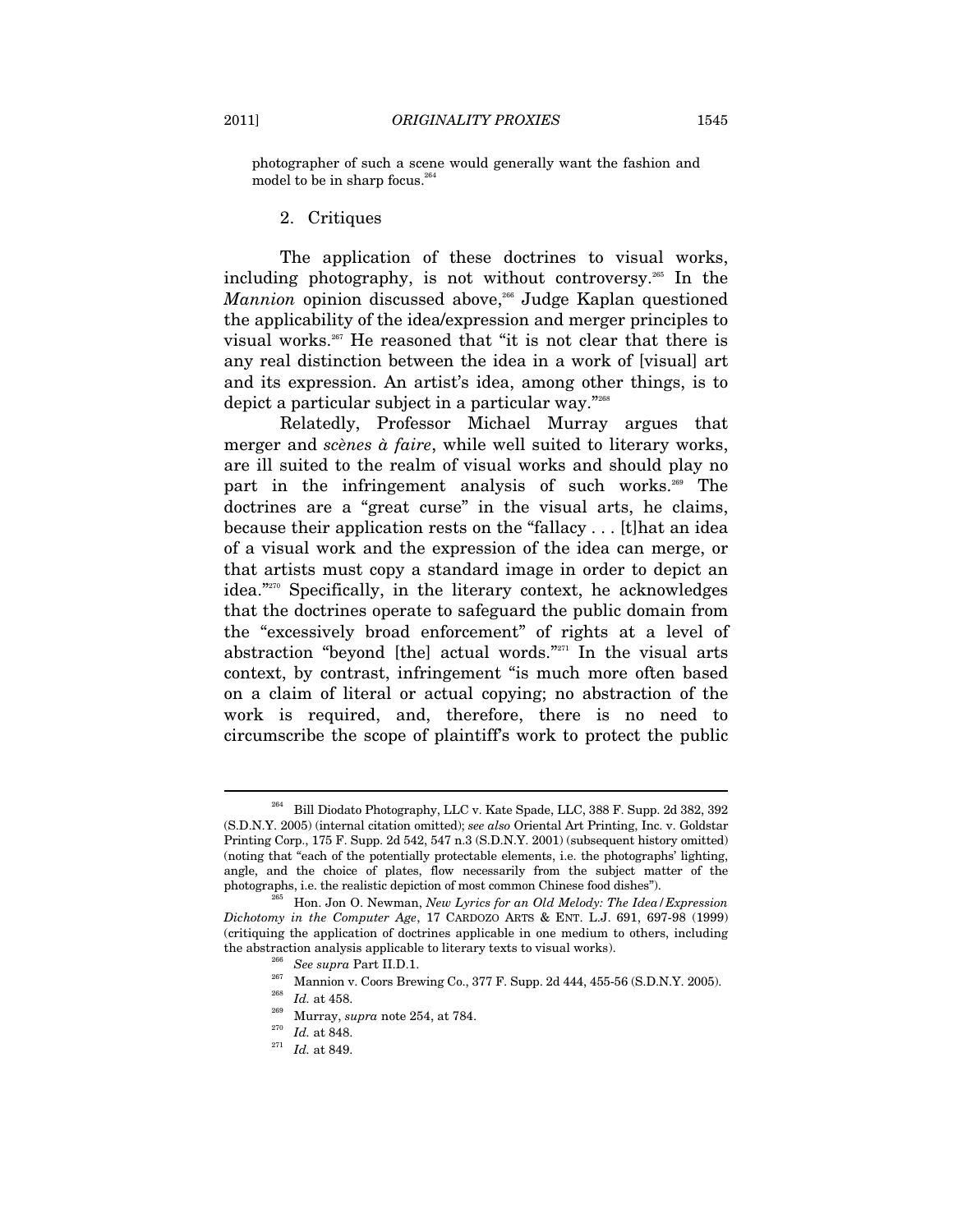domain from an expansive protection of abstractions of plaintiff's work."272

Murray appears to differ from Judge Kaplan on whether the idea/expression dichotomy makes sense as applied to visual works. While generally supporting Judge Kaplan's view, which limits the application of the idea/expression, merger, and *scènes à faire* doctrines, Murray identifies the idea/expression dichotomy as a safety valve in his attack on the other two doctrines. Specifically, he states that "[t]o the extent that the idea of certain images is in the public domain, they are free for use whether characterized as *scènes à faire* or simply themes and ideas."273 In this sense, unlike Judge Kaplan, he seems to contemplate that it is possible, if difficult, to separate an idea from its visual representation. Where they share common ground is in their agreement that it is possible to express oneself visually in a myriad of ways.

For Judge Kaplan, the upshot is that later artists should not be able to appropriate the original aspects of a work and avoid an infringement determination by pleading "shared idea." This view is undercut, however, by the irrefutable fact that the idea/expression dichotomy is a basic concept around which infringement is assessed.<sup>274</sup> Photography is generally a highly representational art form, and there would seem to be no reason why courts should not use the traditional modes of analysis to assist in the infringement inquiry. Photographs implementing similar ideas are bound to look more alike than hand-painted canvases doing the same, but that does not mean that photography should be closed off to the free use of ideas.

For his part, Murray is concerned that most infringement suits in the visual arts involve "literal or actual copying."275 He argues, therefore, that there is less of a role for abstraction to play, and thus less of a need to constrain an earlier artist's monopoly over abstractions. Without diminishing Murray's comprehensive survey of merger and

 $\frac{^{272}}{^{273}}$  *Id.* at 794.

 $^{274}\,$  This is the case even if, as Professor Amy Cohen argues, the dichotomy boils down to aesthetic judgment in the final analysis. *See generally* Cohen, *supra* note 30. 275 Murray, *supra* note 254, at 849. By this, he explains, he means more than

duplication by "photo-mechanical means such as photographing, photocopying, or scanning"; he would also include the direct copying by hand of a visual work, among other things. Unfortunately, Murray does not explain what would constitute "literal or actual copying" in the photographic context, though he does acknowledge the imprecision of these terms. *Id.* at 849 n.455.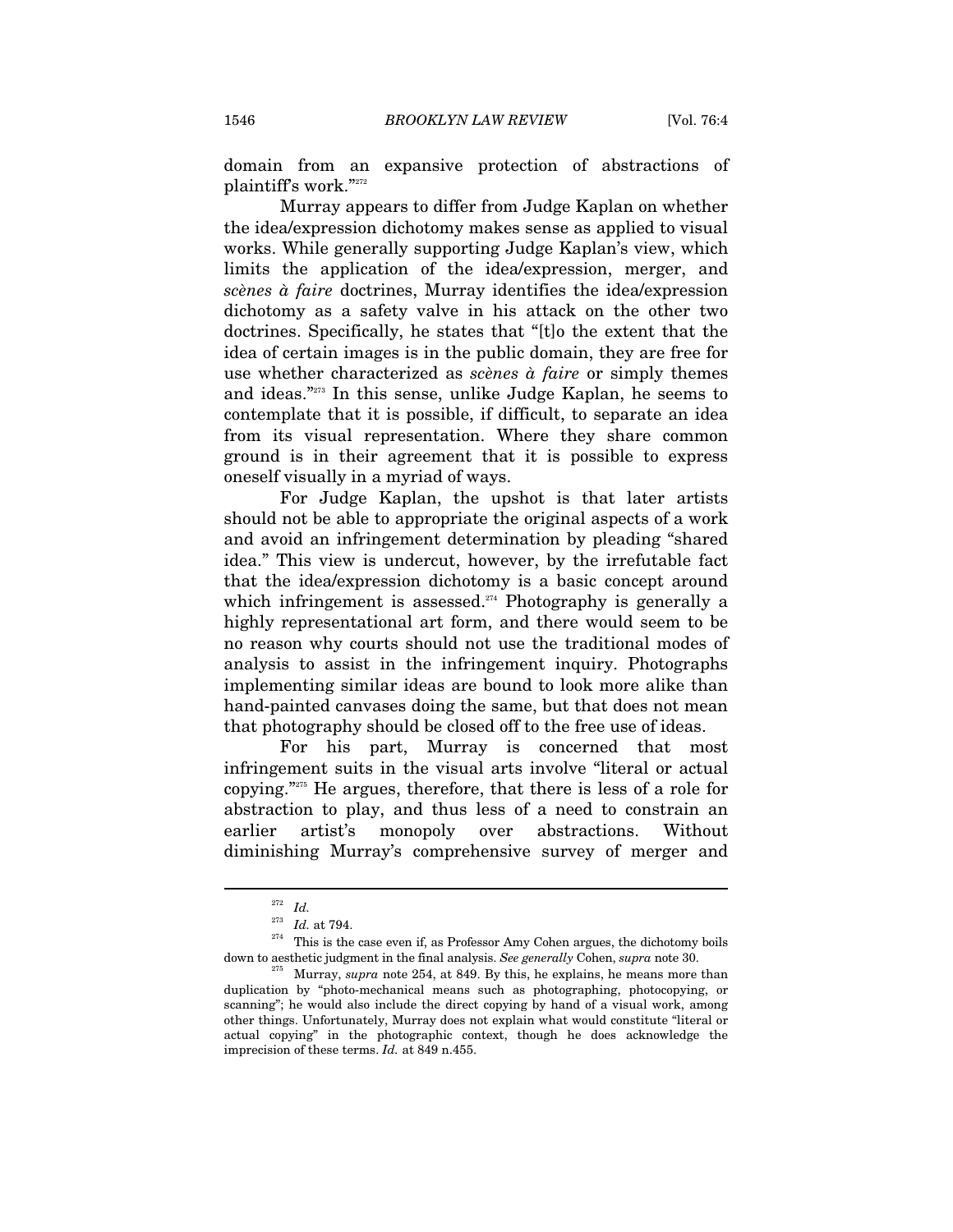*scènes à faire* in the visual arts, a fair number of the disputes in the context of photography in fact do involve some kind of subsequent arrangement and photographing of similar subject matters rather than copy-and-paste duplication.<sup>276</sup> In such cases, Murray's views are not persuasive.

At their core, the idea/expression, merger, and *scènes à faire* doctrines are useful tools in assessing the scope of protection to which an earlier photograph is entitled.277 In part, this is because of the nature of the photographic medium; given the likely similarity between two photographs of the same subject matter, reliance on these doctrines is essential to ensuring—if we are truly committed to the principle—that successive photographers are free to try their hands at similar material. In part, this is also because of the nature of the disputes that often arise over photographs. Where a product manufacturer enlists a second photographer to photograph its products—rather than engage in infringement through continued use of an earlier photographer's work beyond the contractual terms—it must have reasonable latitude to proceed without threat of a suit by the earlier photographer. In these cases, where there may be little room for variety in how a product is shot, the idea/expression, merger, and *scènes à faire* doctrines can assist in assuring fluid marketing and advertising practices. In such cases, these doctrines, along with

<sup>276</sup> *See, e.g.*, Yankee Candle Co. v. Bridgewater Candle Co., 259 F.3d 25 (1st Cir. 2001); Ets-Hokin v. Skyy Spirits, Inc., 225 F.3d 1068 (9th Cir. 2000) (subsequent history omitted); Leigh v. Warner Bros., Inc., 212 F.3d 1210 (11th Cir. 2000); Leibovitz v. Paramount Pictures Corp., 137 F.3d 109 (2d Cir. 1998); Gross v. Seligman, 212 F. 930 (2d Cir. 1914); Masterson Mktg., Inc. v. KSL Recreation Corp., 495 F. Supp. 2d 1044 (S.D. Cal. 2007); Straus v. DVC Worldwide, Inc., 484 F. Supp. 2d 620 (S.D. Tex. 2007); Reece v. Island Treasures Art Gallery, Inc., 468 F. Supp. 2d 1197 (D. Haw. 2006); Psihoyos v. Nat'l Geographic Soc'y, 409 F. Supp. 2d 268 (S.D.N.Y. 2005); Bill Diodato Photography, LLC v. Kate Spade, LLC, 388 F. Supp. 2d 382 (S.D.N.Y. 2005); Mannion v. Coors Brewing Co., 377 F. Supp. 2d 444 (S.D.N.Y. 2005); Sahuc v. Tucker, 300 F. Supp. 2d 461 (E.D. La. 2004); Gentieu v. Tony Stone Images/Chicago, Inc., 255 F. Supp. 2d 838 (N.D. Ill. 2003); Fournier v. Erickson, 202 F. Supp. 2d 290 (S.D.N.Y. 2002); Kaplan v. Stock Market Photo Agency, Inc., 133 F. Supp. 2d 317 (S.D.N.Y. 2001); Pampered Chef, Ltd. v. Magic Kitchen, Inc., 12 F. Supp. 2d 785 (N.D. Ill. 1998); Caratzas v. Time Life, Inc., No. 92 Civ. 6346, 1992 WL 322033 (S.D.N.Y. Oct. 23, 1992); Kisch v. Ammirati & Puris Inc., 657 F. Supp. 380 (S.D.N.Y. 1987). 277 Parchomovsky and Stein argue that "[c]opyright law fails to take the next

step [beyond the threshold inquiry into originality] and calibrate the scope of the copyright protection to the degree of the work's originality." Parchomovsky & Stein, *supra* note 17, at 1506. The three doctrines discussed in this section, however, are important tools that serve to promote that calibration even under the current system. *See* Shyamkrishna Balganesh, *Response: Tiered Originality and the Dualism of Copyright Incentives*, 95 VA. L. REV. IN BRIEF 67, 75-76 (2009) (discussing doctrine of thin copyright in this capacity).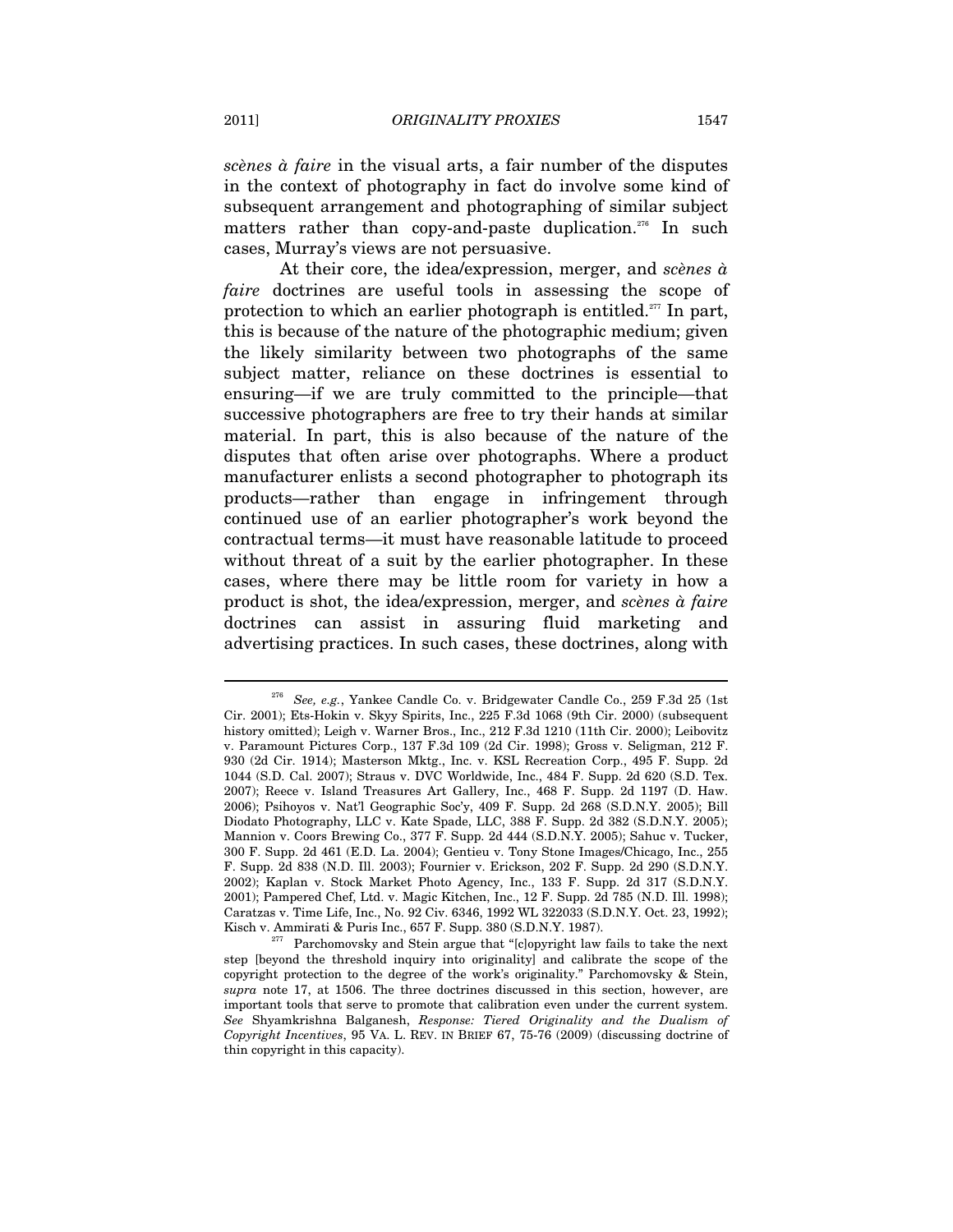proof of engagement of a second photographer and the specifications given to the second photographer, should be sufficient—as long as they do not advocate copying—to defend against an infringement charge.<sup>278</sup> This approach likewise coheres with our basic intuitions that amateur snapshot takers should have wide berth to shoot familiar scenes without being deemed copyright infringers.

# *D. Structure of Copyright, Creation, and Career*

The remaining question is whether a heightened originality threshold would yield more creative output from creators. As argued above, it would be difficult, if not impossible, under the system as it currently stands to determine how such output would be measured. And, it is far from clear that we would want courts to play that role. But even if one were to defer to Miller's, Harrison's, and Parchomovsky and Stein's view of what heightened creative output might consist of, it is important to consider whether raising the level of originality required for protection might actually decrease the level of creativity achieved by authors because of how the relevant professional industries are structured. Photography is a case in point.

For example, if protection for photographs of common commercial and industrial items is eliminated as a consequence of ratcheting up the originality threshold, rampant copying of photographs may begin to occur in the ordinary course of business. In the recent *Fragrancenet.com* case, some 900 images of perfume bottles were alleged to have been copied outright.<sup>279</sup> As displayed on its website,<sup>280</sup> Fragrancenet.com's images appear professionally and attractively rendered and, if they are made legally available for the taking, there is every reason to expect that many competing perfume retailers will simply copy the images of the bottles and attempt to attract customers by reducing prices or  $\overline{a}$ 

<sup>278</sup> *Cf.* Malkan, *supra* note 143, at 452 (suggesting that if the district court in *SHL Imaging* was correct that "[p]ractically, the plaintiff's works are only protected from verbatim copying," then "a product owner evidently would be permitted to intentionally reconstruct a copyrighted photograph of the product, even borrowing the same lighting techniques and creative details (like the blue sky reflection in the mirrors), as long as the second photograph was discernible from the first" (internal

footnote, emphasis, and quotation marks omitted)). 279 FragranceNet.com, Inc. v. FragranceX.com, Inc., 679 F. Supp. 2d 312, 315 (E.D.N.Y. 2010).  $^{280}$  http://www.fragrancenet.com (last visited Feb. 12, 2011).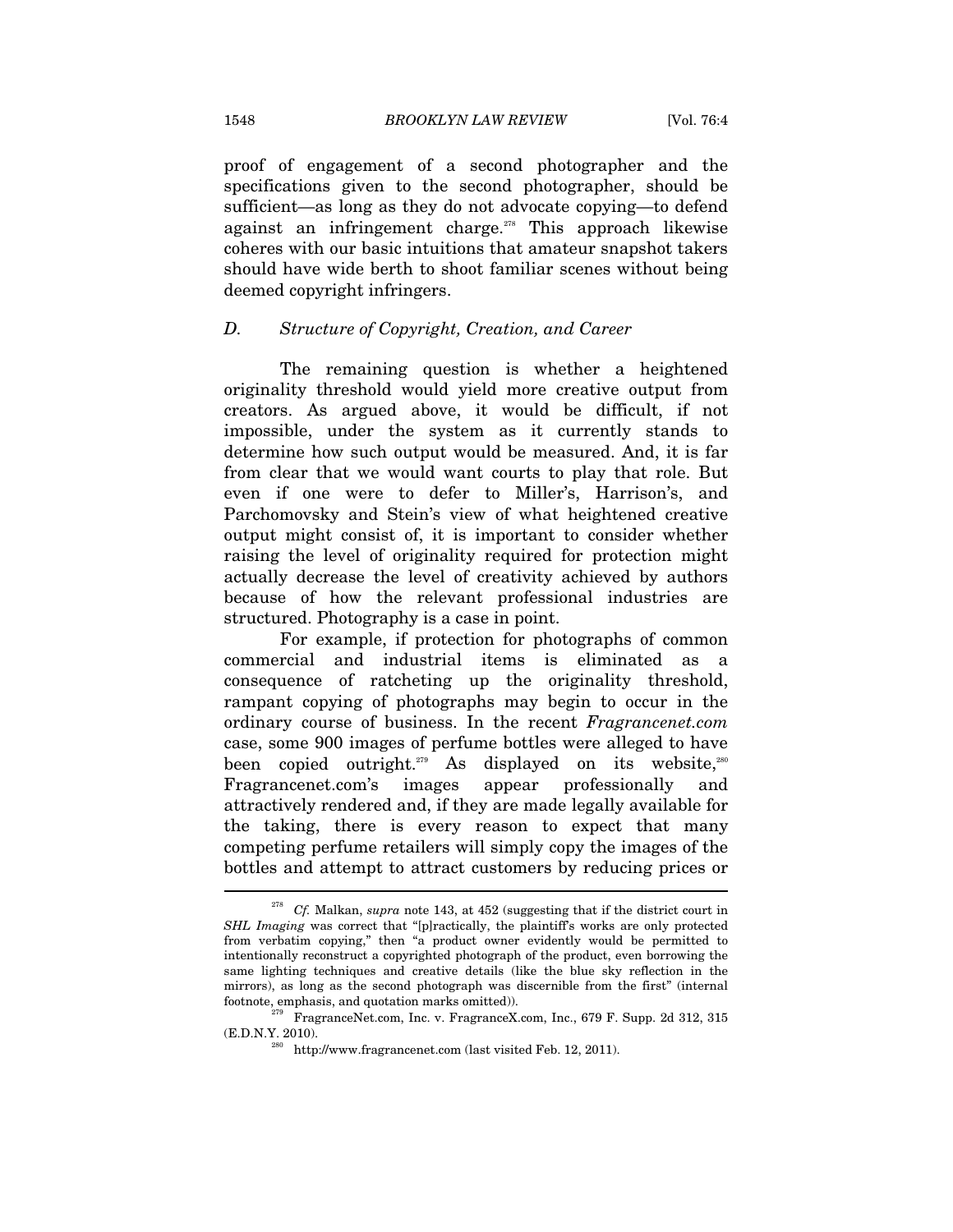altering other visual elements on their own websites. No perfume bottle would need to be photographed twice.

Such a consequence may not prove troubling to many. Indeed, Professor Miller states that "unconventional . . . expression does more to advance knowledge and learning than does pedestrian, convention-bound expression."281 While Miller's views of the ultimate aims of copyright are unobjectionable, the means he advances—potentially eliminating protection for the arguably "pedestrian," such as standard photographs of perfume bottles—might prove self-defeating. The reason, at least with respect to professional photography, is the nature of the financial arrangements undergirding creative endeavors.

Specifically, even assuming some commercial photographs—of motorcycle parts, rubber doorstop covers, and ceramic plates for catalogs, advertisements, and magazine covers—may not represent the best of what the Constitution's Framers had in mind for the copyright system that would be established, many professional photographers, who are often freelancers, rely upon income from these sorts of images to support the challenging, creative, and artistic work they do. $282$ Thus, the key role that these "orthodox" images play in support of "original" work, and the fact that they continue to be copied and litigated, may weigh against Miller's view that "unorthodox creative expression has greater need of protection against purely imitative copying"<sup>283</sup> even if we agree that the increased production of "unorthodox creative expression" is in fact an ultimate goal of copyright.

This interconnected business model is not new. In a well-known handbook, *Best Business Practices for Photographers*, photographer John Harrington acknowledges the second-class status that commercial work assumes for

 $^{281}$  Miller,  $supra$  note 10, at 464.  $^{282}$   $\,$   $\,$  See, e.g., MICHAL HERON, CREATIVE CAREERS IN PHOTOGRAPHY: MAKING A LIVING WITH OR WITHOUT A CAMERA 45, 92, 99 (2007) (noting that a number of photographers have made hybrid careers in both the commercial and fine art photography markets and that "assignments can pay for the personal work which often is undertaken with the photographer's own finances") (quoting interview with photographer Joyce Tenneson); Clifford, *supra* note 229 (describing freelance photojournalist Matt Eich who "has been supplementing magazine work with advertising and art projects, in a pastiche of ways to earn a living"); Paula Lerner, *An Open Letter to Students Contemplating Photojournalism*, DIGITAL JOURNALIST (Dec. 2002), http://www.digitaljournalist.org/issue0212/lerner.html (describing different methods of supporting creative photography pursuits). 283 Miller, *supra* note 10, at 464.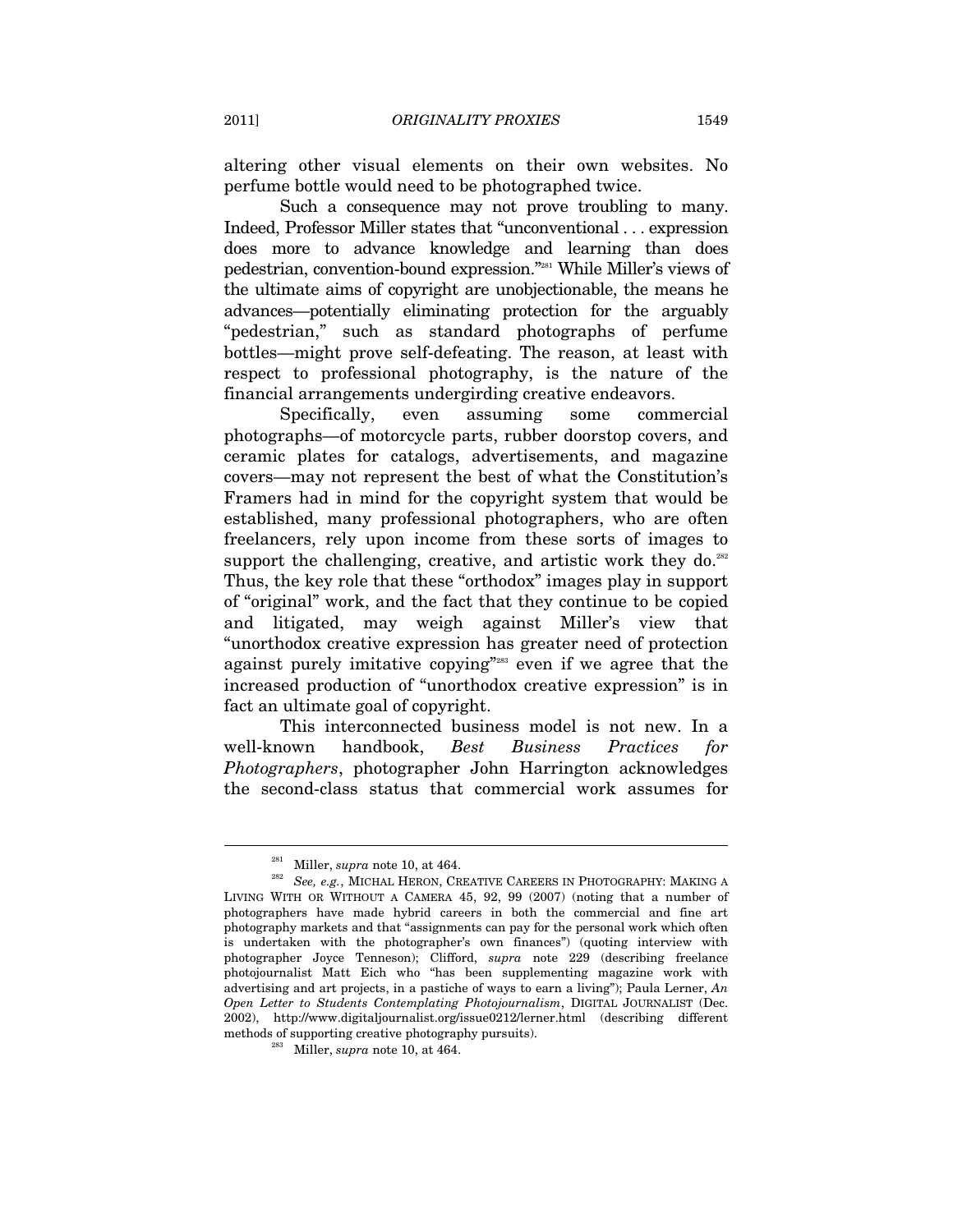some.<sup>284</sup> But, he cites Ansel Adams and Richard Avedon as photographers who were able to pursue creative projects based upon the income streams generated from commercial work.<sup>285</sup> These sorts of personal projects constitute work, it is submitted, that the scholars identified earlier might be more inclined to support through copyright. For example, Bostonbased photographer Paula Lerner has financed several trips to photograph and interview women in Afghanistan photojournalistic work that recently was honored with an Emmy Award—by accepting commercial assignments in the United States.<sup>286</sup> A New York-based food photographer interviewed for this article stated that while the stylish and artistic images posted on her website at times might be too unique to be used for a commercial job, whether it be advertising or food packaging, they project a sense of style that attracts paying clients for commercial work, which in turn permits her to continue developing a portfolio of personally-driven work that is made freely available for public viewing on her website.<sup>287</sup> This sentiment is echoed by photographer Kevin Arnold:

I believe strongly in the value of personal projects. As a commercial photographer, I get to do some great work on assignment, but the fact is that a lot of that work ends up getting watered down in terms of creativity. Even clients who appreciate good imagery have to cover their basis. They are usually spending a lot of money and need to make sure they tick off all the boxes—having the right product used by the right demographic in the right environment. In the end, the imagery can be good, but it is rarely something the [sic] pushes your creative boundaries. I find that clients will hire you to do the work you love, but they need to see it first. Convincing a potential client to

(July 29, 2009), http://www.theworld.org/tag/paula-lerner. For coverage of the award, see Nat'l Acad. of Television Arts & Sci., 31st Annual News & Documentary Emmy Awards

(Sept. 27, 2010), http://www.emmyonline.tv/mediacenter/\_pdf/news\_31st\_winners\_v03.pdf. 287 E-mail from Beth Galton, Beth Galton Studio, to author (Apr. 9, 2011, 13:07 EST) (on file with author) (follow-up to in-depth interview (June 16, 2010)).

<sup>284</sup> JOHN HARRINGTON, BEST BUSINESS PRACTICES FOR PHOTOGRAPHERS (2d ed. 2010). 285 *Id.* at xxvii-xxix; *see also* JANET MALCOLM, *Men Without Props*, *in* DIANA &

NIKON: ESSAYS ON PHOTOGRAPHY 42 (expanded ed. 1997) (noting Richard Avedon's "corollary career" as a serious portrait photographer). Although she critiques the incentives theory of copyright in a recent article, Professor Zimmerman concedes that "[c]ommon sense . . . suggests that people will be able to spend less time, overall, producing copyrightable works if they have no prospect of being able to support themselves, either directly or indirectly, from this kind of work." Diane Leenheer Zimmerman, *Copyright as Incentives: Did We Just Imagine That?*, 12 THEORETICAL INQUIRIES L. 29, 47 (2011). And she notes that "certain works [such as 'potboiler' bodicerippers] are probably produced almost entirely because they are expected to generate a good return on the investment." *Id.* at 47-48.<br><sup>286</sup> See, e.g., Paula Lerner, *The Life and Death of Sitara Achakzai*, THE WORLD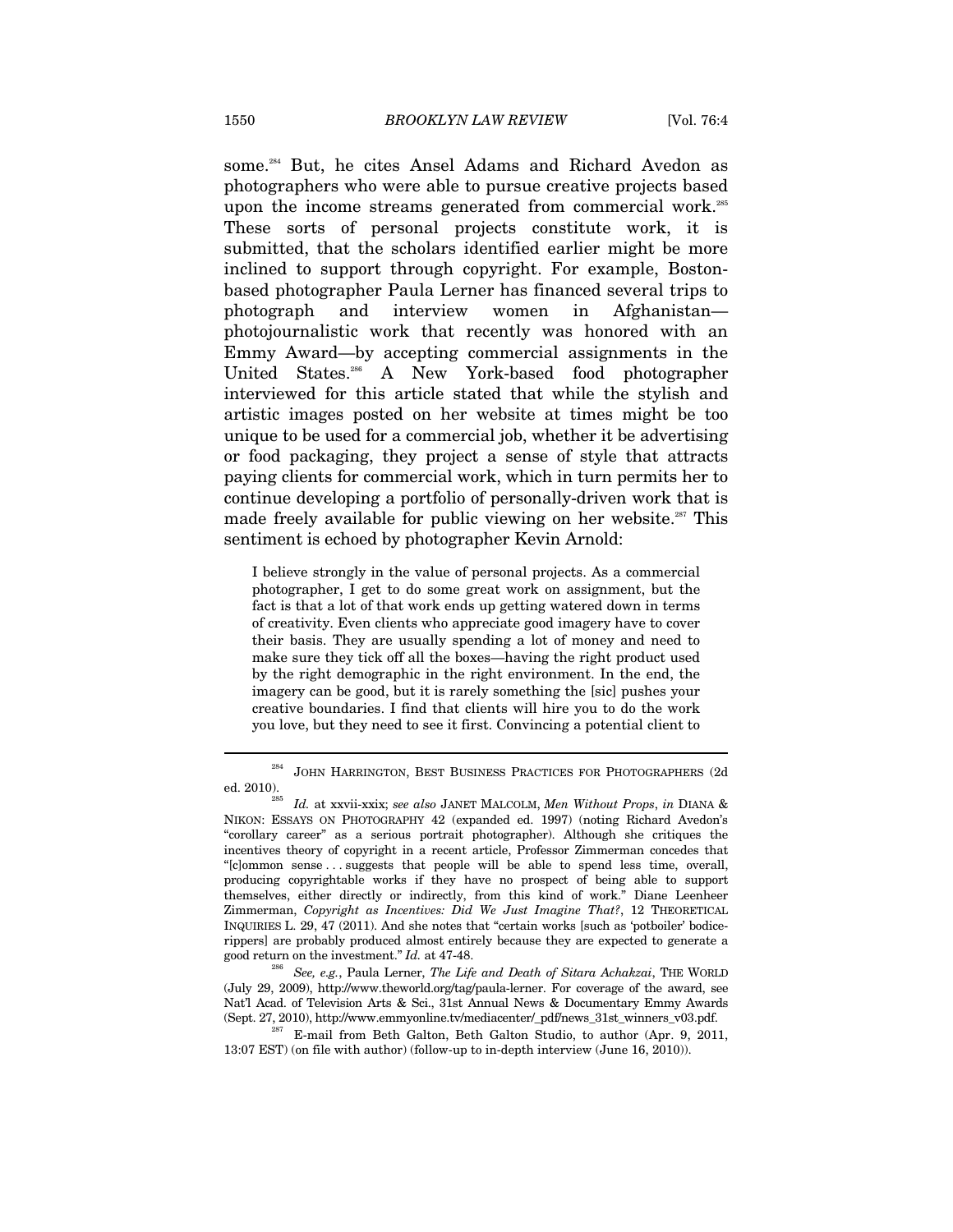shoot in a particular style or to shoot particular subjects is hard. But if they see the work and it is good, they respond.<sup>288</sup>

It may be argued that basing policy on these snapshots of how some photographers have structured their livelihoods so as to produce creative work is tantamount to proposing that copyright be used as "a form of protection for the industries of the present at the expense of those of the future" or as a means of preventing professional photography's "natural death."289 Likewise, it might be asked whether it follows from this line of inquiry that the Supreme Court should have remanded in *Feist* for further evidence of the creative side projects of the phone book compilers whose incomes might have been crimped by the decision. These are valid concerns. This article simply suggests that, without close consideration of the ways in which tinkering with the originality requirement may affect particular industries,290 a well-intended proposal to increase creative output may end up stifling just that sort of work.

According to the constitutional language, Congress is accorded the power to protect the "Writings"—plural—of authors.291 Perhaps this textual formulation highlights the expectation that authorial careers will produce a range of output, some of which may be quite banal but which serves to support evolving grasps at greatness. Under this theory, even if a photograph of an everyday commercial product or political event is not a masterpiece, as long as it is plausibly original, it can be seen as serving as a placeholder (or proxy) for the more creative works that the copyright system hopes—but can never guarantee—that an author will create over the course of his or her career. Parchomovsky and Stein are surely correct to note that "[i]f society wishes to encourage authors to produce highly original works and not settle for the bare minimum necessary to secure protection, it must reflect this preference in the design of the law."292 By viewing creativity across the span of a career, we can explore whether and how, through mechanisms

<sup>288</sup> Rob Haggart, *Making the Break: Kevin Arnold*, APHOTOEDITOR, (June 8, 2010), http://www.aphotoeditor.com/2010/06/08/making-the-break-kevin-arnold/ (quoting

photographer Kevin Arnold).<br><sup>289</sup> Tim Wu, *On Copyright's Authorship Policy*, 2008 U. CHI. LEGAL F. 335, 348 (2008).

<sup>(2008). 290</sup> *Cf.* Justin Hughes, *Copyright and Its Rewards, Foreseen and Unforeseen*, 122 HARV. L. REV. F. 81, 92 (2009) (calling for copyright scholarship to better grapple with the implications on industry of proposed changes).<br><sup>291</sup> U.S. CONST. art. I, § 8, cl. 8.<br><sup>292</sup> Parchomovsky & Stein, *supra* note 17, at 1517.